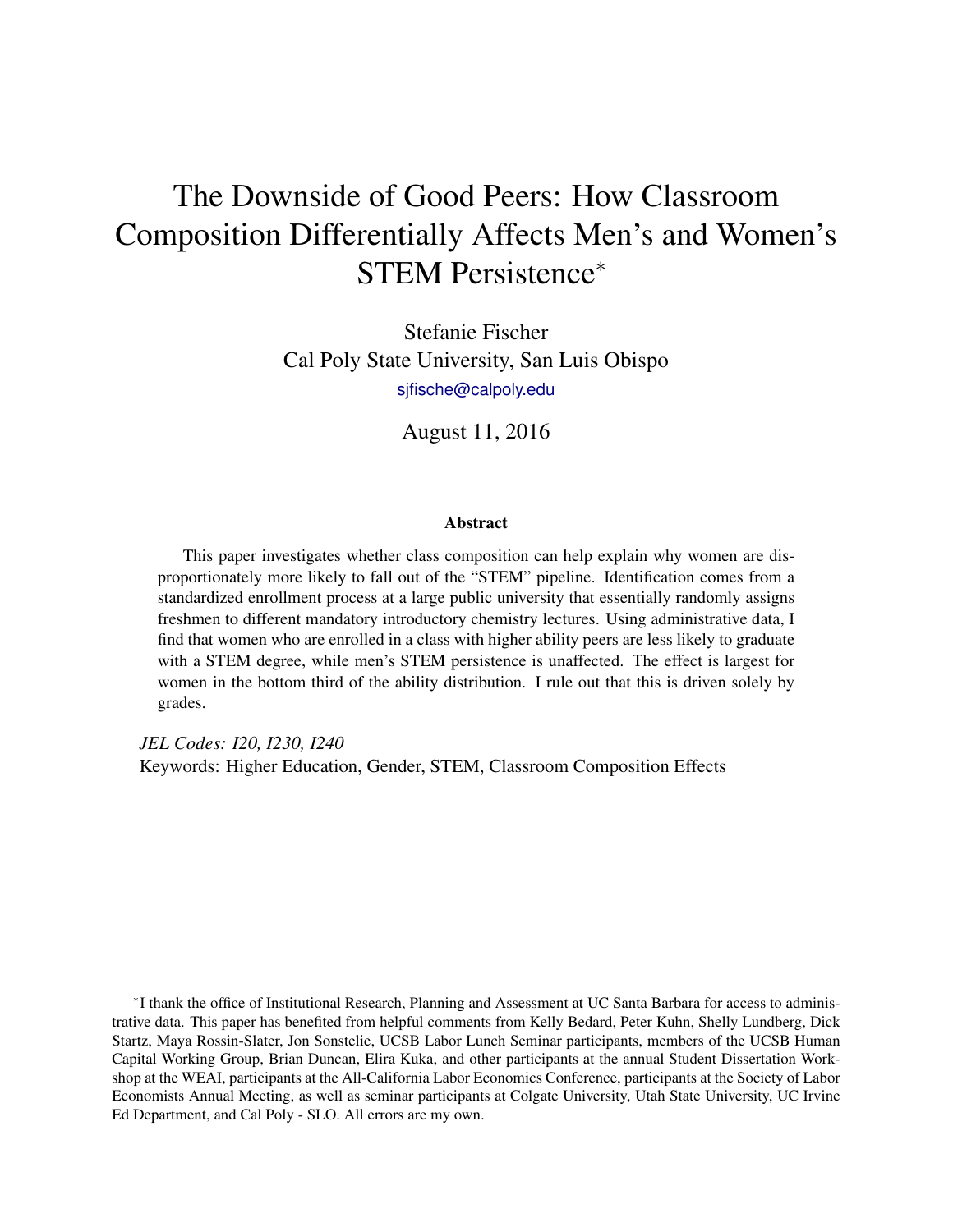# 1 Introduction

Women exit STEM (science, technology, engineering, and math) majors at much higher rates than men, which in part contributes to the gender-wage gap because they miss out on the sizable premiums associated with employment in these fields.<sup>[1](#page-1-0)</sup> To date, little is known regarding women's decision to drop out of the STEM pipeline in college. Recent research finds that the instructorstudent gender match plays a role in this decision [\(Carrell et al.,](#page-28-0) [2010;](#page-28-0) [Hoffmann and Oreopoulos,](#page-29-0) [2009\)](#page-29-0), and that women's responsiveness to grades explains some of the phenomenon as well [\(Rask](#page-30-0) [and Tiefenthaler,](#page-30-0) [2008;](#page-30-0) [Ost,](#page-30-1) [2010\)](#page-30-1), but much remains unexplained. Gaining a better understanding of the factors that cause women to leave STEM fields during college is important for developing policy aimed at bolstering this group's STEM persistence. This paper examines a novel pathway: *To what extent does the ability composition of a woman's introductory university STEM course impact STEM persistence?*

There are many ways to define classroom composition. In this study it is defined as the share of high ability students in a mandatory introductory STEM lecture, where ability includes effort and motivation, innate ability, and any resources that might aid in academic success.<sup>[2](#page-1-1)</sup> STEM courses have a distinct environment, they are large and competitive relative to non-STEM courses. Drawing on literature from experimental economics, it has been shown both in the lab as well as in a variety of field settings, that when given the option, women select out of competitive environments at higher rates than men. In a related vein, a National Science Foundation study from the early 2000s, which surveyed roughly 25,000 undergraduate women in STEM, revealed that women are most likely to leave STEM during their first year. The two most cited reasons for leaving were dissatisfaction with grades and the heavy workload, and a distaste for the overall competitive climate [\(Goodman,](#page-29-1) [2002\)](#page-29-1). Given what we know about women, a classroom composition that magnifies these features may induce the marginal ones to leave.

<span id="page-1-0"></span><sup>1</sup>[Paglin and Rufolo](#page-30-2) [\(1990\)](#page-30-2); [Murnane et al.](#page-30-3) [\(1995\)](#page-30-3); [Grogger and Eide](#page-29-2) [\(1995\)](#page-29-2); [Brown and Corcoran](#page-28-1) [\(1997\)](#page-28-1); [Wein](#page-31-0)[berger](#page-31-0) [\(1999\)](#page-31-0); [Weinberger](#page-31-1) [\(2001\)](#page-31-1); [Murnane et al.](#page-30-4) [\(2000\)](#page-30-4); [Rose and Betts](#page-30-5) [\(2004\)](#page-30-5)

<span id="page-1-1"></span><sup>&</sup>lt;sup>2</sup>Sections 2.1 and 2.2 outline why this measure of average class ability is favorable, and from where exogenous variation in the share of high ability students per lecture arises.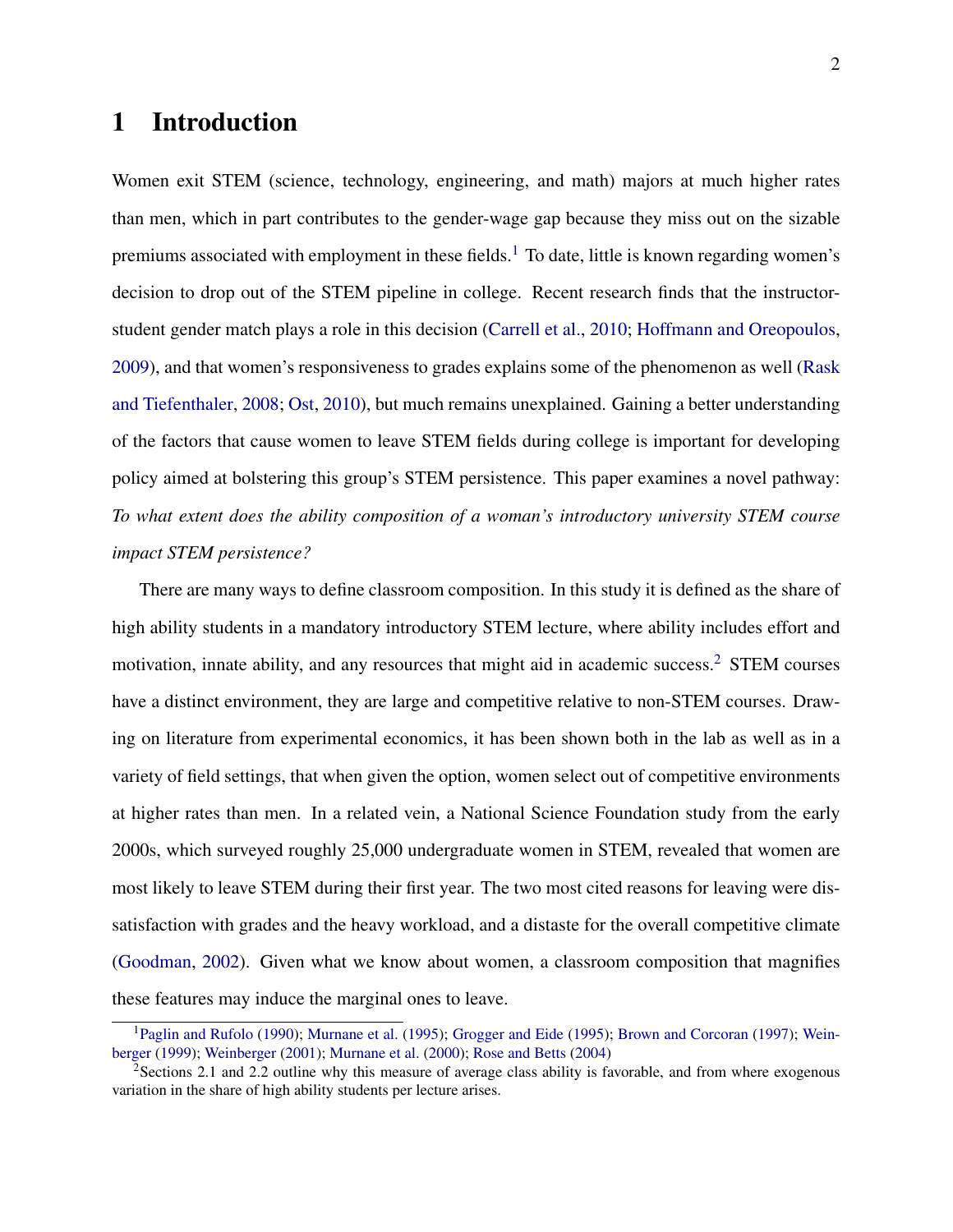There are several ways in which being assigned to a college lecture with relatively higher ability peers could affect one's outcomes. On one hand, this type of environment could be performance enhancing. Students may benefit directly from higher ability classmates through knowledge spillovers during class, office hours, or out-of-class group study sessions. Additionally, the average class ability can affect the overall standard, and students may be motivated to work harder to keep up with their high achieving peers, consequently earning higher grades.

On the other hand, a high achieving classroom environment may be harmful in more subtle ways by negatively impacting self-perception. The higher the ability of the peers in a classroom, the harder it is to be ranked highly. This may make the environment more competitive. While in many situations competition can improve performance, contest theory suggests that large gaps in skills between competitors can have the perverse effect of reducing effort incentives. [Brown](#page-28-2) [\(2011\)](#page-28-2) provides empirical evidence for this theoretical prediction by showing that the presence of a superstar in a PGA golf tournament is associated with lower performance by the other competitors. In a classroom setting, marginal students in a competitive environment may see themselves as relatively weak and reduce their effort or even choose to opt out of the competitive climate if possible (i.e., the STEM pipeline).

In a related vein, [Niederle and Vesterlund](#page-30-6) [\(2007\)](#page-30-6) and [Garratt et al.](#page-29-3) [\(2013\)](#page-29-3) show that women shy away from competition more than men and that the gender performance gap is exacerbated under competition [\(Gneezy et al.,](#page-29-4) [2003\)](#page-29-4). Taken together, these findings suggest that women may be more likely to respond negatively to the competitive STEM climate compared to men.

In addition to the sparse literature on women's STEM persistence, there exists relatively little research on post-secondary classroom composition effects because isolating the causal impact is difficult. Often students, or more indirectly administrators, influence the student make-up of a classroom. Several studies at the elementary school level, which for the most part rely on data from the large scale randomized experiment Project STAR, find a positive relationship between average classmate ability and achievement [\(Whitmore,](#page-31-2) [2005;](#page-31-2) [Hanushek et al.,](#page-29-5) [2003;](#page-29-5) [Boozer and](#page-28-3) [Cacciola,](#page-28-3) [2001;](#page-28-3) [Hoxby,](#page-29-6) [2003\)](#page-29-6). Whether these results extend to a higher education setting, however,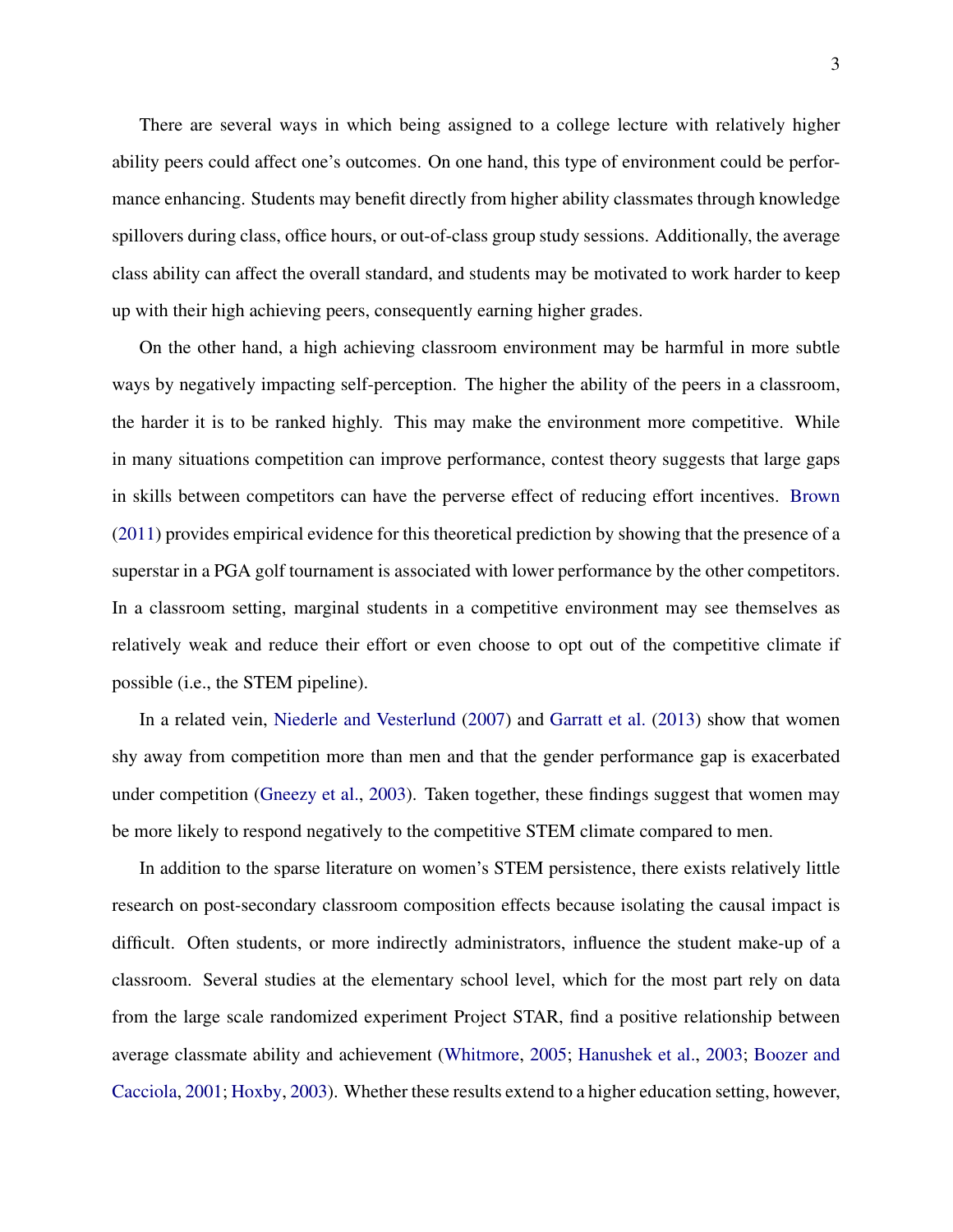is an open question.

To date, the most convincing peer effects study in higher education – which estimates small positive effects on freshman grade point average – relies on the random assignment of students from the United States Air Force Academy to squadrons, which are essentially cohorts [\(Carrell et](#page-28-4) [al.,](#page-28-4) [2009\)](#page-28-4).<sup>[3](#page-3-0)</sup> This peer group measure is an improvement over previous studies, which define dormmates as the peer group, because squadrons capture a more comprehensive set of students' peer interactions.[4](#page-3-1) None of these studies, however, capture the effects that students within a classroom may have on individual outcomes because dorm-mates and squadron members do not necessarily attend the same classes.

In this study, I leverage administrative data from a large public research institution, University of California Santa Barbara, to estimate the relationship between class ability composition and STEM persistence. This setting is ideal because it circumvents several empirical challenges associated with estimating composition effects. Firstly, the standardized way in which students load into their first STEM course (General Chemistry) – a mandatory prerequisite for nearly all STEM majors at most universities – leaves little room for non-random class enrollment (see Section 2.3). This aspect of the empirical setting allows for the estimation of class ability composition effects free of the usual problem of self-selection.

Secondly, the Transfer Admission Guarantee (TAG) agreement – a program that offers students from California community colleges guaranteed admissions to this university and several other University of California campuses, conditional on meeting certain requirements – generates variation in the ability composition of this introductory STEM course. In particular, the TAG agreement creates stark differences in ability between those students who obtain admissions into the university directly out of high school and those who enter through TAG (see Section 2.1).

<span id="page-3-0"></span><sup>&</sup>lt;sup>3</sup>Similarly, [Carrell et al.](#page-28-5) [\(2013\)](#page-28-5) run an experiment at the USAFA and show low ability students are harmed by their higher ability squadron members – results which are in-line with my findings. [Lyle](#page-30-7) [\(2007\)](#page-30-7) uses a similar military dataset (USMA) and cohort approach and finds no evidence of peer effects. A drawback of both of these studies is that students from military institutions likely are not representative of the general university population, especially women.

<span id="page-3-1"></span><sup>&</sup>lt;sup>4</sup>The following studies use the random assignment of students to dorms to estimate peer effects and find mixed results. [Stinebrickner and Stinebrickner](#page-31-3) [\(2006\)](#page-31-3) find small positive peer effects on grades for women. [Zimmerman](#page-31-4) [\(2003\)](#page-31-4) and [Sacerdote](#page-31-5) [\(2001\)](#page-31-5) find small positive peer effects on students' grades, grade point average, and the take-up of social networks such as fraternities/sororities. [Foster](#page-29-7) [\(2006\)](#page-29-7) finds no evidence of peer effects.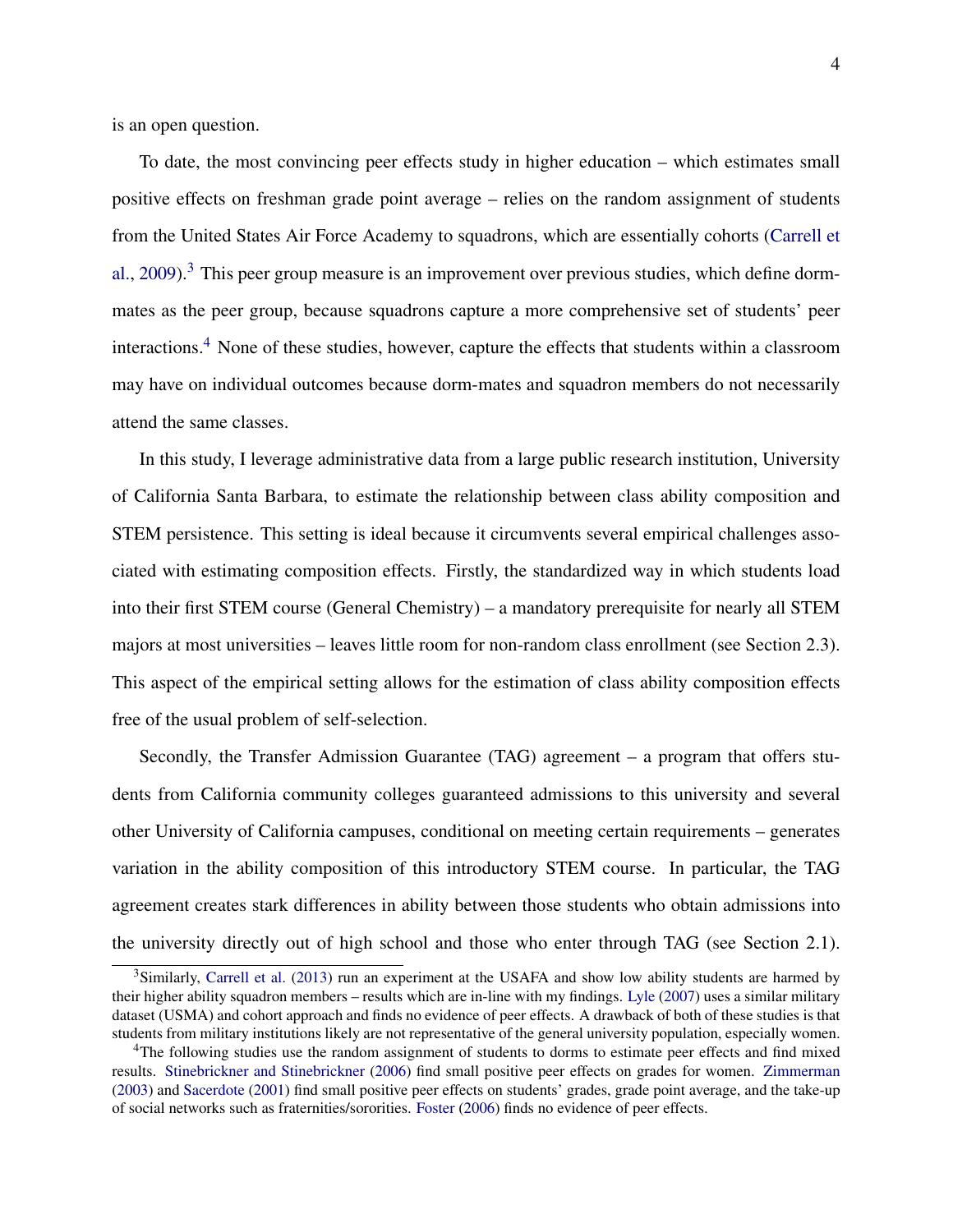5

Thirdly, the introductory STEM course analyzed, General Chemistry, is a required prerequisite for most STEM majors and students cannot circumvent the course by applying Advanced Placement or community college credits, which eliminates another avenue for selection.

Exploiting this quasi-experimental setting, I show that being in a class with higher ability peers reduces the probability that women graduate with a STEM degree and has no significant effect on men. More specifically, a 15% increase in the number of high ability students in a General Chemistry lecture (one standard deviation) reduces the probability that the average woman graduates with a STEM degree by 3.1 percentage points  $(6.8\%)$ . As one might expect, I further show that the effect is strongest in the bottom third of the math ability distribution. I rule out grades in the same course as the underlying mechanism by showing that there is a positive relationship for both men and women between peer ability and grades in the STEM gateway course analyzed. Grades in the direct follow-on course, however, are negatively related to the ability composition of the initial course for women, further suggesting the environment of the initial course to be particularly discouraging to women.

The results are informative for at least two reasons. One, they are among the first to show that classmate influences are an important factor in determining students' academic success in higher education, at least for women.<sup>[5](#page-4-0)</sup> Two, in contrast to most previous work, I focus on STEM major completion rather than grades because STEM completion closely relates to occupation choice, which is an important piece to the gender wage gap story [\(Murnane et al.,](#page-30-4) [2000;](#page-30-4) [Rose and Betts,](#page-30-5) [2004\)](#page-30-5).

The remainder of the paper is organized as follows: Section 2 describes the empirical setting. Section 3 presents the econometric specification and results. Section 4 examines possible mechanisms. Section 5 presents concluding remarks.

<span id="page-4-0"></span><sup>&</sup>lt;sup>5</sup>[Feld and Zölitz](#page-29-8) [\(n.d.\)](#page-29-8) in a recent working paper concurrently show that low ability students are harmed by relatively higher ability peers. Our studies differs in a variety of ways but one key way is that students in their sample are placed in very small classes (15) compared with the average class size of 330 in my sample. As such, the way in which peers affect academic outcomes are quite different across these two settings.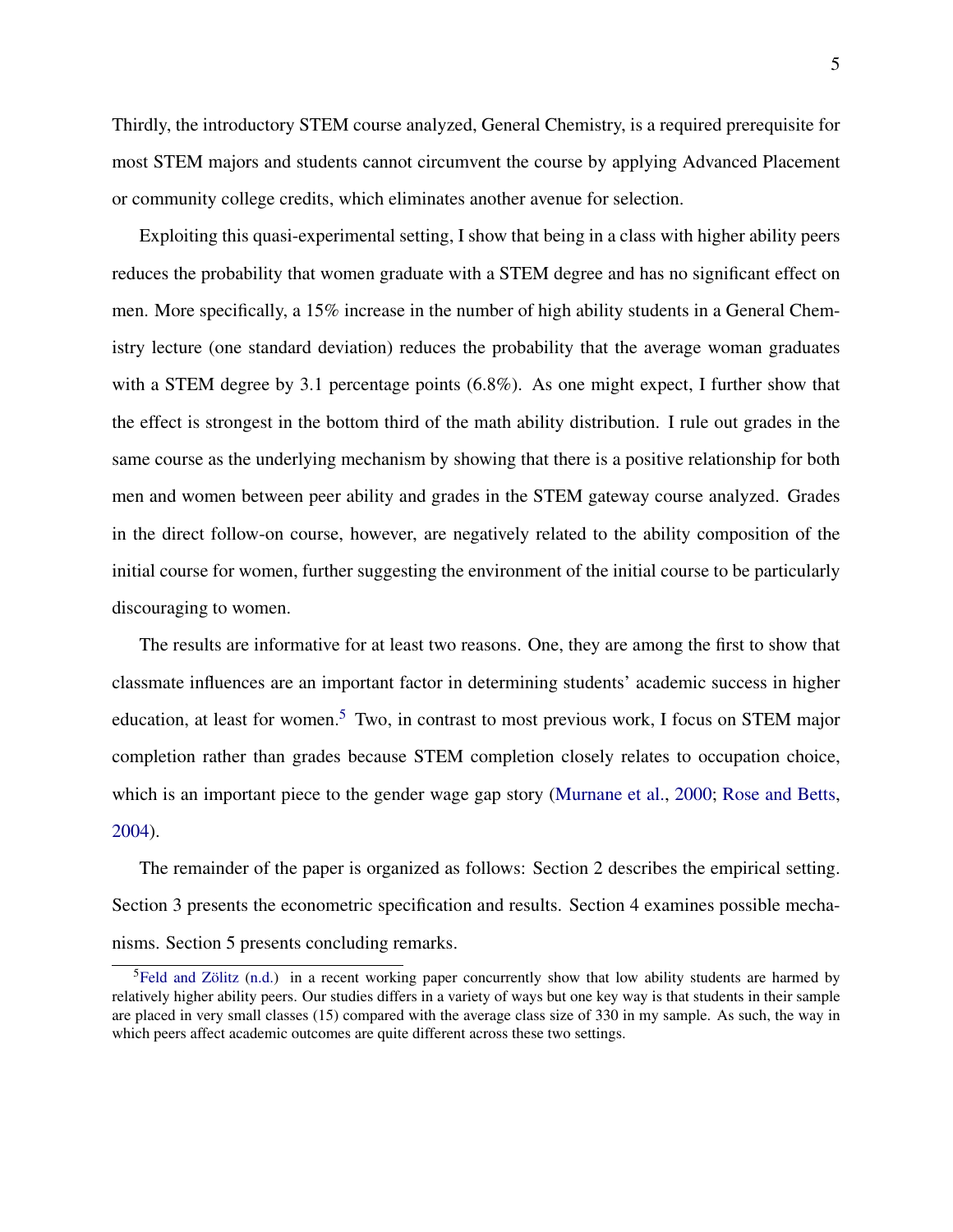# 2 Empirical Setting

All data in this study are drawn from the University of California Santa Barbara (UCSB) administrative data system. UCSB is a selective, public research institution with a large undergraduate population; enrollment is roughly 23,000 students and the acceptance rate is around 36%. In this analysis, I study the group of UCSB students who are enrolled in the course CHEM1A – which is the first quarter of the yearlong introductory STEM sequence, General Chemistry – in a fall quar-ter between 1997 and 2007.<sup>[6](#page-5-0)</sup> This includes 11 entering cohorts of about 1,100 students each, and tracks them through graduation. At this university, and at the majority of other universities, Gen-eral Chemistry is the first prerequisite for most STEM majors.<sup>[7](#page-5-1)</sup> Additionally, students are required to take the course at UCSB; they cannot apply advanced placement credits or test out of the class, which is a strategy often used by students to circumvent introductory math and statistics.

General Chemistry is an ideal setting to study the relationship between STEM persistence and class ability composition because it is a mandatory prerequisite and it has all of the characteristics common to STEM; the course is difficult and competitive. Twenty-five percent of the university's on campus tutoring resources (Campus Learning Assistant Services) go to General Chemistry students. Often the course is considered a STEM major weed-out. Many STEM majors require students to maintain at least a "C" grade point average in the pre-major to gain entry into the major, and because this course is graded on a curve, earning high grades can be difficult. As such, studying the STEM persistence behavior of the group enrolled in CHEM1A captures the students who are most attached to earning a STEM degree.

#### 2.1 Measure of Average Class Ability

To construct the class ability composition variable, the data are divided into two distinct groups, on-track students (freshmen) and late-track students (sophomores or higher). Importantly, because

<span id="page-5-0"></span><sup>6</sup>This gateway sequence consists of CHEM1A, CHEM1B and CHEM1C; CHEM1A is offered in the fall, CHEM1B in the winter, and CHEM1C in the spring.

<span id="page-5-1"></span><sup>7</sup>Appendix [Table A1](#page-44-0) lists the STEM majors that require CHEM1A.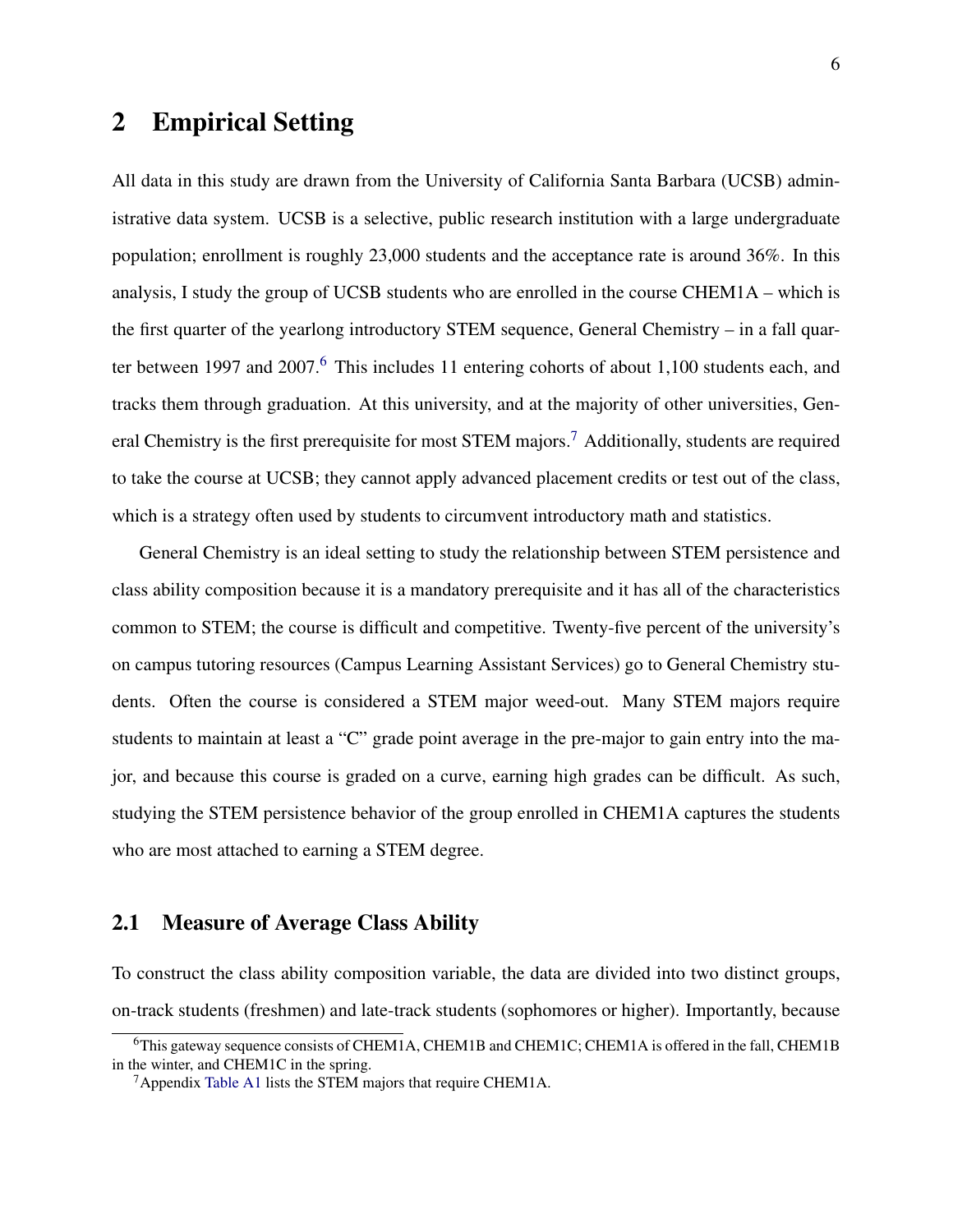of a key University of California policy, these two groups differ in observable and unobservable ways. On-track students are students who are enrolled in CHEM1A in the fall quarter of their first year at the university. They were admitted into the university directly out of high school and are ontrack to graduate with a STEM degree in four years. Late-track students are upperclassmen taking CHEM1A in a fall quarter other than their freshman year; they are behind schedule to graduate with a STEM degree in four years. Roughly 85% of the observations in the sample are on-track, totalling 12,230 students. The other 15% of students (1,912) are late-track. I leverage this variation to construct the main measure of average class ability, the share of on-track students in a section. Note that from here forward I use the term section to refer to what many would consider a lecture or class. Sections are defined as a unique time, instructor, and year.

For the share of on-track students in a section to adequately capture average class ability, the following must hold: (1) late-track students, on average, must differ in ability from on-track students, and (2) there must exist exogenous variation across CHEM1A sections in the share of ontrack students (or alternatively, the share of late-track students). Below I outline the institutional structure which suggests that late-track students are relatively lower ability than on-track students. The institutional structure also provides insight as to how variation in the share of on-track students across sections arises. Finally, I provide evidence from the data supporting conditions (1) and (2).

There are several reasons to believe that late-track CHEM1A students differ on observable (and unobservable) characteristics from on-track students – in particular that they are, on average, lower ability. The late-track group includes three types of students: upperclassmen who switched to a STEM major at some point after entering the university, upperclassmen that needed a year of preparatory courses – remedial math and science – before starting pre-major requirements, and transfer students. In this sample, conditional on being late-track, 621 are transfers and 1,291 are non-transfer upperclassmen. The first type of upperclassmen, although they are behind in their STEM courses, are not necessarily lower ability. The second type, those who come to the university with an inadequate background and take a year of preparatory courses, are, on average, lower ability.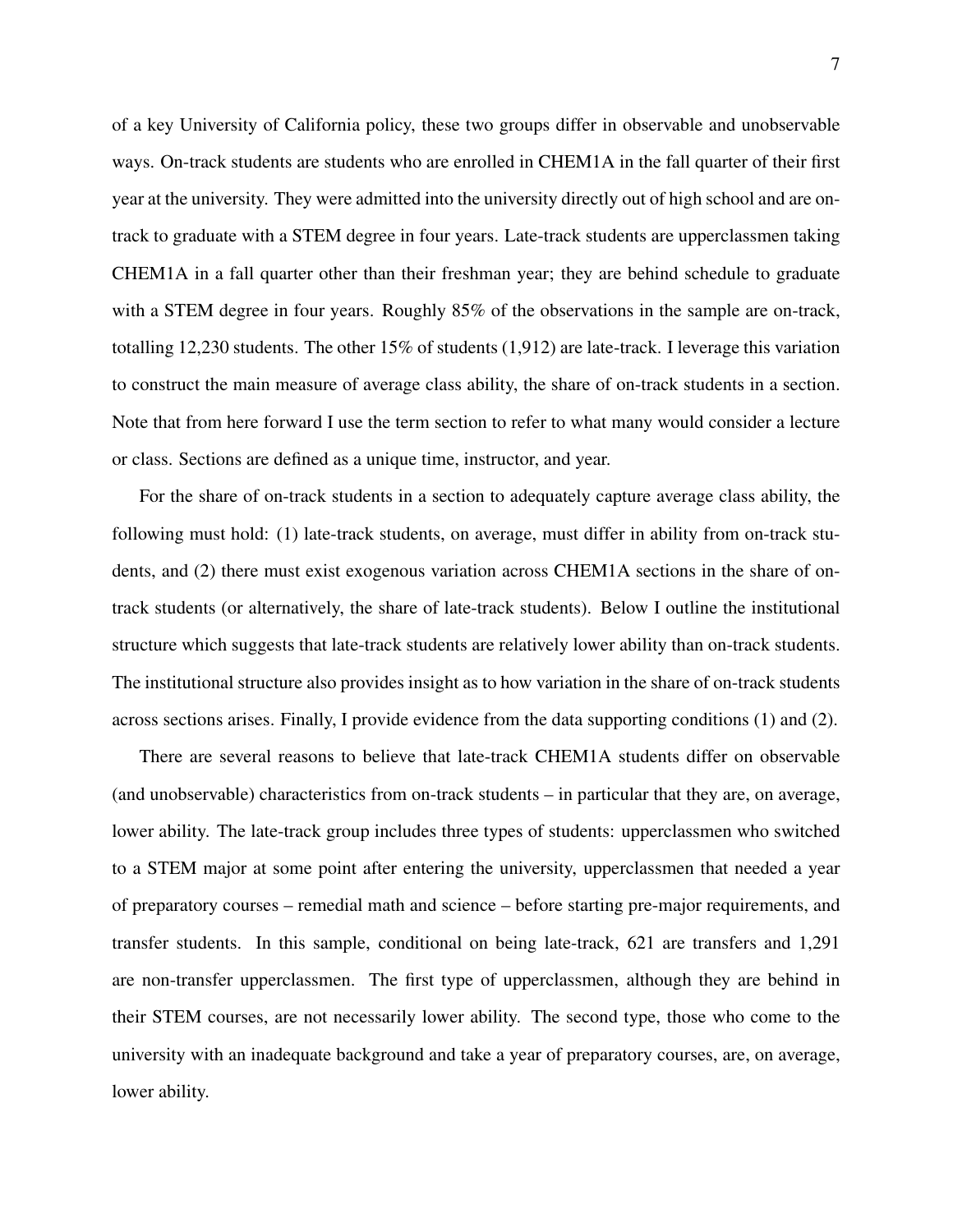Transfer students, the third type, typically come from the local city college (or community college). Transferring from a two-year state institution to one of the University of California (UC) campuses is particularly common in California because of the TAG agreement (Transfer Admission Guarantee). This program guarantees admission to one of six UCs if a student completes 30 units with the given minimum grade point average at a public California two-year college.<sup>[8](#page-7-0)</sup> The TAG agreement was put into place in the early 1980s and the participating UCs include: Santa Barbara, Davis, San Diego, Irvine, Riverside, and Merced.

Central to this paper's empirical approach, TAG and other transfer students are likely financially constrained or did not earn admissions into UCSB directly out of high school. Either way, on average, they have lower high school grades and socioeconomic characteristics relative to the on-track group. To provide additional context on TAG students, in 2014 UC San Diego decided to opt out of the TAG agreement stating that it was squeezing out too many traditional students who had more competitive applications.<sup>[9](#page-7-1)</sup>

Using the share of on-track students in a section as the main measure of average section-mate ability is preferred to other measures typically used in the literature such as the section average of a predetermined characteristic that proxies for ability, i.e. SAT scores. The variable *on-track* potentially captures a more comprehensive set of observable and unobservable characteristics related to an individual's ability compared with, for example, SAT score. Furthermore, twenty-five percent of the sample's SAT scores are missing since TAG students and other transfers are not required to take the SAT, which, in fact, is the group that generates variation in ability across sections. That said, in a robustness check, I report estimates from the more conventional linear-in-means, leaveme-out approach and find similar results. Results for this robustness check are discussed in Section 3.3.

Finally, the data support the notion that on-track students are on average higher ability than late-track students on observable characteristics. [Table 1](#page-32-0) reports average predetermined student

<span id="page-7-1"></span><span id="page-7-0"></span><sup>8</sup>Grade point average requirements vary by institution, but range from 2.8 to 3.3

<sup>&</sup>lt;sup>9</sup>Information on UCSD's decision to opt out of the TAG agreement can be found in the San Diego Union-Tribune: http://www.sandiegouniontribune.com/news/2012/may/01/ucsd-ends-community-college-transfer-program/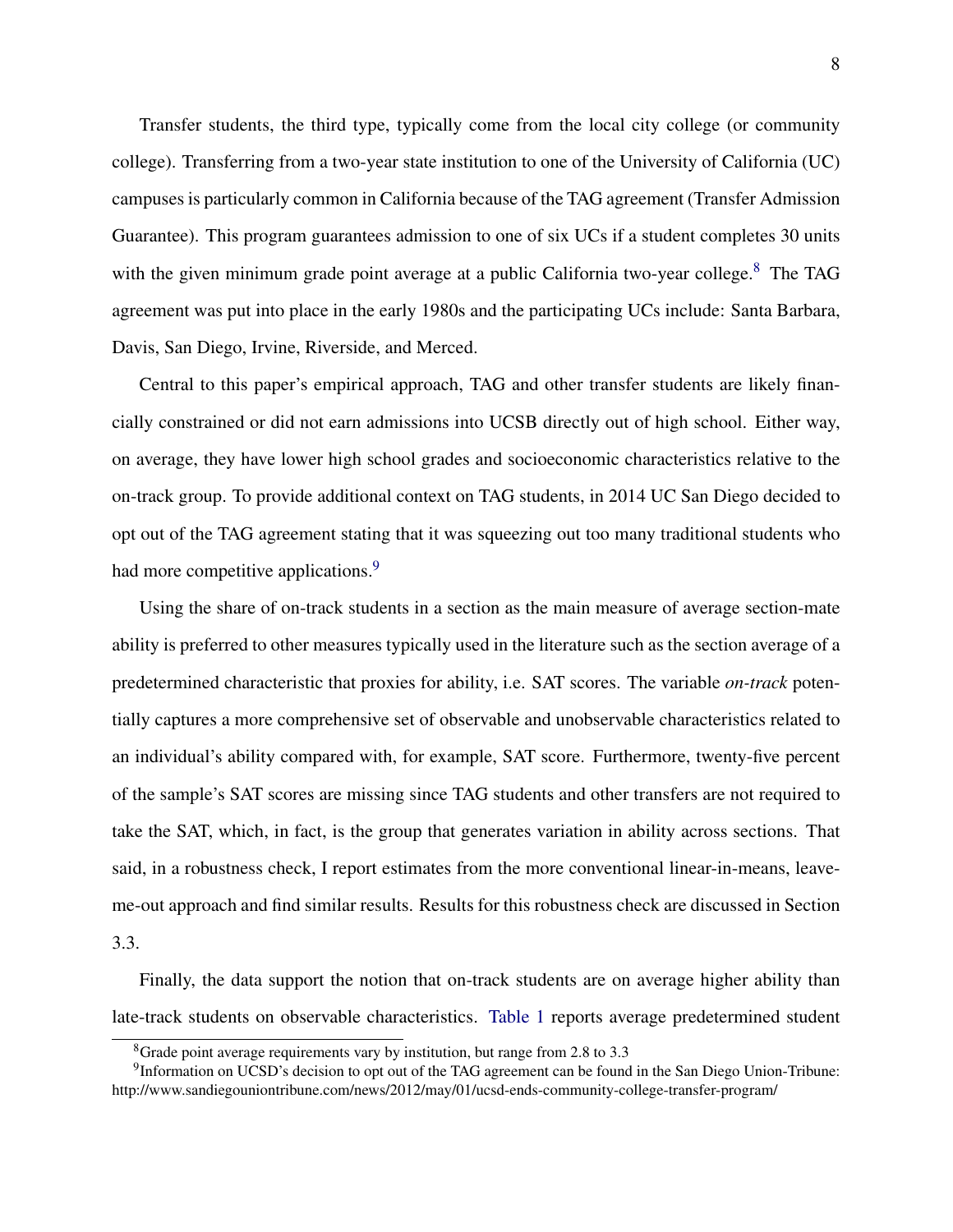characteristics and outcomes for each group. Column 1 reports averages for transfer students – a subset of late-track students, Column 2 reports averages for all late-track students, Column 3 includes averages for on-track students, and Column 4 reports the difference in means between ontrack and late-track students and indicates if the difference is statistically different from zero. Note that transfer students conditional on reporting an SAT score, on average, have 44% of a standard deviation lower SAT math score than the on-track group, a characteristic that tends to be a strong predictor of STEM success. Put differently, the average transfer SAT math score is around the 69th percentile on the national scale while the average on-track score is around the 81st percentile. Moreover, on-track students on average have a higher high school grade point average than non-transfer, late-track students.<sup>[10](#page-8-0)</sup> Finally, on-track students on average have a much higher predicted grade in the first quarter of General Chemistry<sup>[11](#page-8-1)</sup>, are more likely to graduate in STEM, and their actual grade in CHEM1A is considerably higher.

### 2.2 Variation in the Share of On-Track Students Across Sections

Variation in CHEM1A class composition arises from late-track student enrollment patterns. Latetrack students register for fall classes the previous spring before on-track students, who register in the summer. Based on estimated freshmen fall enrollment, the university holds a share of the CHEM1A seats in each section for incoming freshmen – the majority of seats are held for freshmen as this is typically a first-year course – and offers the other seats to late-track students. In some cases late-track students fill all of the seats allotted to them in a given section and in other cases they do not. Once late-track students have enrolled, all of the remaining seats are filled with on-track students.[12](#page-8-2)

<span id="page-8-0"></span>For instance, suppose for simplicity that there are 4 sections of CHEM1A offered in a given

 $10$ Unfortunately, the reported high school grade point average for transfer students is from their previous college (typically Santa Barbara City College) and all other reported high grade point averages are from high school. The former is on a 4 point scale while the latter is on a 4.75 scale to account for Advance Placement courses. As such, the two GPAs are not comparable which is why in [Table 1](#page-32-0) " High School GPA" is not reported for transfers.

<span id="page-8-1"></span> $11$  See Section 3.3 for the construction of predicted grade.

<span id="page-8-2"></span><sup>&</sup>lt;sup>12</sup>Because CHEM1A is a highly demanded class, it is rare for a section not to fill to capacity.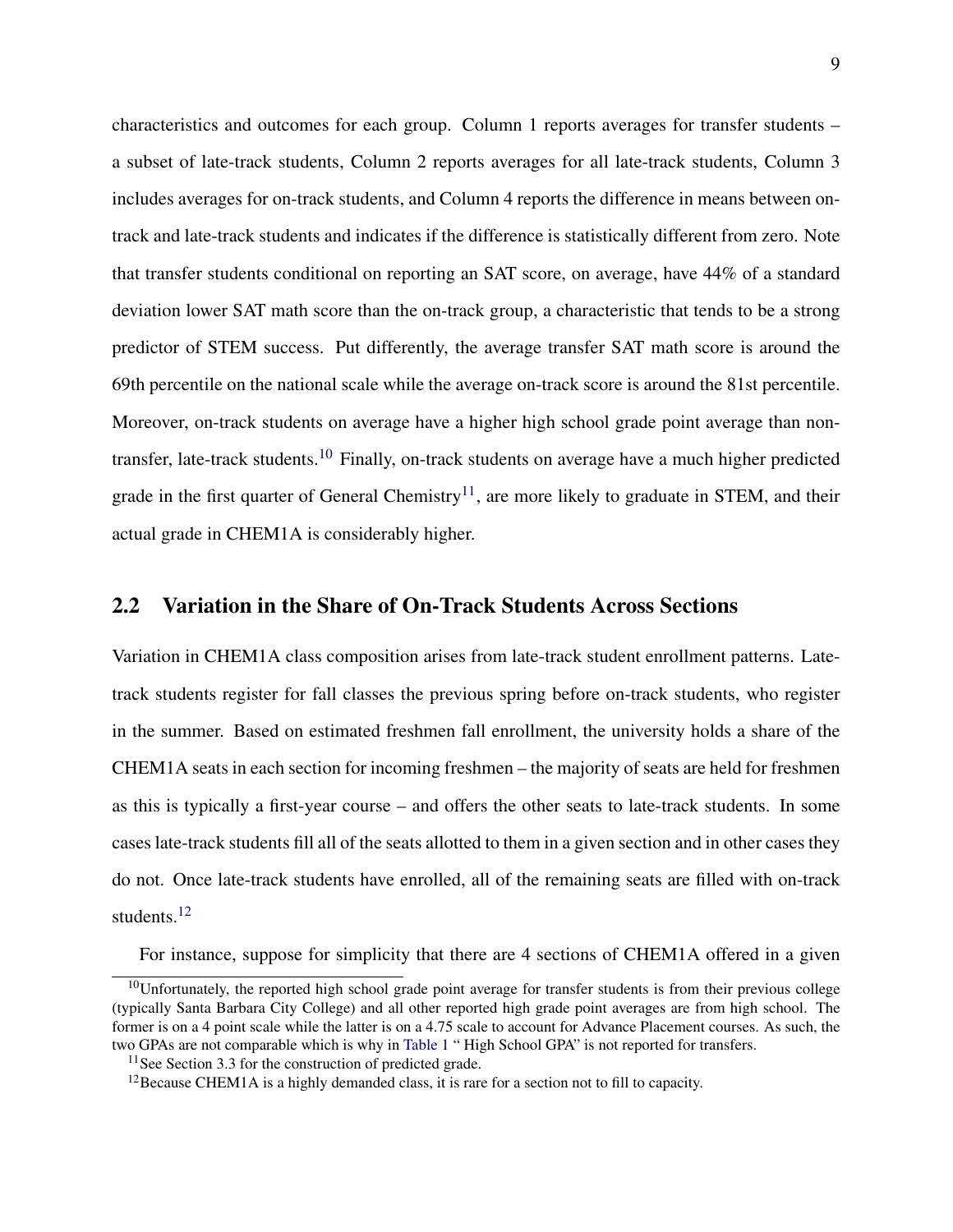year and each has a maximum enrollment of 100. Further suppose that the university decides to make available 30 percent of the seats (30 seats in this case) in each section for late-track students. If in one of the sections all 30 seats are filled, in the second 25 are filled, and in the third and fourth only 20 and 15 respectively are filled, then variation will arise in the number of late-track students across sections. In the second stage of the process, on-track students fill the remaining seats in each section through a standardized enrollment process which provides assignment to sections that is essentially random; the assignment process is outlined in following section.

Because on-track students are essentially randomly assigned to CHEM1A sections and latetrack students have the ability to selectively enroll, in the analysis I only include those observations that are on-track. The only way in which late-track students enter the analysis is through the ability composition variable (the share of on-track students per section). That said, even though I directly exclude late-tracks from the analysis, if late-track students are enrolling based on characteristics that explain academic outcomes, and those characteristics are also correlated with the share of on-track students in a section, then the casual interpretation of the results will be threatened. In Section 2.3.3, I provide several empirical tests to check for selective enrollment and show that late-track student selection is of little concern.

### 2.3 Student Assignment to Lectures

#### 2.3.1 Identifying Assumption

The aim of this study is to understand how the ability composition of a section differentially affects STEM persistence for men and women. As such, a sufficient but not necessary assumption is that pre-treatment characteristics explaining a student's academic achievement are uncorrelated with the quality of classmates in a student's section. Random assignment of students to sections will ensure the validity of this assumption. However, because the goal is to understand how the average class ability *differentially* effects men and women, in order to interpret the estimated effect as causal, it is only necessary that there is no gender based selection. For example, the causal interpretation of the estimated effect is questionable if high ability women systematically enroll in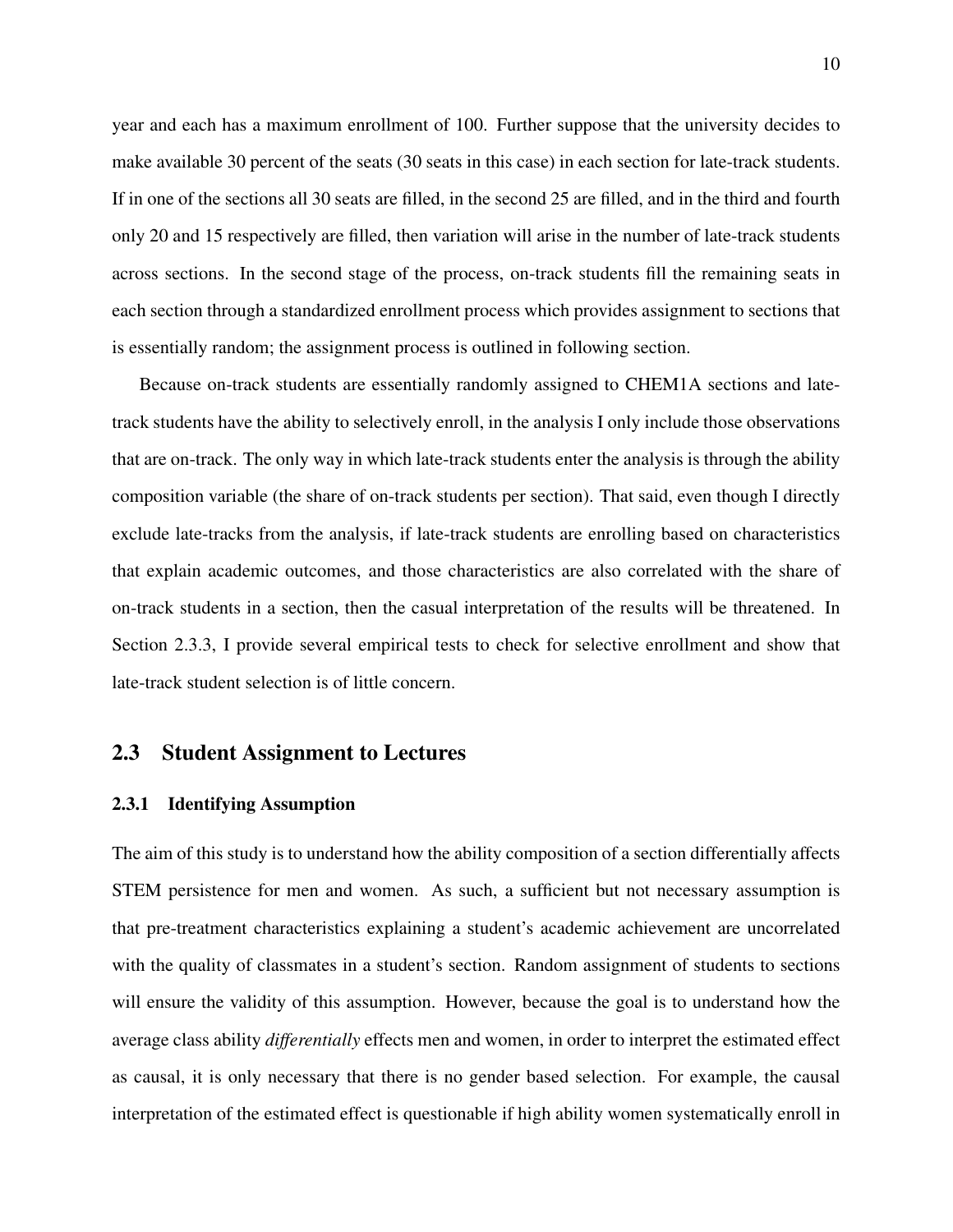sections with a low share of on-track students and high ability men systematically enroll in sections with a high share of on-track students. In this scenario, it is unclear if the composition estimate is capturing the true effect of ability composition on STEM persistence or if it is reflecting student selection into sections.

To alleviate concerns of student selection and gender based student selection, I rely on UCSB's standardized no-priority enrollment process for freshmen (on-track students), which achieves assignment to sections that is as good as random. While the institutional structure is such that there should be essentially no sorting into sections, I provide multiple randomization tests that support both the stronger assumption of no student selection in general, and the weaker but more relevant assumption of no differential selection by gender.

#### 2.3.2 Institutional Background – Student Assignment to Sections

During my sample period, 95% of all first year students attend a fee-based two-day summer orien-tation either in June, July or August where they register for their fall quarter courses.<sup>[13](#page-10-0)</sup> Importantly, there is no priority based registration during or before summer orientation for this group. In each orientation session, a percentage of the total seats available in a given "first year" course are made available to that particular orientation session. This equalizes the probability of enrolling in a particular section across all orientation sessions and eliminates the issue of students who attend earlier orientation dates getting all the "good" classes.

At orientation each student is assigned to a group of 15 students. They are placed into orientation groups by declared major, but groups within major are formed randomly. With this group, students attend seminars about university life, map out a class schedule for the first quarter (and first year) under the guidance of a trained orientation leader for their declared major, and register for their first quarter classes. For instance, students in a pre-Biology major orientation group are advised by their leader to take General Chemistry during their first quarter so that they are on-track to get into the major and ultimately graduate in four years.

<span id="page-10-0"></span> $13$  Each summer 12 freshman orientation dates are offered and students can attend the date of their choice.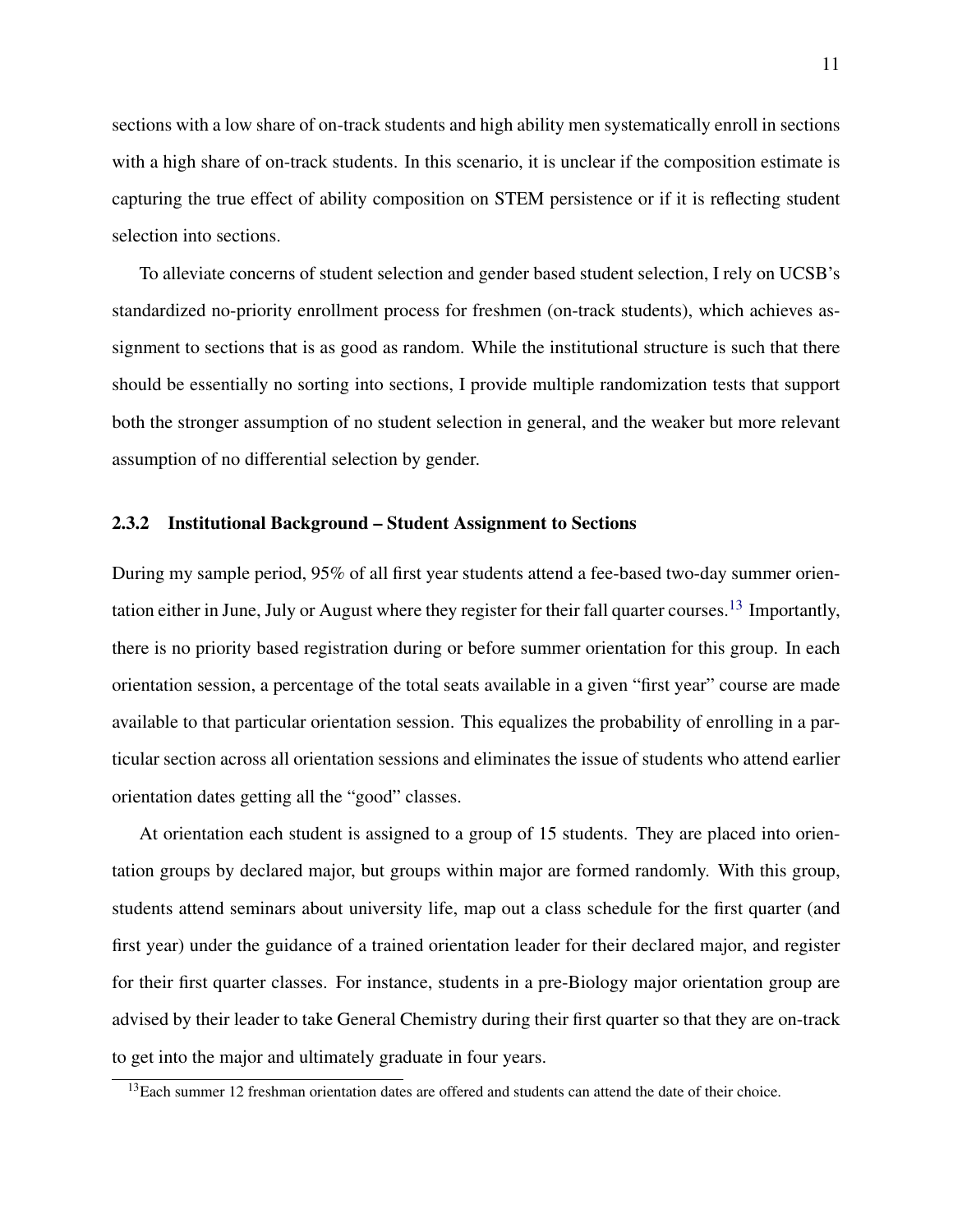The structure of course registration is such that only one student in an orientation group is able to register at a time; each group has one laptop and one leader who facilitates registration. Within each group a registration queue is formed by random draw (i.e. creating registration position 1 position 15). The student who draws position 1 registers first. Registration opens at the same time for all groups within an orientation session. According to the Director of Orientation Programs and Parent Services at UCSB, the high demand for CHEM1A, the limited seats, the random registration order, and student's general lack of information about instructors due to the fact that enrollment takes place before they move to campus, makes strategic CHEM1A registration very unlikely.<sup>[14](#page-11-0)</sup>

One avenue for selection that may be a concern, if a student has enough flexibility to manipulate her schedule, is time of day preferences. While there is no evidence that this is happening in a differential fashion – that is, high ability women are no more likely to select into the morning sections than men – all specifications include controls for time of day. Making selection even harder, the Chemistry Department strictly enforces a no switching policy. A student can only switch lectures during the first week of the quarter and he must have a student in his desired lecture replace him in his original one: a one for one switch.<sup>[15](#page-11-1)</sup>

A final concern related to student selection that I cannot directly rule out is the possibility that students who attend summer orientation differ from those who do not. Students who do not attend summer orientation register for their fall classes in mid-September prior to the start of the quarter but after all orientation attendees have registered. On-track student estimates will be biased if students who do not attend summer orientation are non-representative and systematically register for sections based on the ratio of on-track to late-track students. If I could observe CHEM1A registration dates I could test for balance using observed predetermined traits between students who attend summer orientation and those who do not. Since these data are unavailable for my

<span id="page-11-0"></span><sup>&</sup>lt;sup>14</sup>Selective enrollment based on instructor preferences is of little concern since the data come from a time period that, for the most part, predates the online site Rate My Professor. Instructor fixed effects are also included in all regressions.

<span id="page-11-1"></span><sup>&</sup>lt;sup>15</sup>All information regarding freshman orientation and registration comes from an interview with Kim Equinoa (kim.equinoa@sa.ucsb.edu) who was the director of Orientation Programs and Parent Services at UCSB during the years in which the data for this analysis are from. Information on the Chemistry Department's no switching rule comes from the administrative office within the Chemistry Department.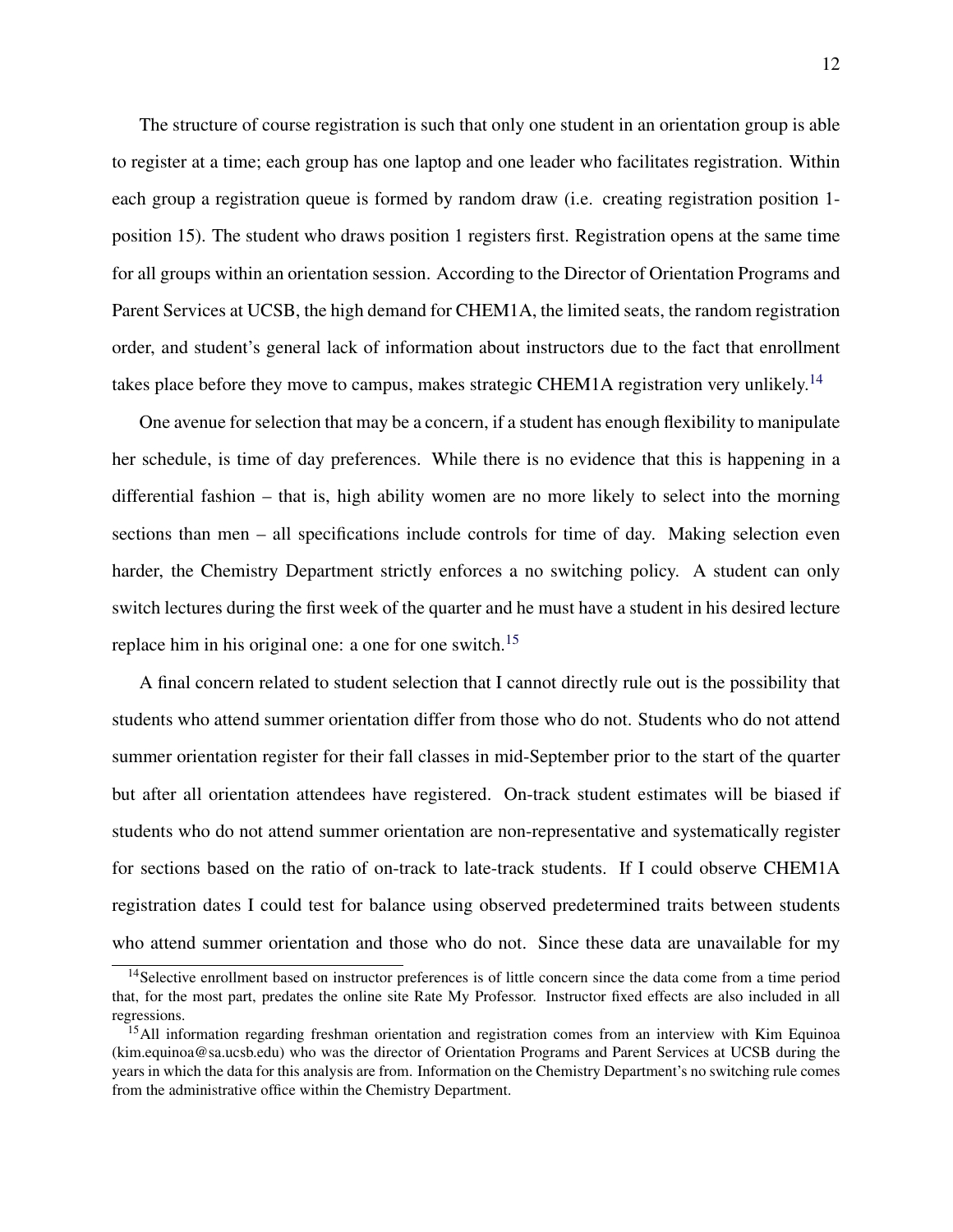sample period, I have instead obtained registration data for all freshmen enrolled in CHEM1A in fall 2013. Although these students are not in my main sample, the registration behavior should be similar, as the general structure of freshman registration is the same between the two periods.

For this group of students – all freshmen enrolled in CHEM1A in fall of 2013 – I observe their CHEM1A registration date and time as well as demographics and CHEM1A instructor characteristics. Ninety percent of this sample attended a summer orientation/registration, slightly lower than the 95% in the main sample. Comparing the observable characteristics of students who attend orientation and those who do not, underrepresented minorities is the only group who is underrepresented in orientation attendance; 38% of the orientation attending group are URMs compared to 49% of the non-orientation attending group. There appears to be no selection into orientation attendance by gender, parent's education level, whether one has a high school GPA in the top half of the distribution for the sample, whether one scores in the top half of the SAT math or SAT verbal distribution for the sample, type of high school one attended, and English language learner status. Most importantly, the data indicate that there is no statistically significant difference in the share of on-track students in a section for those who attend summer orientation and those who do not. Appendix [Table A2](#page-45-0) reports these results.

#### 2.3.3 Is Student Assignment to Sections Really Random?

To formally test whether course assignment is random with respect to student characteristics and average section-mate ability for on-track students, balance tests for this group are reported in [Ta](#page-33-0)[ble 2.](#page-33-0) Each column in this table corresponds to a separate regression where a different predetermined student characteristic is regressed on  $lnO_{itnd}$  and  $F_i * lnO_{itnd}$ .  $lnO_{itnd}$  is the log of the number of on-track students in a section for student *i* who takes CHEM1A in year *t* with instructor *n* at time of day *d*.  $F_i * lnO_{itnd}$  is that variable interacted with a female indicator.<sup>[16](#page-12-0)</sup> Year fixed effects are also included as students within a year face the same no-priority registration, but not necessarily across years. Excluded from the test are two sections that have enrollment of less than 100 as they were

<span id="page-12-0"></span><sup>&</sup>lt;sup>16</sup>An explanation for the log transformation is presented in Section 3.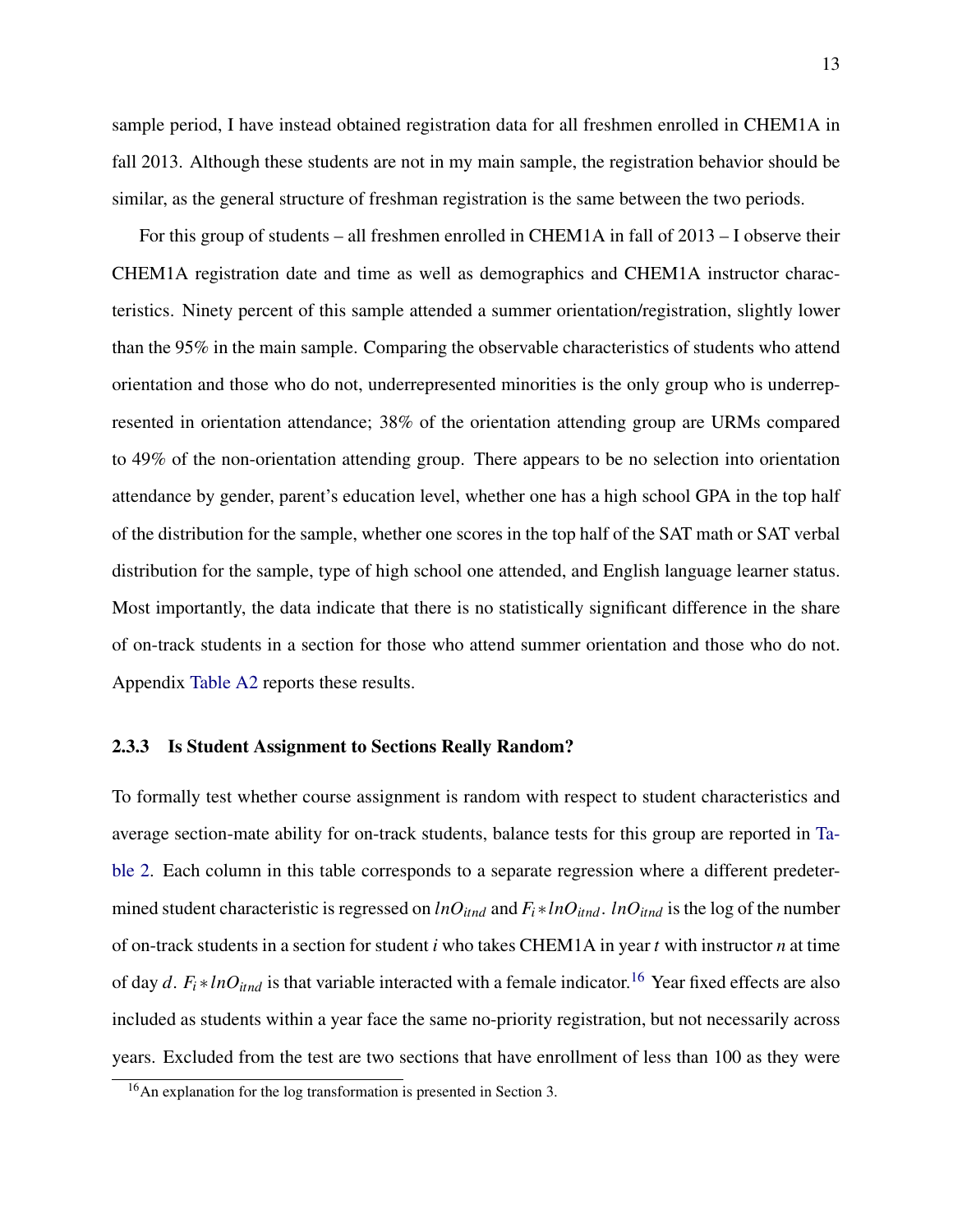likely added last minute to meet a larger than expected demand for CHEM1A. Results for the main analysis are robust to the exclusion of these two sections and are presented in Column 2 of Table6 and Column 2 of Tables 8-11. If selection is present, the coefficient on *lnOitnd* will attain statistical significance. Furthermore, if gender based selection exists, the interaction term  $F_i * lnQ_{itnd}$  will be significant. Although the coefficient on  $lnO<sub>itnd</sub>$  is statistically different from zero at the 10% level in three cases, the estimates are essentially zero in magnitude. More importantly for my purposes, there is no evidence of a gender differential in selection across section composition;  $F_i * lnO_{itnd}$  is not statistically different from zero in any of the five cases.

In a related vein, even though late-track students do not directly enter into the analysis, the number of late-track students in a section is used to construct the share of on-track students in a section. As such, to alleviate concerns of selection bias from this group, a balance test for latetrack students is reported in [Table 3](#page-34-0) and shows no sign that this group is selecting on observable characteristics into sections based on the ability composition of the section. There is some evidence that late-track students with higher grade point averages select morning sections but, importantly for this paper's empirical approach, time of day is uncorrelated with the share of on-track students.

As a second way to empirically test the assumption of random assignment, I employ the resampling technique used by [Carrell and West](#page-28-6) [\(2008\)](#page-28-6) and [Lehmann et al.](#page-30-8) [\(1986\)](#page-30-8). I test for student selection into CHEM1A sections by five pre-treatment characteristics: high school grade point average, math SAT score, verbal SAT score, parent is a college graduate, and unrepresented minority status. For each section I calculate the number of on-track students in a section and then randomly draw 10,000 samples of equal size without replacement from the group of all on-track students enrolled in any CHEM1A section in a given year. For each randomly sampled section, I compute the average pre-treatment characteristic (i.e. high school grade point average) and an empirical p-value representing the share of simulated sections with an average pre-treatment characteristic less than the observed average for the given section. If assignment is random, the distribution of empirical p-values will be uniform since any p-value is equally likely to be observed. I obtain 55 p-values, one per year per pre-treatment trait. I test for uniformity of the empirical p-values by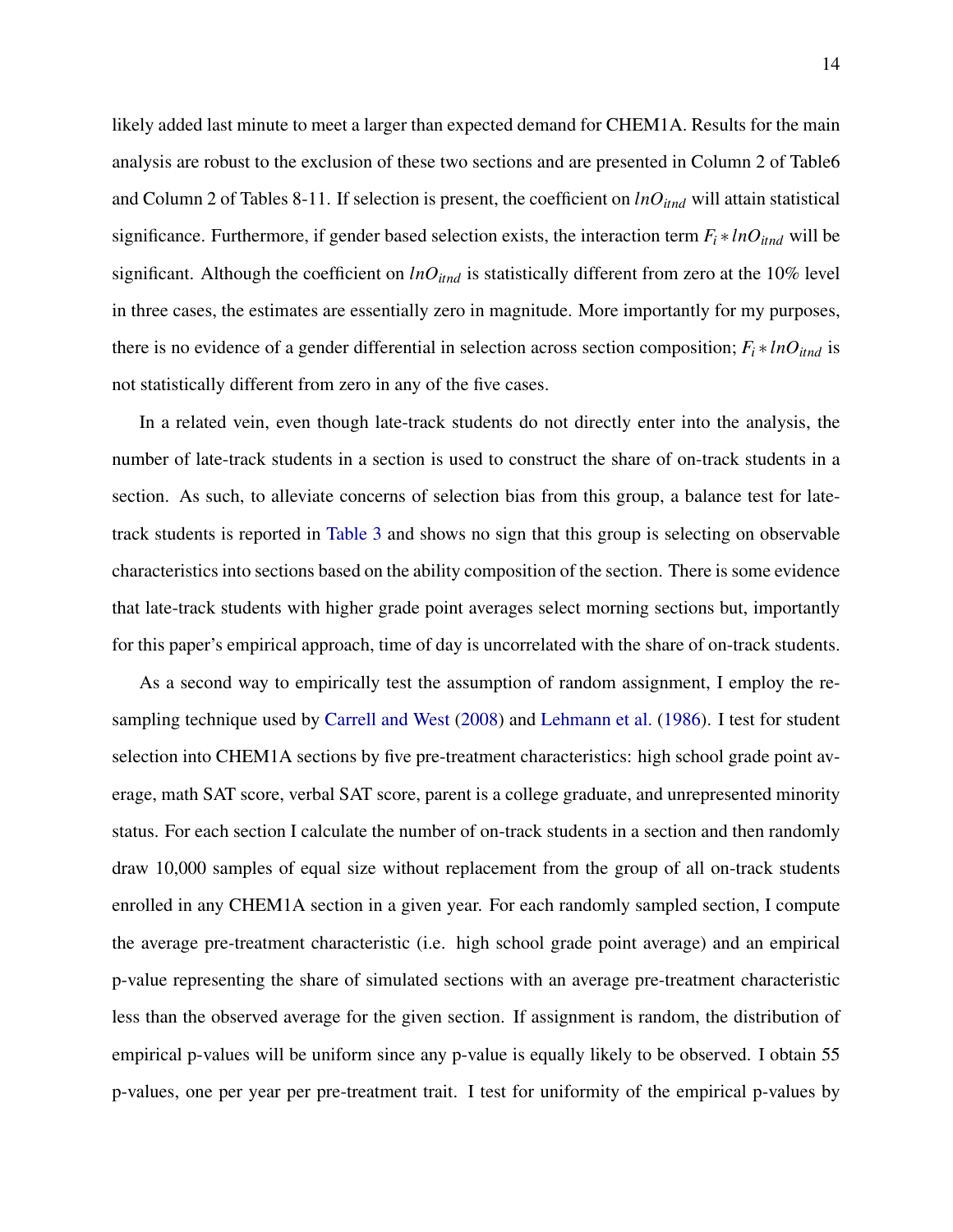year by trait using a Kolmogorov-Smirnov one-sample equality of distribution test.

[Table 4](#page-35-0) Panel A reports the results and shows that for all eleven years and the five pre-treatment characteristics, the null hypothesis of random assignment is not rejected at the five percent level. I repeat the same exercise for the late-track group, reported in [Table 4](#page-35-0) Panel B, and reject the null hypothesis of random assignment in only two of the 55 cases at the 10 percent level of significance. Recall from Section 2.3 that on-track students and late-track students enroll in CHEM1A at different times and under different rules; which in fact is the very reason that there are differences in average ability across sections. As such it is necessary to perform this simulation for the two groups separately. A simulation where the two groups are considered together will, by construction, result in the rejection of random assignment. In summary, I find very little empirical evidence that students are selectively enrolling into sections by academic ability.

### 2.4 Data

[Table 5](#page-36-0) presents summary statistics for the main sample, which includes all on-track students. From 1997-2007 there are 46 CHEM1A sections taught by 13 different instructors. The average section size is 329 students. On average, on-track students make up 85% of each section; the minimum is 71% and the maximum is 96%. The main outcome of interest is STEM completion, defined as graduating with a STEM major from UCSB within five years. Among entering freshmen who take CHEM1A, the average STEM completion rate is 53% for men and 45% for women. Other outcomes used in this analysis are a student's grade in CHEM1A, whether a student takes the direct follow-on course (CHEM1B), and a student's grade in CHEM1B. The average CHEM1A grade for males is a 2.65 GPA (on a 4 point scale) and a 2.49 for women. Of all freshmen who take CHEM1A, 85% of men and 80% of women continue on to CHEM1B where the average grade earned in CHEM1B for men and women is 2.59 and 2.58 respectively.

UCSB administrative data also include several socioeconomic measures: race, sex, high school grade point average, SAT math and verbal scores, type of high school (public or private), parents' highest education level, English proficiency and age. Limited information is also available re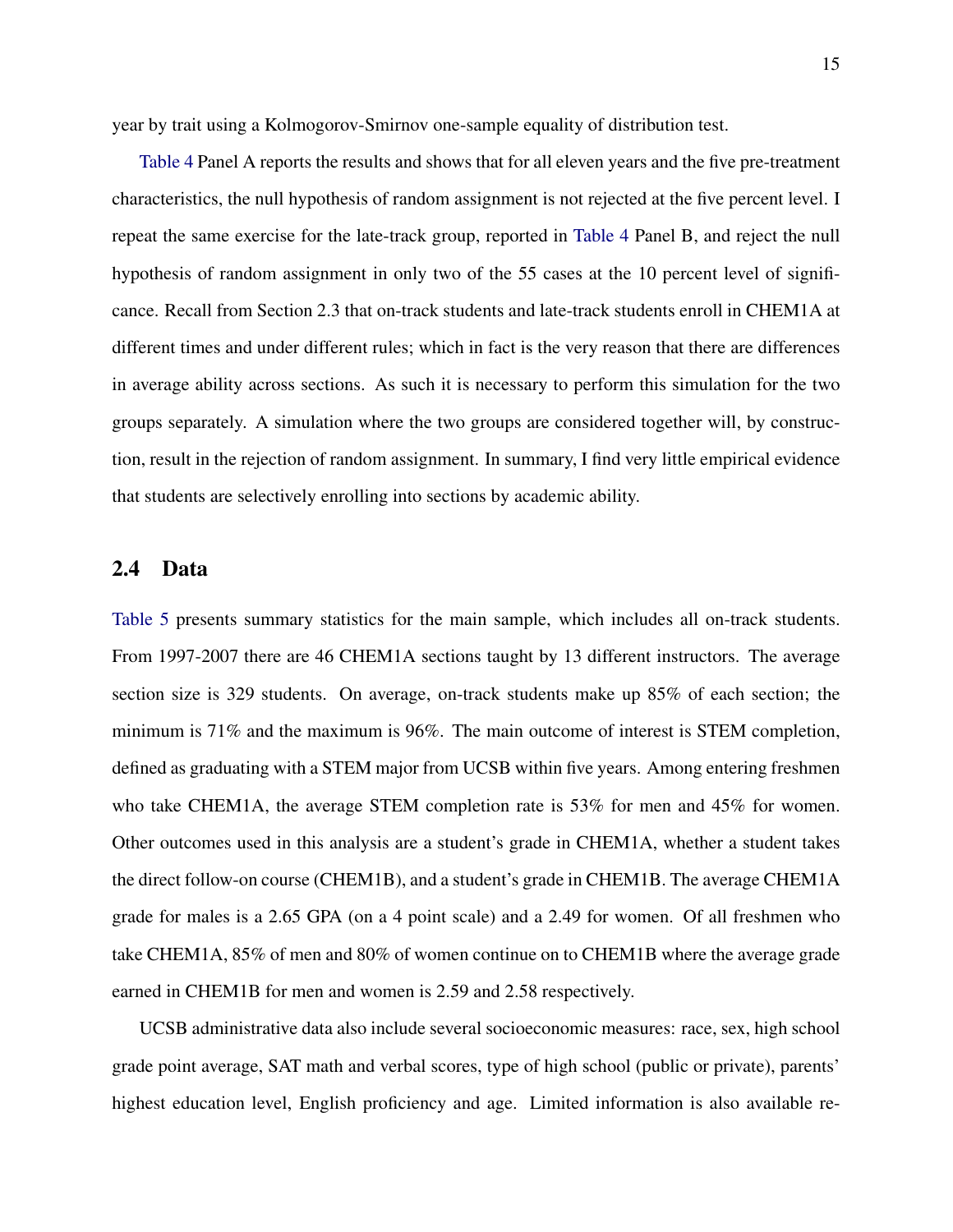garding instructors and course times. These include an instructor's sex and a unique instructor identification number, as well as the year, day, and time of the section. These data are linked to students.

### 3 Econometric Specification and Results

The primary specification is the following linear probability model:

$$
G_{itnd} = \alpha_1 + \beta_1 F_i + \beta_2 ln O_{tnd} + \beta_3 F_i * ln O_{tnd} + \alpha_2 C_{tnd} + \alpha_3 X_i + \alpha_3 M_{tnd} + \phi_t + \rho_n + \varepsilon_{itnd} \tag{1}
$$

The variable *Gitnd* denotes STEM major completion for an on-track student *i* who takes CHEM1A in year *t* with instructor *n* at time of day *d*; *tnd* uniquely identifies an individual section in a specific year. *F* is a female indicator variable and  $O_{tnd}$  is the number of on-track students in a specific section. The log transformation allows one to interpret the on-track estimate as a percent change and takes into account that a one student change is proportionately larger from a small base.<sup>[17](#page-15-0)</sup> The coefficient  $\beta_2$  captures the effect of the number of on-track students per section on the outcome for men. The coefficient on the interaction term  $F_i * lnO_{tnd}$  is the differential effect of the number of on-track students per section for women. Thus, for women the percentage point change in STEM graduation associated with a percent increase in the number of on-track students is  $\beta_2 + \beta_3$ . *Ctnd* controls for several class level characteristics: the log of the total number of students enrolled in a given section and the percent female. The section size variable includes the log of the total number of on-track and late-track students enrolled in a given section.  $X_i$  is a vector of student background characteristics including: race, if a student went to public high school, if English is the only language spoken in the home, the highest level of education attainment of the parent with the highest level of education, high school grade point average, SAT math and verbal scores, age, and the student's intended major at entry (hard sciences, Biology/Environmental Science, Social Sciences, Humanities/Arts/interdiciplinary, and undeclared). *M* indicates that the section took

<span id="page-15-0"></span> $17$ In an alternative specification, I use percent of on-track students in a lecture as the measure of class composition and obtain similar results, see Section 3.3.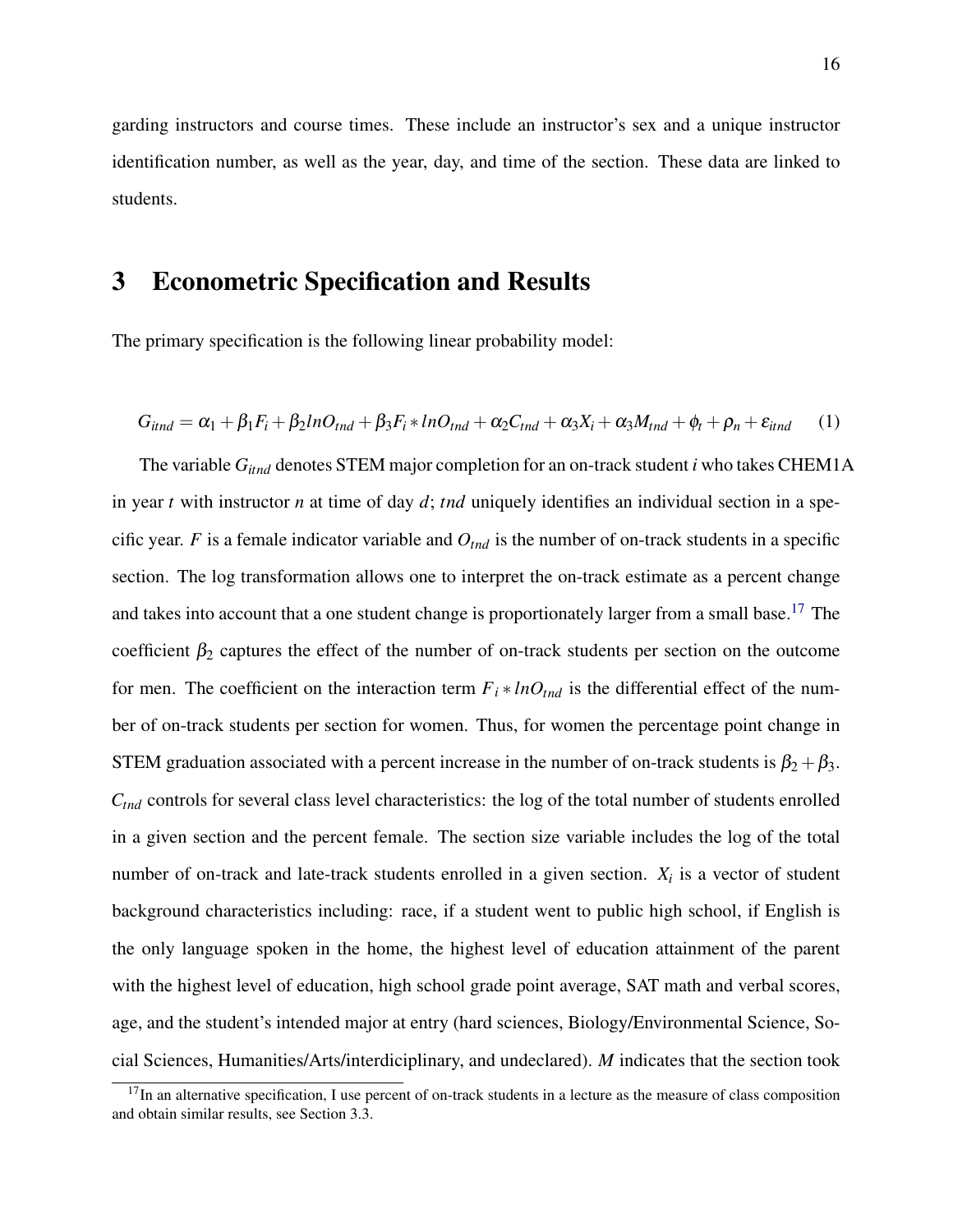place in the morning (starting at 8 a.m. or 9 a.m.). Year fixed effects (φ*t*) are included to control flexibly for time trends in STEM completion. Since many instructors appear repeatedly, I include instructor fixed effects  $(\rho_n)$  to control for time-invariant instructor differences. All standard errors are clustered at the section level (instructor/year/time of day).

Fewer than 1% of on-track observations are missing SAT scores, and 0.5% of on-track observations are missing high school grade point average. To deal with these missing values, I impute values using the average of those with a reported value by sex. For example, for a female missing the SAT math score, I fill in with the average SAT value of all female on-track students in the sample. I also include a vector of indicator variables, one for each pretreatment variable, in all regressions which takes on a value of one if the pretreatment variable is missing.

### 3.1 Main Results

Results from the main specification (Equation 1) – which estimates the differential impact of the number of on-track students in a section for men and women – are reported in Table 6. Column 1 of [Table 6](#page-37-0) reports results for the full sample and shows that increasing the number of on-track students in a class by 15% reduces the probability that a woman graduates with a STEM major by 3.1 percentage points (see Column 1, panel B). [Table A3,](#page-46-0) a companion table to [Table 6,](#page-37-0) reports the main results with and without various controls. The main effects change very little as covariates and fixed effects are included, providing further reassurance that student selection into sections is not driving the results. Increasing the number of on-track students by 15% in the average section is equivalent to adding 44 more on-track students to a section with 281 on-track students, which is about one standard deviation. To give context to the magnitude of the results, the average STEM graduation rate for women is 45% and 53% for men. Thus, a 15% increase in the number of ontracks student in a section decreases the STEM graduation rate for an average woman from 45% to about 42%, which is a decrease of 6.6%. For men, Column 1 suggests that there is no statistically significant relationship between the ability of the students in his CHEM1A section and the rate at which he persists in STEM.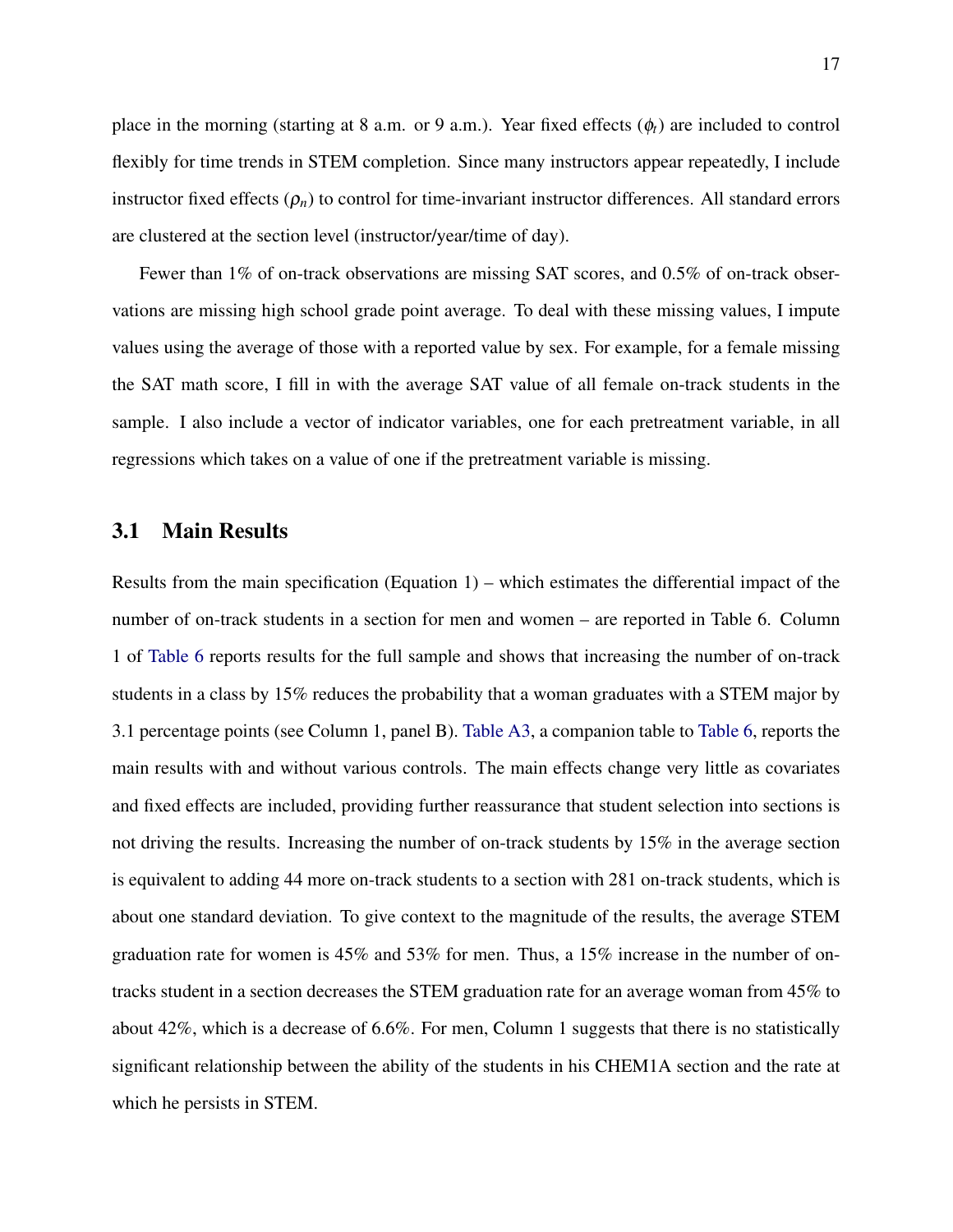### 3.2 What Does the Estimated Composition Effect Include?

While the aim of this analysis is to understand the total effect of a student's section-mates on that student's STEM outcomes, it is worth noting that in principle the total estimated composition effect can embody three distinct effects: correlated effects, endogenous peer effects, and exogenous peer effects (also known as contextual effects) [\(Manski,](#page-30-9) [1993\)](#page-30-9). Correlated effects are present when groups of individuals form based on common characteristics – i.e. ability – and, as a result, behave similarly. This is often caused by students self-selecting into a group. Because, in my setting, students load into sections in an as good as random way, the composition estimates are free of correlated effects.

Endogenous peer influence is often described as the "reflection" problem and refers to the empirical challenge of disentangle the effect of a group on an individual's outcome from the effect that an individual has on the group [\(Moffitt et al.,](#page-30-10) [2001;](#page-30-10) [Sacerdote,](#page-31-5) [2001\)](#page-31-5). The two are often determined simultaneously as peer interactions are reciprocal in nature. In an attempt to mitigate reflection, I follow a strategy common to this literature; I control for previous peer achievement [\(Carrell et al.,](#page-28-4) [2009,](#page-28-4) [2013;](#page-28-5) [Hanushek et al.,](#page-29-5) [2003\)](#page-29-5).

Lastly, contextual effects capture the effect of a student's classmate's predetermined characterises – high school grade point average, SAT scores etc. – on her own outcomes. It is often the goal of the empiricist to isolate the exogenous effect net of the other two effects, but in this study I am interested in estimating the total composition effect. The presence of an endogenous effect does not undermine the empirical findings.<sup>[18](#page-17-0)</sup>

A final concern is that the results are an artifact of a mechanical relationship between the measure of own and peer ability as described in [Angrist](#page-28-7) [\(2014\)](#page-28-7). A mechanical relationship stems from measurement error and is distinct from selection bias. In this study, however, because I show assignment of students to sections is as good as random, any bias stemming from measurement error will only attenuate the composition estimates. That is, the estimated negative composition

<span id="page-17-0"></span> $18$ If one believes that endogenous effects are present, and assuming that both the exogenous and endogenous effects are negative, my estimate of the "total effect" will overstate the exogenous effect. That is, the estimate will be inflated by a social multiplier, and be more negative than the true exogenous effect.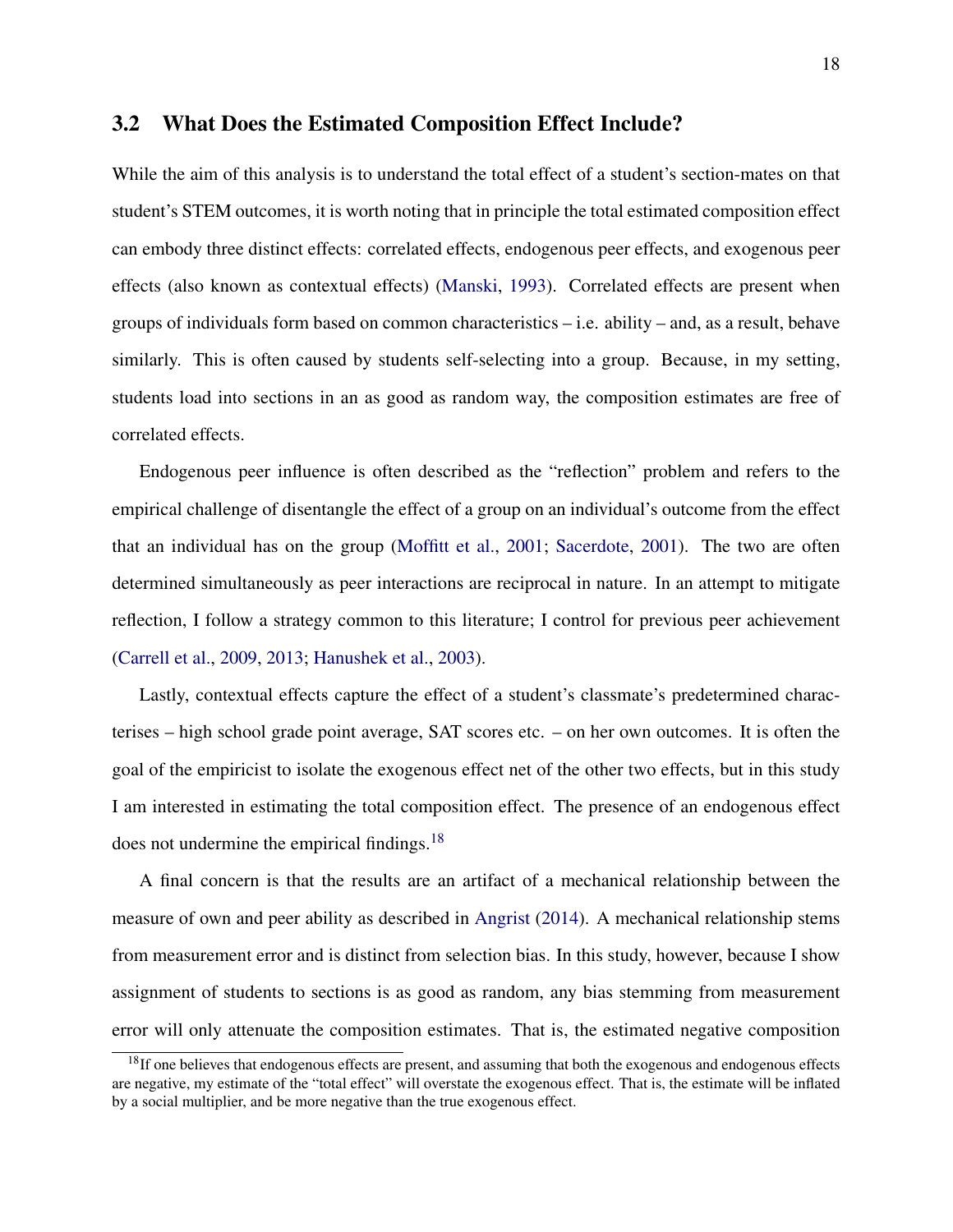effect is an upper bound; the true effect may be even more negative [\(Feld and Zölitz,](#page-29-8) [n.d.\)](#page-29-8).

### 3.3 Sensitively and Heterogeneity Analysis

There are two sections in the sample that are substantially smaller than the rest having fewer than 100 students. Although the simulation presented in [Table 4](#page-35-0) reveals that students are not sorting into sections based on observable characteristics, investigating these small sections is warranted. More than likely these sections were added last minute to meet a larger than expected CHEM1A demand, however, the data do not allow one to observe added sections.<sup>[19](#page-18-0)</sup>

If these small sections are added, the on-track students assigned to them have the greatest potential to be non-representative. For instance, the small percent of on-track students who do not attend a summer orientation session and also enroll in CHEM1A (which is on average 5% percent of an incoming freshman class) are most likely assigned to an add-on lecture during the first week of school. One would expect this non-summer orientation attending group of students to be less advantaged, thereby dampening the estimated on-track student effect found in the main specification.<sup>[20](#page-18-1)</sup>

Column 2 of Table 6 reports the estimates for the subsample which excludes sections with fewer than 100 students; variation in percent on-track student per section ranges from 75 to 96%.<sup>[21](#page-18-2)</sup> Results for this subsample indicate that small sections are not driving the main findings. In fact, the magnitude of the estimated on-track student effects for women and men are not statistically different from the estimated effects using the whole sample.

Similar results to the main findings are obtained using alternative measures of section ability composition and are reported in [Table A4](#page-47-0) and [Table A5.](#page-48-0) First, I replace the log of the number of on-track students in a section with the percent of on-track students. The main difference between

<span id="page-18-0"></span><sup>&</sup>lt;sup>19</sup> Although many years the Chemistry Department accurately estimates the demand for CHEM1A, there are cases where they add an additional lecture the week before the fall term begins.

<span id="page-18-1"></span> $^{20}$ Non-orientation attending students are likely less advantaged because summer orientation is an additional cost. According to UCSB office of Orientation Programs and Parent Services, the most common reason students do not attend orientation is due to summer employment.

<span id="page-18-2"></span><sup>&</sup>lt;sup>21</sup>A balancing test for the subsample is statistically the same as the balancing test for the main sample. This table is available upon request.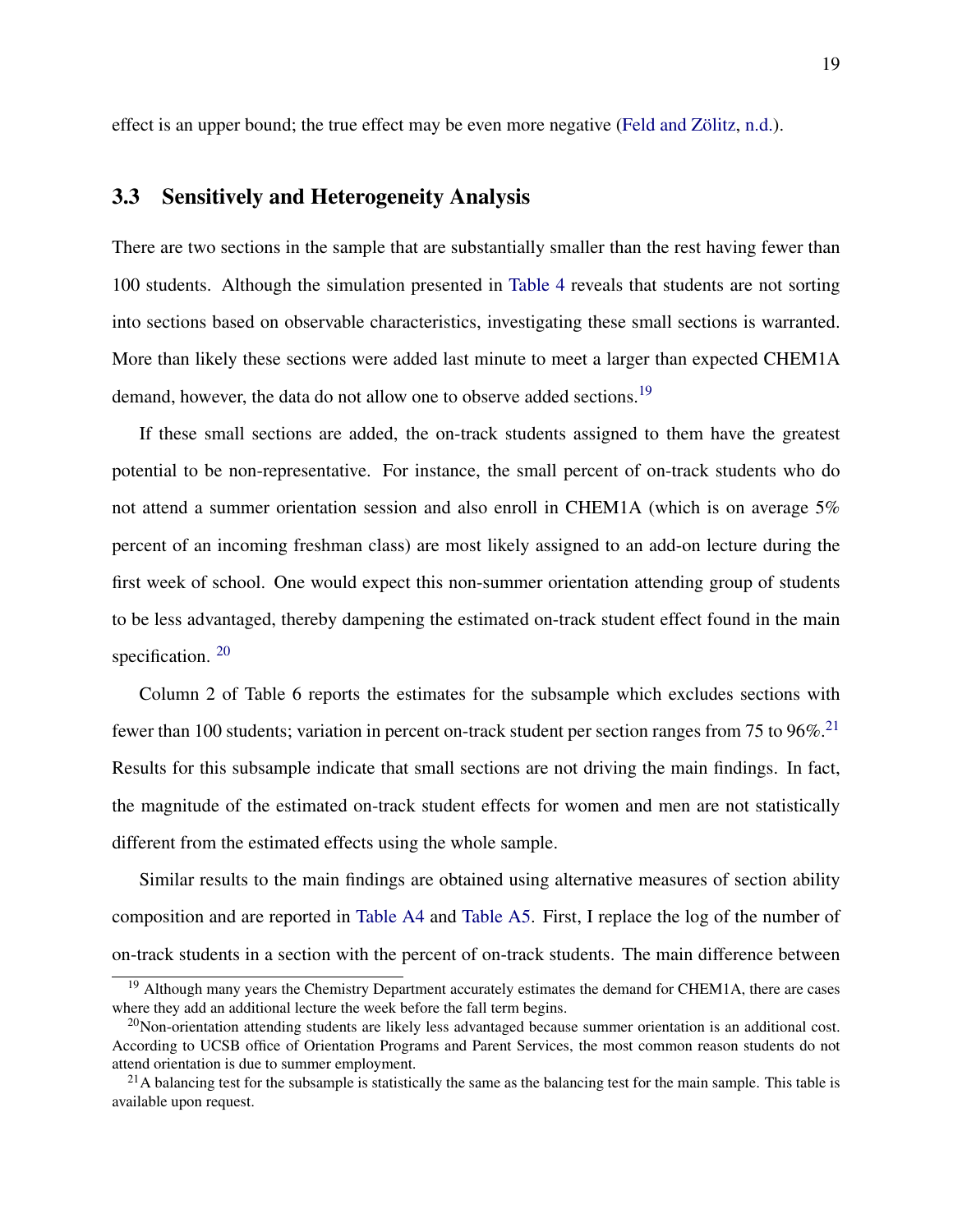these two measures is that percent on-track assumes a constant marginal effect regardless of the base. Although somewhat noisier, the estimated effects for men and women are quite similar in magnitude; the interaction term is just shy of statistical significance at the 10% level.

Additionally, I construct a measure of section composition which more closely aligns to those found in other peer effects studies, and that will allow me to estimate a standard linear-in-means model. Using the observed predetermined characteristics, I first predict a CHEM1A grade  $(\hat{p})$ for each observation in the full sample (on-track and late-track), essentially creating a composite background variable for each individual. I construct a composite variable rather than use a single characteristic, i.e. SAT math, to deal with the fact that many late-track observations are missing values for SAT math. In fact, 75% of transfer students do not report an SAT score as they are the group gaining admissions through the TAG program. Additionally, using average high school grade point average as a proxy for section ability also poses an issue because transfer student's grade point average is reported on a different scale from all other students.<sup>[22](#page-19-0)</sup>

In order to get a predicted grade for each observation, including those that are missing important pretreatment variables, I impute missing values using the average for their type (on-track/male, on-track/female, late-track/transfer/male, late-track/transfer/female, late-track/non-transfer/male, late-track/non-transfer/female) and also include an indicator for missing variables (i.e. SAT math missing etc.). To deal with differences in grade point average scale, I standardize reported high school grade point average. Once I obtain a predicted grade for each observation, I run the following second stage regression for the sample of on-track students:

$$
G_{itnd} = \alpha_1 + \beta_1 F_i + \beta_2 \overline{\hat{p}_{-itnd}} + \beta_3 F_i \ast \overline{\hat{p}_{-itnd}} + \beta_4 \hat{p}_{itnd} + \alpha_2 C_{tnd} + \alpha_3 M_i + \phi_{tnd} + \rho_n + \varepsilon_{itnd} \quad (2)
$$

where  $\overline{\hat{p}_{-itnd}}$  is the average predicted grade for everyone else in the section including late-track students,  $F_i * \overline{\hat{p}_{-itnd}}$  is corresponding interaction term, and  $\hat{p}_{itnd}$  is the predicted grade for individual *i*. The results are similar to the main findings. While in this specification both women and men

<span id="page-19-0"></span> $^{22}$ The "high school" grade point average reported for transfer students is from their previous college, which predominantly is the local city college, and thus may not be comparable to a high school grade point average.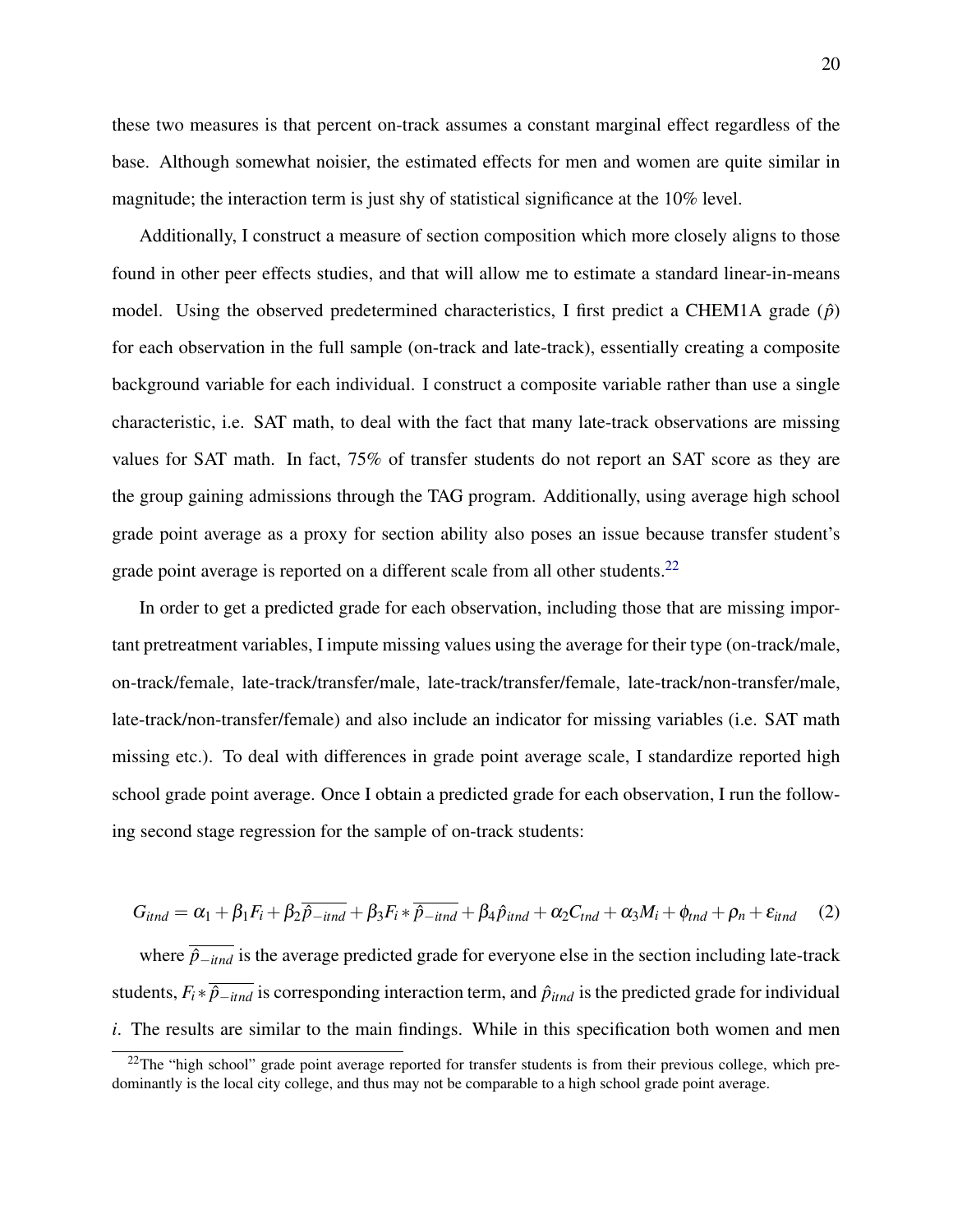appear to be negatively affected by on-track students, women are still *more* negatively impacted which is consistent with the main findings of this paper. I also estimate Equation 1 as a probit model rather than a linear probability model and obtain similar results. In a final robustness check, I expand the sample to include late-track and on-track students. These results are presented in [Table A6](#page-49-0) and are quite similar to those found in the original sample.

Understanding which group of students is driving the main result is important for developing and implementing interventions. Columns 3-5 of [Table 6](#page-37-0) report results disaggregated by SAT math score. The effect is strongest for women in the bottom third of the SAT math distribution. A 15% increase in the number of on-track students in a class reduces the probability by 5.7 percentage points that a women in this SAT math group completes college with a degree in STEM, and this effect is statistically different from the estimated effects in the other two SAT categories (Columns 4 and 5). Consistent with the main finding, the men in all subsamples appear to be unaffected by the classroom composition. While it is intuitive that women in the lower part of the math ability distribution are the group most affected by classroom composition since they are the group most at risk of dropping out of STEM, these results oppose the findings in Carrell et al. (2010). They find that the group influenced by STEM interventions are women at the top of the SAT math distribution. In particular, they document that women in the top 25% of the SAT math distribution with female STEM instructors are more likely to graduate with a STEM major.

One might wonder if the results truly are a gender effect. It is possible that I am capturing an underrepresented minority effect or merely picking up the fact that all students at the bottom end of the SAT math distribution are less likely to graduate with a degree in STEM. Columns 1 and 2 of ?? report results from the specifications outlined in Equations 3 and 4 respectively. These models, which are extensions of Equation 1, include a triple interaction term allowing one to disentangle differences in the on-track student effect across gender and race (Column 1), as well as gender and position in the SAT math distribution (Column 2).

$$
G_{itnd} = \alpha_1 + \beta_1 F_i + \beta_2 ln O_{tnd} + \beta_3 URM_i + \beta_4 F_i * URM_i + \beta_5 ln O_{tnd} * URM_i + \beta_6 F_i * ln O_{tnd} + (3)
$$

$$
\beta_7 F_i * URM_i * ln O_i + \alpha_2 C_{tnd} + \alpha_3 X_i + \alpha_3 M_{tnd} + \phi_t + \rho_n + \varepsilon_{itnd}
$$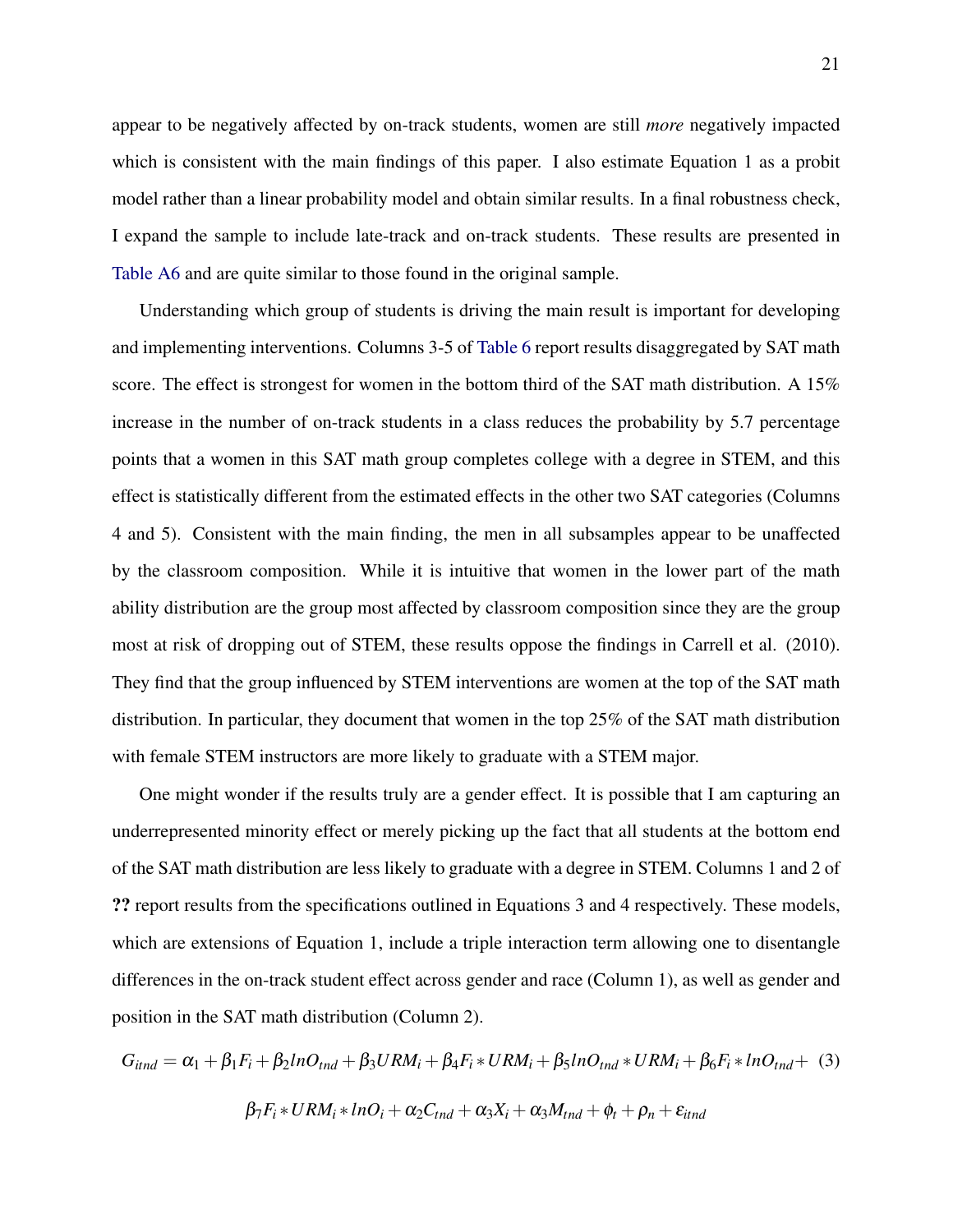$$
G_{itnd} = \alpha_1 + \beta_1 F_i + \beta_2 ln O_{tnd} + \beta_3 Low_i + \beta_4 F_i * Low_i + \beta_5 ln O_{tnd} * Low_i + \beta_6 F_i * ln O_{tnd} +
$$
 (4)

$$
\beta_7 F_i * Low_i * lnO_i + \alpha_2 C_{tnd} + \alpha_3 X_i + \alpha_3 M_{tnd} + \phi_t + \rho_n + \varepsilon_{itnd}
$$

*URM<sup>i</sup>* denotes whether a student is an underrepresented minority (black, Hispanic, American Indian or Filipino) and *Low<sub>i</sub>* indicates whether a student falls in the bottom third of the SAT math distribution for the sample in a given year. All other variables are as defined in Section 3. Column 1 shows that all women, regardless of race, have STEM persistence rates that are negatively affected by the number of on-track students in her CHEM1A class. As reported in Column 1 Panel B, URM and non-URM women experience a 3.0 percentage point decline in STEM persistence as a result of an increased number of on-track students. Again, there is no detectable class composition effect for men, URM or non-URM.

Results presented in [Table 7](#page-38-0) Column 2 further support a gender story. These results show that only women (and not men) in the bottom third of the SAT math distribution for the sample have STEM persistence rates that are affected. In fact, women in this group are 4.0 percentage points less likely to graduate in STEM as a result of a 15% increase in the number of on-track students in a class. The results for the women are statistically different from zero and statistically different from men in this same SAT math group.

$$
G_{itnd} = \alpha_1 + \beta_1 F_i + \beta_2 ln O_{tnd} + \beta_3 B_i + \beta_4 F_i * B_i + \beta_5 ln O_{tnd} * B_i + \beta_6 F_i * ln O_{tnd} +
$$
  
\n
$$
\beta_7 F_i * Low_i * ln O_i + \alpha_2 C_{tnd} + \alpha_3 X_i + \alpha_3 M_i + \phi_t + \rho_i + \varepsilon_{itnd}
$$
\n(5)

Finally, socioeconomic status may also play a role in one's willingness to leave STEM when placed in a lecture with a higher share of on-track students. I use a similar triple difference specification – as outlined in Equation 4 – and examine the differential effect of on-track concentration on STEM persistence by gender and by parent's level of education.  $B_i$  indicates if a student has at least one parent with a bachelor's degree. Results presented in Column 3 of Table 6 show that all women, regardless of whether her parent is a college graduate, have an increased probability of exiting STEM. Consistent with all other specifications, the persistence rate for men in all subgroups seems to be statistically unrelated to the composition of the class. Together, these findings provide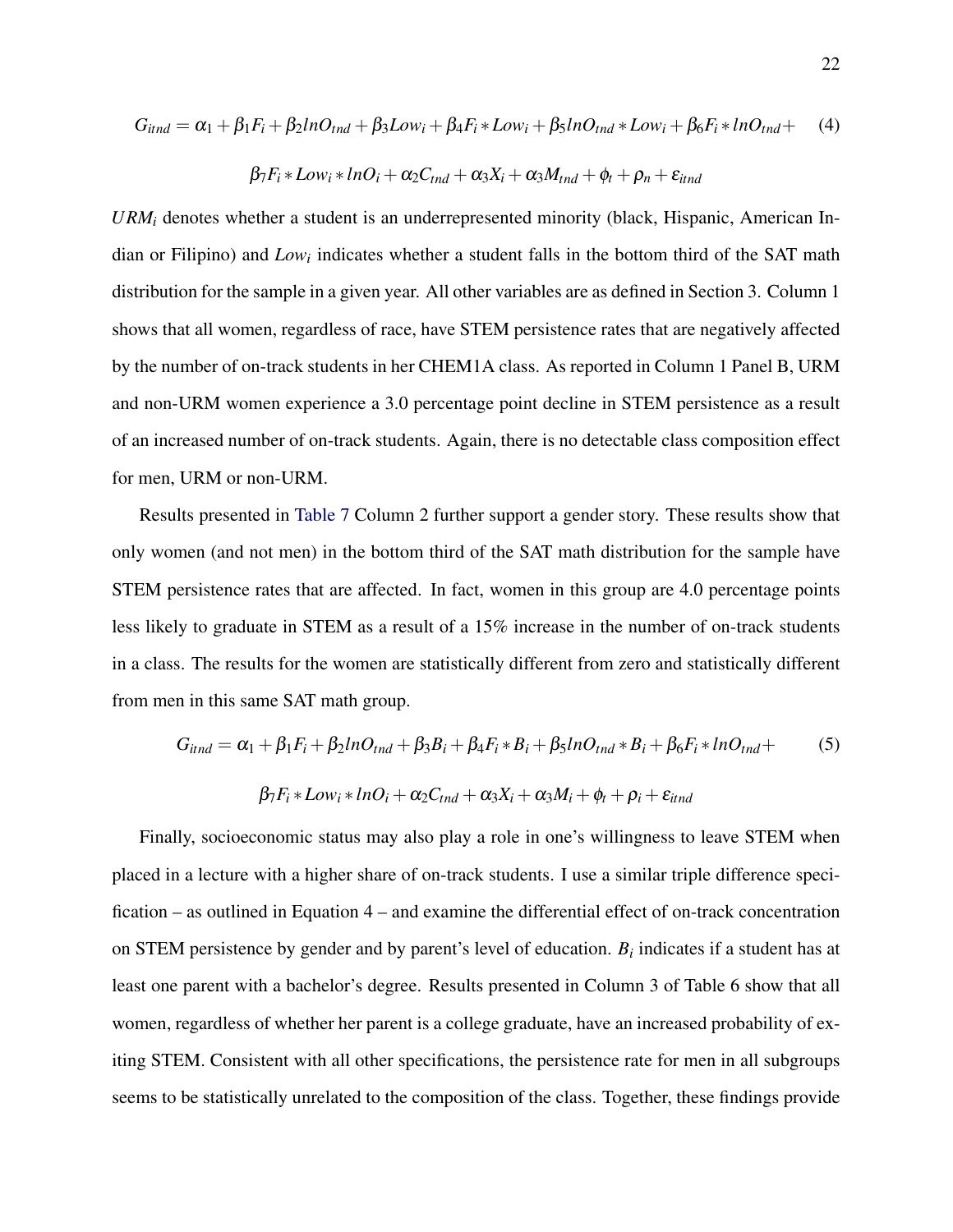strong evidence that *women* in the bottom third of the math ability distribution are the group most affected by the ability of their classmates. There is no evidence to support the conjecture that it is merely reflecting minority status, being in the bottom of the ability distribution, or socioeconomic status.[23](#page-22-0)

### 4 Mechanism Exploration

These reported findings raise the question: *Why are women less likely to graduate with a STEM degree if their first experience with STEM is in a setting with higher ability classmates, and why are men unaffected by this factor?* While little is known regarding post-secondary classroom composition effects and student outcomes in general, less is known about the mechanisms at work, and in particular why composition matters more for women. Recall the Goodman Research Group study mentioned in the introduction, which had a goal of identifying, ".. aspects of women's educational experiences that are critical to their retention in engineering." This study finds that women who leave engineering are most likely to leave in their freshman or sophomore year. The top two reasons for leaving are: (1) they are dissatisfied with their grades and/or the heavy workload, and (2) they dislike the overall climate of the major, including the competitive nature and discouraging faculty and peers. Both of these factors may be directly influenced by the class composition.

### 4.1 Grades

First, I investigate grades in the initial course as a possible mechanism. In addition to the study by the Goodman Research Group, several studies in economics find that women are more responsive to grades than men, and as a result exit STEM majors.<sup>[24](#page-22-1)</sup> If all CHEM1A classes are graded on a similar curve (i.e. 10 percent of the class earns an A grade, 35 percent earns a B grade etc.), then

<span id="page-22-0"></span> $^{23}$ In an additional unreported analysis, I further investigate if the gender composition of the late-track group plays a role in explaining female's stem persistence, and find no conclusive results.

<span id="page-22-1"></span> $^{24}$ The average grade in STEM courses is much lower than humanities, social sciences, arts and interdisciplinary courses. [Rask and Tiefenthaler](#page-30-0) [\(2008\)](#page-30-0) and [Ost](#page-30-1) [\(2010\)](#page-30-1) show that women in STEM are more responsive to grades than men.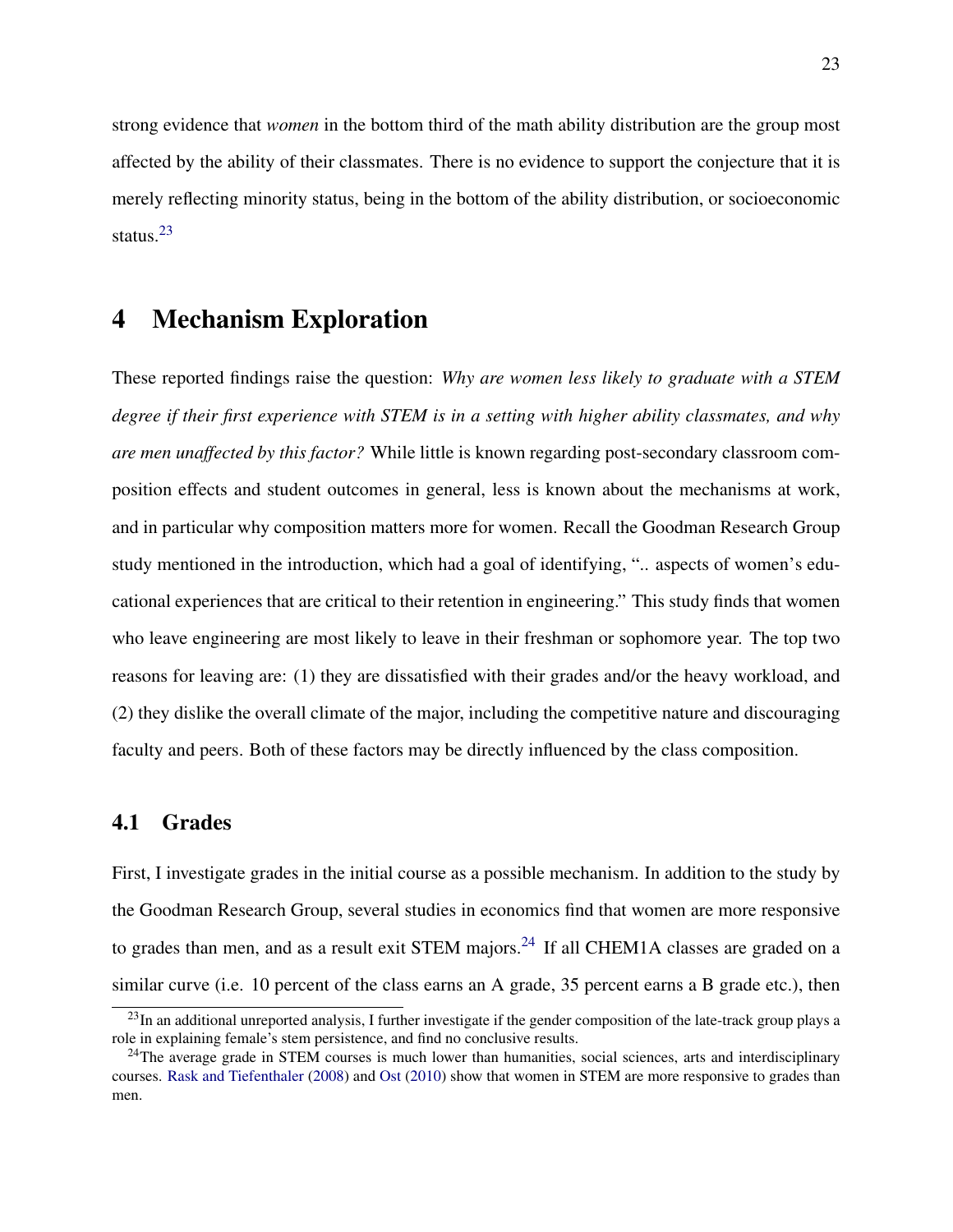students in lectures with more high ability classmates will receive lower grades relative to their counterpart (those in lectures with fewer on-track students). For instance, suppose that there are two CHEM1A lectures with equal enrollment in a given fall quarter and one has more on-track students than the other. Relying on the fact that lectures with more on-track students are overall higher ability [\(Table 1\)](#page-32-0), then a student receiving a score of 77% in the lecture with more on-track students will be assigned a lower final letter grade than if she was in a class with fewer on-track students.

To explore this possibility, I use a specification similar to Equation 1 with a student's CHEM1A grade as the outcome. CHEM1A grade is a variable taking on values from 0 to 4. If grades are the underlying mechanism, students in classes with more on-track peers should receive lower final grades. The results presented in column 1 of [Table 8,](#page-39-0) however, show no sign of this. In fact, both men and women experience higher grades in CHEM1A as a result of an increase in the number of on-track students in a class. Columns 2-7 further show that this result is robust to a variety of subsamples. It appears that all students – male, female, URM, non-URM, the low SAT math scoring group and high SAT math scoring group – experience a marginal increase in their grade. These results are also robust to the subsample which excludes lectures with fewer than 100 students. Quantile regression results (available upon request) further reveal that a positive effect is detectable at all places in the distribution for both men and women which suggests that the overall grade distribution for classes with a higher share of on-track students is shifted to the right. Moreover, if grades are driving the result, controlling for CHEM1A grade in the main specification (Equation 1) should diminish the composition estimates. [Table 9](#page-40-0) reports such estimates and shows that the effect remains despite controlling for initial course grade, and the differential effect persists as well.

It is possible that the grade findings are a result of positive peer effects as it has been shown that higher ability peer groups elicit higher individual grades [\(Stinebrickner and Stinebrickner,](#page-31-3) [2006;](#page-31-3) [Han and Li,](#page-29-9) [2009;](#page-29-9) [Zimmerman,](#page-31-4) [2003;](#page-31-4) [Sacerdote,](#page-31-5) [2001;](#page-31-5) [Carrell et al.,](#page-28-4) [2009\)](#page-28-4). Given the structure of the data, however, I cannot rule out that the positive grade effect is merely an artifact of instructors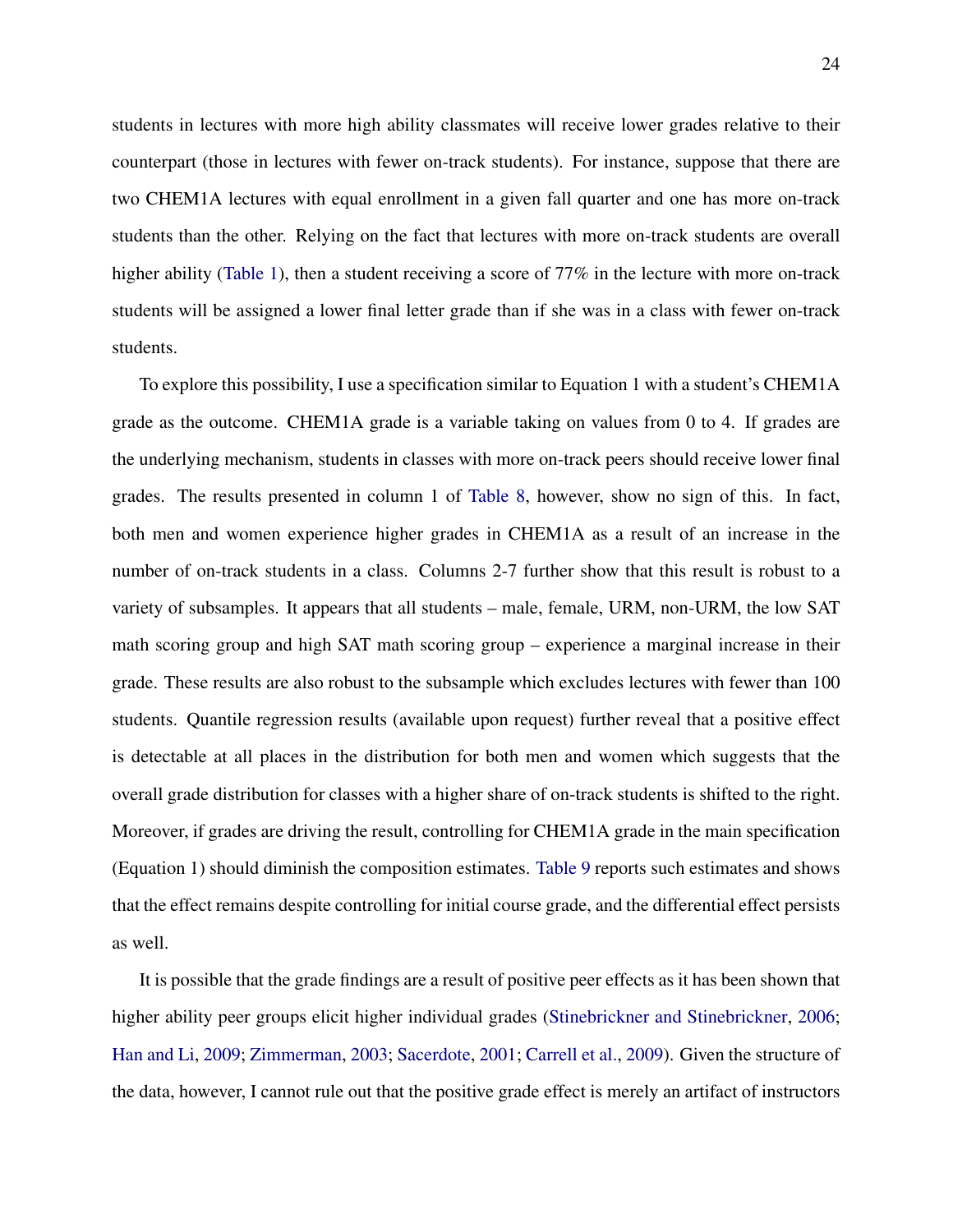adjusting their grade scales based on the overall ability of the students. For instance, positive effects will emerge if instructors increase everyone's grade in a class because on-whole they are high achieving; a channel that instructor fixed effects will not capture because this behavior is time-varying.

### 4.2 Course Climate

General Chemistry is competitive and women, when given the option, are more likely to select out of competitive environments [\(Niederle and Vesterlund,](#page-30-6) [2007;](#page-30-6) [Garratt et al.,](#page-29-3) [2013\)](#page-29-3). The competitive environment in the introductory chemistry course comes from at least three sources, (1) the course is required for most STEM majors and students are required to keep a "C" average in the introductory sequence to advance to upper division courses, (2) because many STEM majors are graduate school and medical school prerequisites, students are motivated to maintain a high grade point average, and (3) grades are assigned based on a curve. Increasing the share of high ability students therefore increases competition in an already competitive environment.

Additionally, the composition of the class could affect students' self-perception about their immediate and future success in the major. Presumably, all students enter the initial course with an expectation about how they will do. Throughout the course they learn about their relative standing and update beliefs about themselves accordingly. Individuals in sections with relativity higher ability classmates may adjust these believes differently relative to those who are not. For example, [Pop-Eleches and Urquiola](#page-30-11) [\(2013\)](#page-30-11) show that students who just make it into better high schools receive better exam scores but also report feeling marginalized and relatively weaker compared to students who are placed in classes with lower ability classmates. To the extent that women's self-perception about their future success is more negatively affected by the ability of those around them, it could explain their much lower retention rate. Along these lines, if women are more risk averse, then the marginal women may switch to majors where they perceive having a higher chance of "making it" while marginal men gamble by staying in STEM. Consistent with this idea, [Kuziemko et al.](#page-29-10) [\(2014\)](#page-29-10) show that men are more likely to gamble to avoid low rank whereas women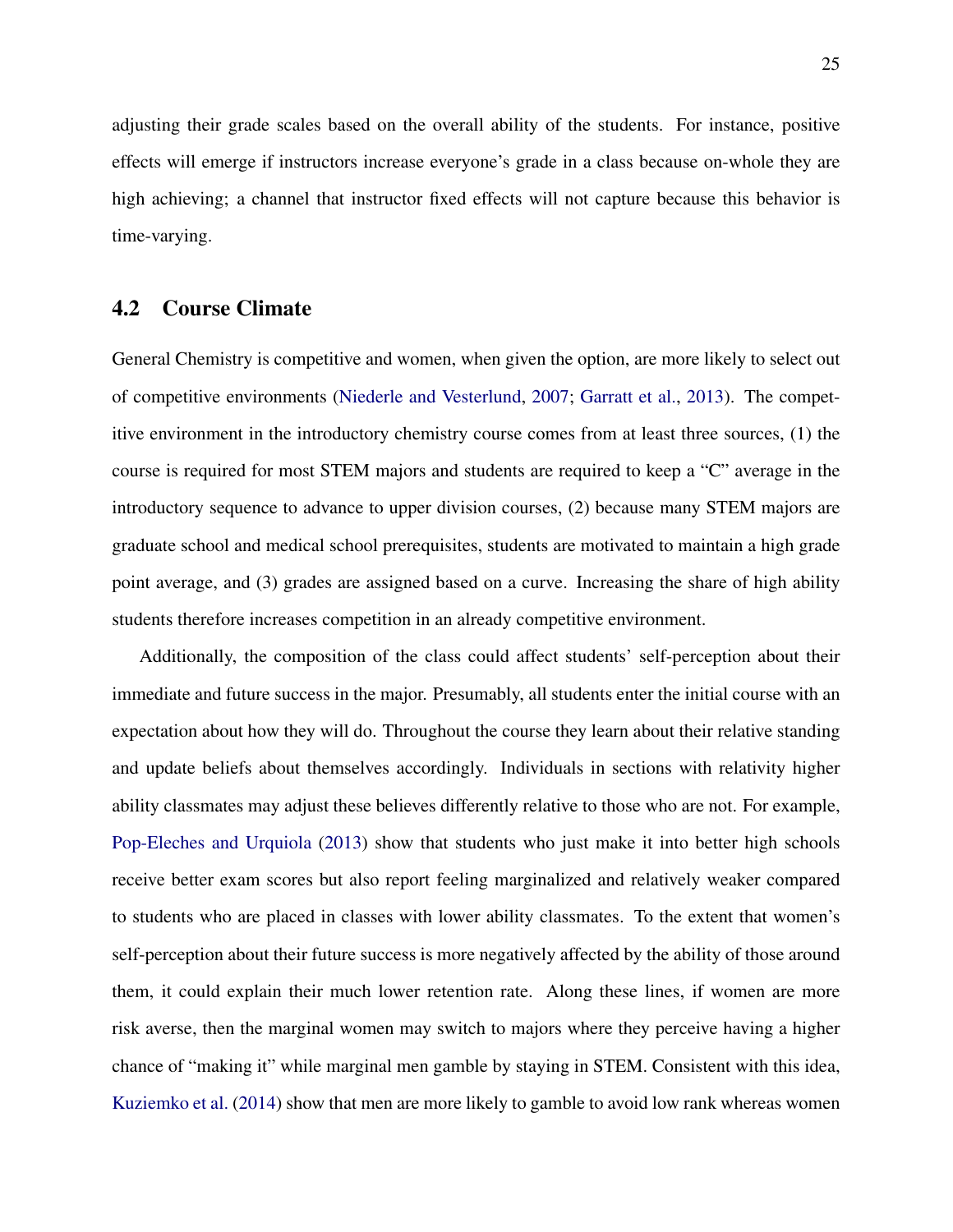accept it.[25](#page-25-0)

There are many reasons to believe that women might be turned off by the climate in STEM while men are not. As a result, marginal women may become discouraged and either exert lower effort or quit STEM altogether. Some evidence supporting the idea that women become discouraged is in the take-up of the direct follow-on course, CHEM1B. Twenty percent of women exit the general chemistry sequence after the initial course compared to 15% of men and some of this is attributable to the composition of the introductory course. [Table 10](#page-41-0) reports results for a linear probability model similar to Equation 1 where the outcome is equal to one if a student takes CHEM1B and zero otherwise. This table shows that women's and men's CHEM1B take-up is unrelated to CHEM1A classroom composition for the whole sample (Column 1), but when broken out by SAT math subgroups the results indicate that CHEM1B take-up for women in the bottom third of the SAT math distribution – which is the group with STEM major completion most affected by classroom composition – is negatively related to the number of on-track students in a class (Column 5). The estimated effect is statistically different from zero and statistically different from the effect for men in this same group, but due to the noisy estimates in the other subsamples, I cannot reject that the effect for women is the same as the estimated effects for women from the other SAT math groups (the middle third and the top third). These results are robust to a specification that controls for CHEM1A grade as well.

Next, I estimate a small negative relationship between number of on-track students and CHEM1B grade for women and find no statistically significant effect for men [\(Table 11,](#page-42-0) Column 1). An increase in the number of on-track students of  $15\%$  is related to a reduction in a woman's CHEM1B grade of 0.08 grade points which is 27% of a letter grade. This estimate should be considered understated as some students – particularly those near the bottom of the ability distribution – have already exited the pipeline as a result of the introductory class composition and are no longer in the sample (see [Table 10\)](#page-41-0). It is very likely that this follow-on grade finding reflects a student's overall discouraged feeling – i.e. lack of effort – particularly if she feels marginalized in the introductory

<span id="page-25-0"></span><sup>&</sup>lt;sup>25</sup>Although data for this study comes from the laboratory and manipulates an individual's rank in the wealth distribution, it is reasonable that the detected behavioral response extends to a classroom ability distribution.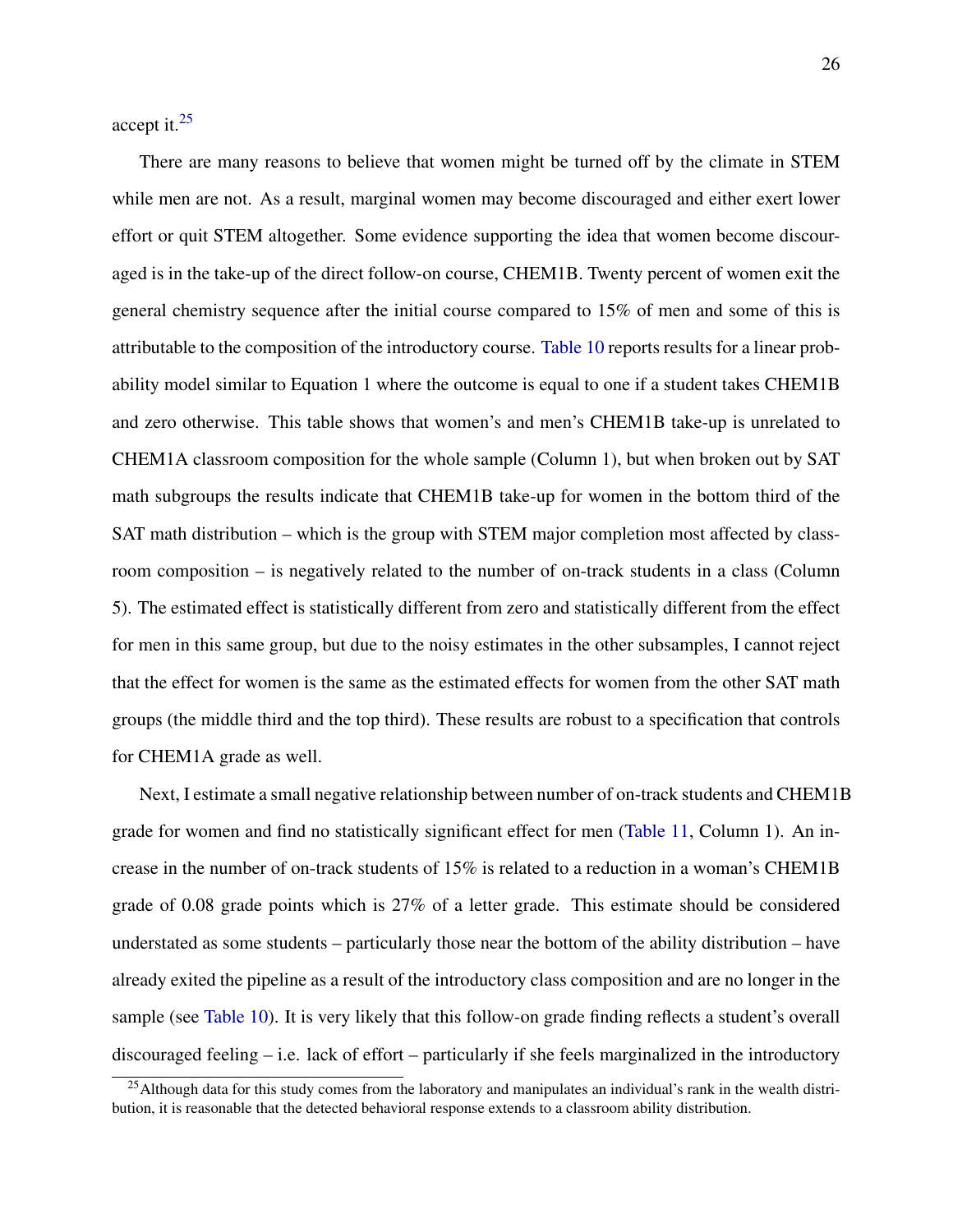course. It is also possible that learning or mastering the fundamental skills needed to successfully complete a STEM degree is lower for women in introductory classes with higher quality students. The latter explanation, however, is not supported by the data as I find a positive relationship between the ability composition in a classroom and CHEM1A grade for women.

Finally, I show that women are responding to the composition of their introductory course by switching into majors that are relatively less quantitative.<sup>[26](#page-26-0)</sup> [Table 12,](#page-43-0) Column 1 reports that increasing the number of on-track students in a class by 15% leads to a 3.2 percentage point increase in the probability that a woman graduates with a humanities, social sciences, art, or interdisci-plinary major.<sup>[27](#page-26-1)</sup> This table shows that women are still graduating (as shown in Column 2) but on average they are graduating in majors that are lower paying, less quantitative, and arguably less competitive.

Although I can not directly point to the channel by which high ability classmates adversely affect women's STEM retention, I can rule out that the effect is operating directly through grades in the initial course. There are, however, various other ways in which the climate may discourage women that are consistent with my findings including competition, self-perception, and risk aversion. It may be the case that women who randomly are placed in classes with relatively higher ability peers, work hard to keep up with their classmates in the initial course (or the instructor shifts the grade distribution and it appears that they are earning higher grades in that course), but decide that they cannot endure that environment for four more years and give-up on their STEM pursuit. Consistent with this story, I show that in response to the share of high ability classmates in their initial course, many women exit the STEM pipeline either directly after their initial course or at some other point in favor of majors that arguably have a less competitive environment.

<span id="page-26-1"></span><span id="page-26-0"></span> $^{26}$ Appendix [Table A7](#page-50-0) outlines by sex the percent of students in each major category at entry and at graduation.

 $^{27}$ I get similar results when I exclude Economics (Econ, Econ-Math, and Econ-Accounting) and Psychology from this group.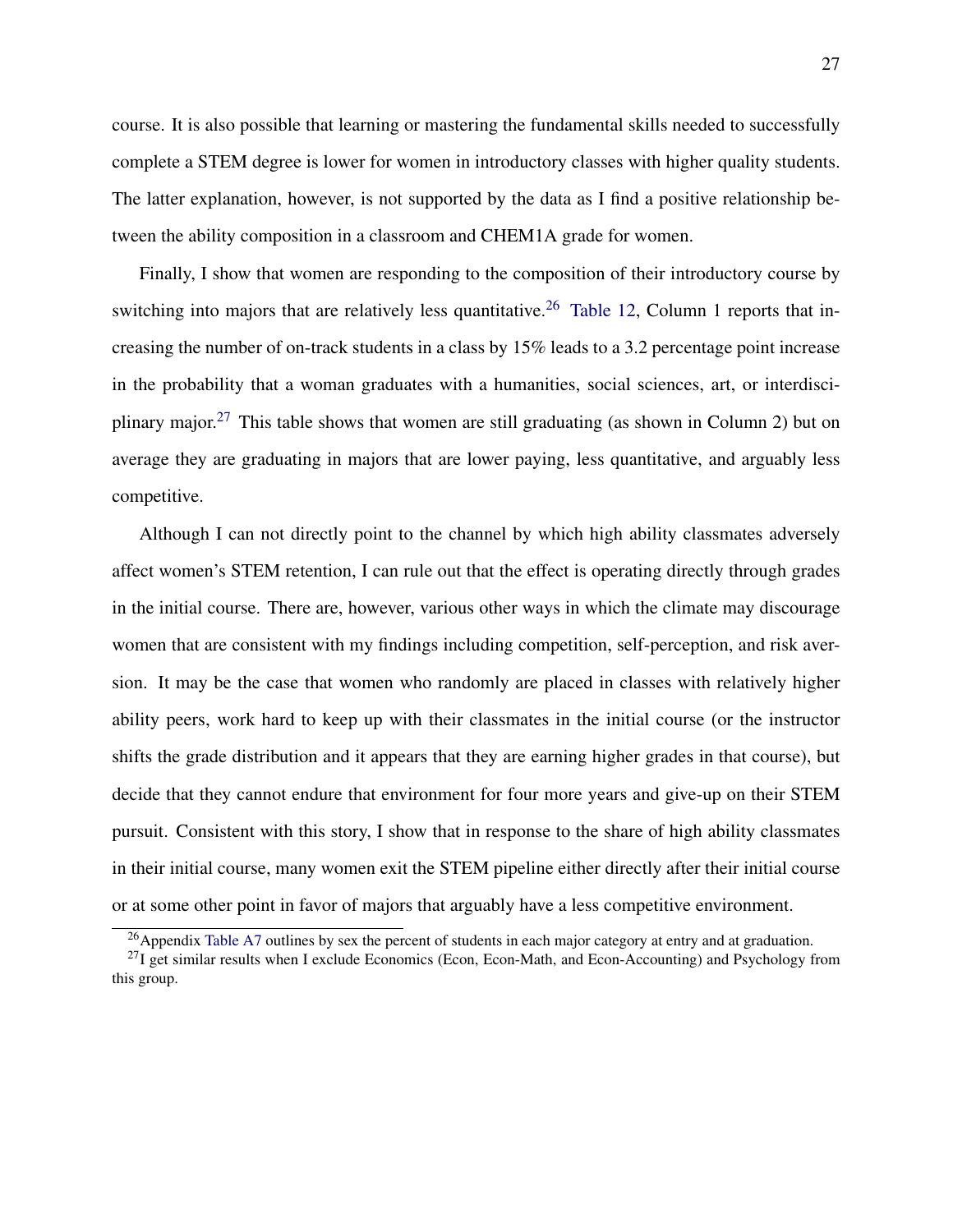## 5 Discussion and Conclusion

It has been well documented that women are less likely than men to persist in STEM majors and careers. This study targets a unique group of students, those taking General Chemistry in their first quarter of college, to better understand how one's first collegiate experience in STEM explains STEM major graduation rates. Relying on data containing roughly 12,000 first year university students from 11 entering cohorts between 1997-2007, I estimate the causal relationship between the ability of one's classmates in a required STEM major course and a student's STEM major completion.

In summary, I find that women who are assigned to a STEM lecture with higher ability peers at the start of their university career are less likely to persist in STEM while men's persistence behavior is unaffected. I have ruled out the possibility that women earn lower grades in classes with higher ability classmates and as such are less likely to persist. Alternatively, I find evidence consistent with the hypothesis that women's decision to exit is a response to the climate created in classes with higher ability peers. In fact, given my results, it is not implausible that marginal women are deterred by the climate, become discouraged, and eventually exit to majors with a less competitive environment. I show that at least some of these women leave the STEM pipeline immediately after the initial General Chemistry course as a result of the ability of their classmates.

This study is the first to provide an analysis of the relationship between classroom composition and STEM degree completion in higher education, and to document the differential response by gender. It is also among the first to examine the effects of classroom composition in higher education. Broadly, the results from this study suggests that women's longer run STEM persistence is affected by her experience in the gateway course, and, in particular, that the classroom ability composition plays a crucial role. By identifying this new channel through which women opt out of STEM, the estimates presented in this paper provide potentially important information to policymakers attempting to bolster the participation of women in STEM fields.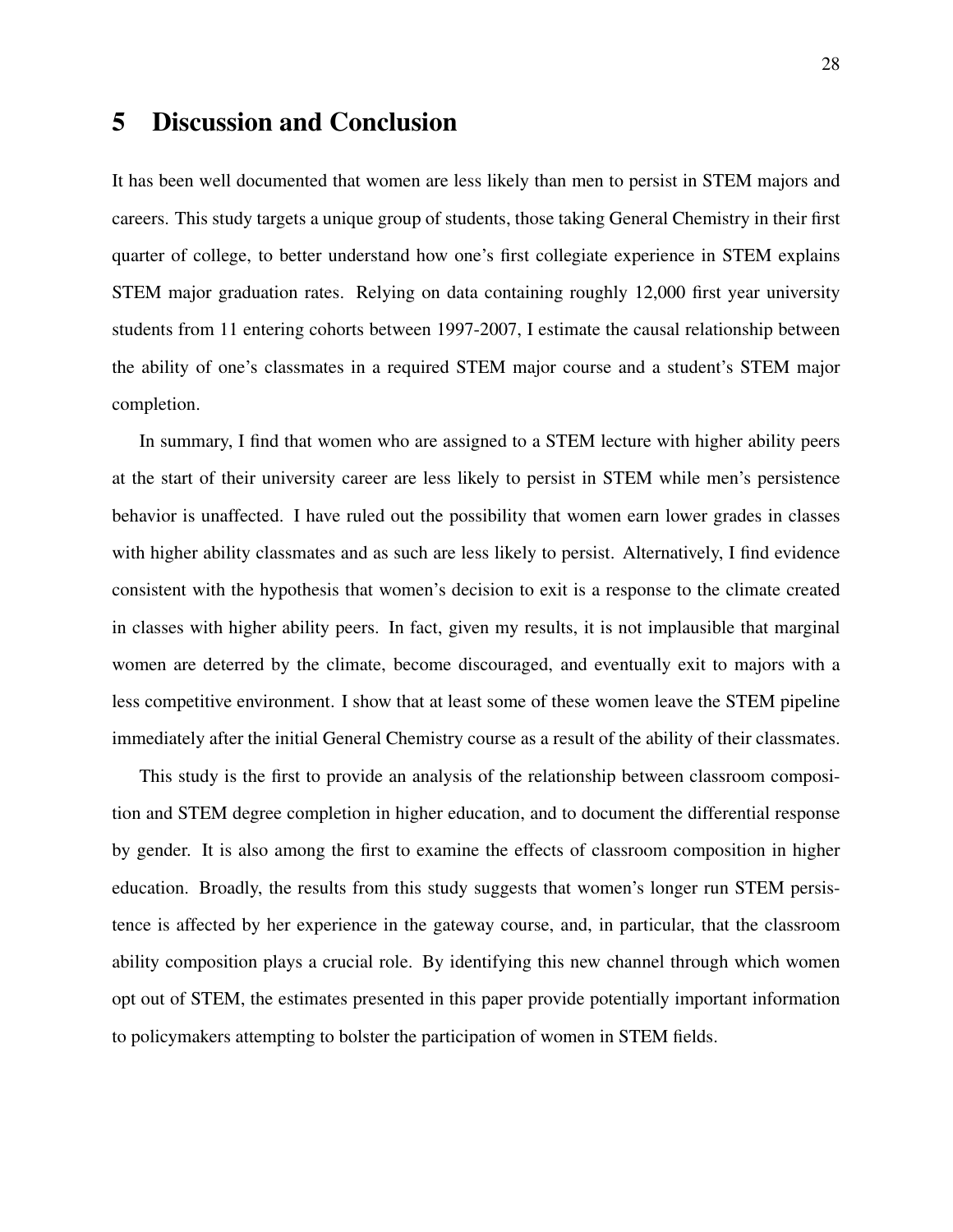## References

- Abdulkadiroglu, Atila, Joshua D Angrist, and Parag A Pathak, "The Elite Illusion: Achievement Effects at Boston and New York Exam Schools," Technical Report, Econometrica 2014.
- <span id="page-28-7"></span>Angrist, Joshua D, "The Perils of Peer Effects," *Labour Economics*, 2014, *30*, 98–108.
- Bertrand, Marianne, Esther Duflo, and Sendhil Mullainathan, "How Much Should we Trust Differences-in-Differences Estimates?," *The Quarterly Journal of Economics*, 2004, *119* (1), 249–275.
- <span id="page-28-3"></span>Boozer, Michael and Stephen E Cacciola, "Inside the'Black Box'of Project STAR: Estimation of Peer Effects using Experimental Data," *Yale Economic Growth Center Discussion Paper*, 2001, (832).
- <span id="page-28-1"></span>Brown, Charles and Mary Corcoran, "Sex-Based Differences in School Content and the Male-Female Wage Gap," *Journal of Labor Economics*, 1997, *15* (3), 431–65.
- <span id="page-28-2"></span>Brown, Jennifer, "Quitters Never Win: The (adverse) Incentive Effects of Competing with Superstars," *Journal of Political Economy*, 2011, *119* (5), 982–1013.
- Carrell, Scott E and Bruce Sacerdote, "Late Interventions Matter Too: The Case of College Coaching in New Hampshire," Technical Report, National Bureau of Economic Research 2013.
- <span id="page-28-6"></span>and James E West, "Does Professor Quality Matter? Evidence from Random Assignment of Students to Professors," Technical Report 2008.
- <span id="page-28-5"></span> $\overline{\phantom{a}}$ , Bruce I Sacerdote, and James E West, "From Natural Variation to Optimal Policy? The Importance of Endogenous Peer Group Formation," *Econometrica*, 2013, *81* (3), 855–882.
- <span id="page-28-0"></span> $\overline{\phantom{a}}$ , Marianne E Page, and James E West, "Sex and Science: How Professor Gender Perpetuates the Gender Gap," *The Quarterly Journal of Economics*, 2010, *125* (3), 1101–1144.
- <span id="page-28-4"></span> $\Box$ , Richard L Fullerton, and James E West, "Does Your Cohort Matter? Measuring Peer Effects in College Achievement," *Journal of Labor Economics*, 2009, *27* (3), 439–464.
- Chetty, Raj, John N Friedman, Nathaniel Hilger, Emmanuel Saez, Diane Whitmore Schanzenbach, and Danny Yagan, "How Does your Kindergarten Classroom Affect Your Earnings? Evidence from Project STAR," *The Quarterly Journal of Economics*, 2011, *126* (4), 1593–1660.
- Clark, Damon, "Selective Schools and Academic Achievement," *The B.E. Journal of Economic Analysis & Policy*, 2010, *10* (1).
- Dobbie, Will and Roland G Fryer Jr, "Exam high schools and Academic Achievement: Evidence from New York City," Technical Report, National Bureau of Economic Research 2011.
- Duflo, Esther, Pascaline Dupas, and Michael Kremer, "Peer Effects, Teacher Incentives, and the Impact of Tracking: Evidence from a Randomized Evaluation in Kenya," Technical Report, American Economic Review 2011.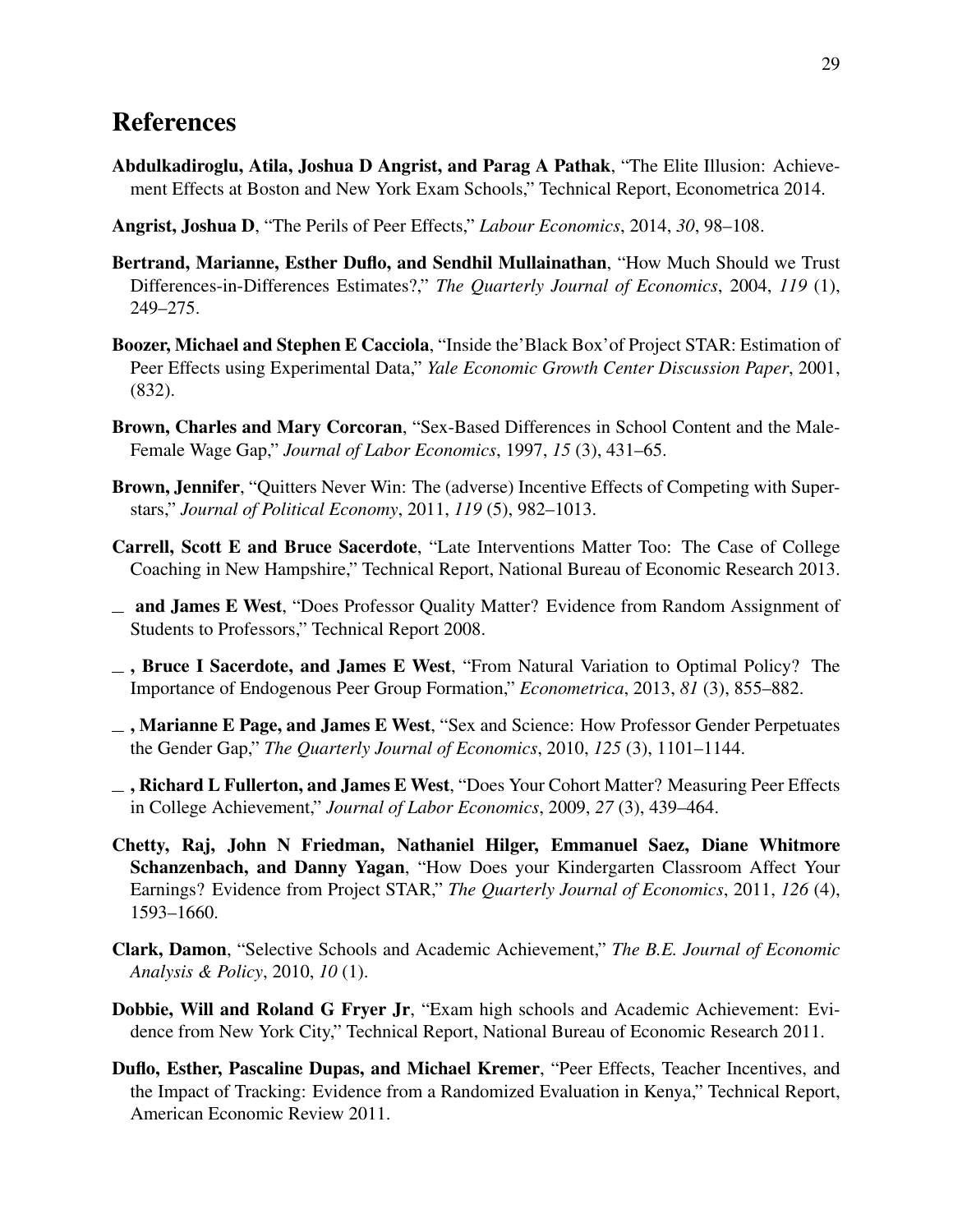- <span id="page-29-8"></span>Feld, Jan and Ulf Zölitz, "Understanding Peer Effects: On the Nature, Estimation and Channels of Peer Effects," *IZA Discussion Paper.*
- <span id="page-29-7"></span>Foster, Gigi, "It's Not your Peers, and it's Not your Friends: Some Progress Toward Understanding the Educational Peer Effect Mechanism," *Journal of Public Economics*, 2006, *90* (8), 1455– 1475.
- <span id="page-29-3"></span>Garratt, Rodney J, Catherine Weinberger, and Nick Johnson, "The State Street Mile: Age and Gender Differences in Competition Aversion in the Field," *Economic Inquiry*, 2013, *51* (1), 806–815.
- <span id="page-29-4"></span>Gneezy, Uri, Muriel Niederle, and Aldo Rustichini, "Performance in Competitive Environments: Gender Differences," *The Quarterly Journal of Economics*, 2003, *118* (3), 1049–1074.
- <span id="page-29-1"></span>Goodman, Irene F., "Final Report of the Women's Experience in College Engineering (WECE) Project," *Online Submission*, 2002.
- <span id="page-29-2"></span>Grogger, Jeff and Eric Eide, "Changes in College Skills and the Rise in the College Wage Premium," *Journal of Human Resources*, 1995, pp. 280–310.
- <span id="page-29-9"></span>Han, Li and Tao Li, "The Gender Difference of Peer Influence in Higher Education," *Economics of Education Review*, 2009, *28* (1), 129–134.
- <span id="page-29-5"></span>Hanushek, Eric A, John F Kain, Jacob M Markman, and Steven G Rivkin, "Does Peer Ability Affect Student Achievement?," *Journal of Applied Econometrics*, 2003, *18* (5), 527–544.
- Hoekstra, Mark, "The Effect of Attending the Flagship State University on Earnings: A Discontinuity-Based Approach," *The Review of Economics and Statistics*, 2009, *91* (4), 717– 724.
- <span id="page-29-0"></span>Hoffmann, Florian and Philip Oreopoulos, "A Professor Like Me the Influence of Instructor Gender on College Achievement," *Journal of Human Resources*, 2009, *44* (2), 479–494.
- <span id="page-29-6"></span>Hoxby, Caroline, "The Power of Peers: How Does the Makeup of a Classroom Influence Achievement," Technical Report, Education Next 2003.
- Jackson, C Kirabo, "Do Students Benefit from Attending Better Schools? Evidence from Rulebased Student Assignments in Trinidad and Tobago," *The Economic Journal*, 2010, *120* (549), 1399–1429.
- Kremer, Michael and Dan Levy, "Peer Effects and Alcohol Use Among College Students," *The Journal of Economic Perspectives*, 2008, *22* (3), 189.
- Krueger, Alan B and Diane M Whitmore, *Would Smaller Classes Help Close the Black-White Achievement Gap?* number 451, Industrial Relations Section, Princeton University, 2001.
- <span id="page-29-10"></span>Kuziemko, Ilyana, Ryan W Buell, Taly Reich, and Michael I Norton, "Last-place Aversion: Evidence and Redistributive Implications," *The Quarterly Journal of Economics*, 2014, *129* (1), 105–149.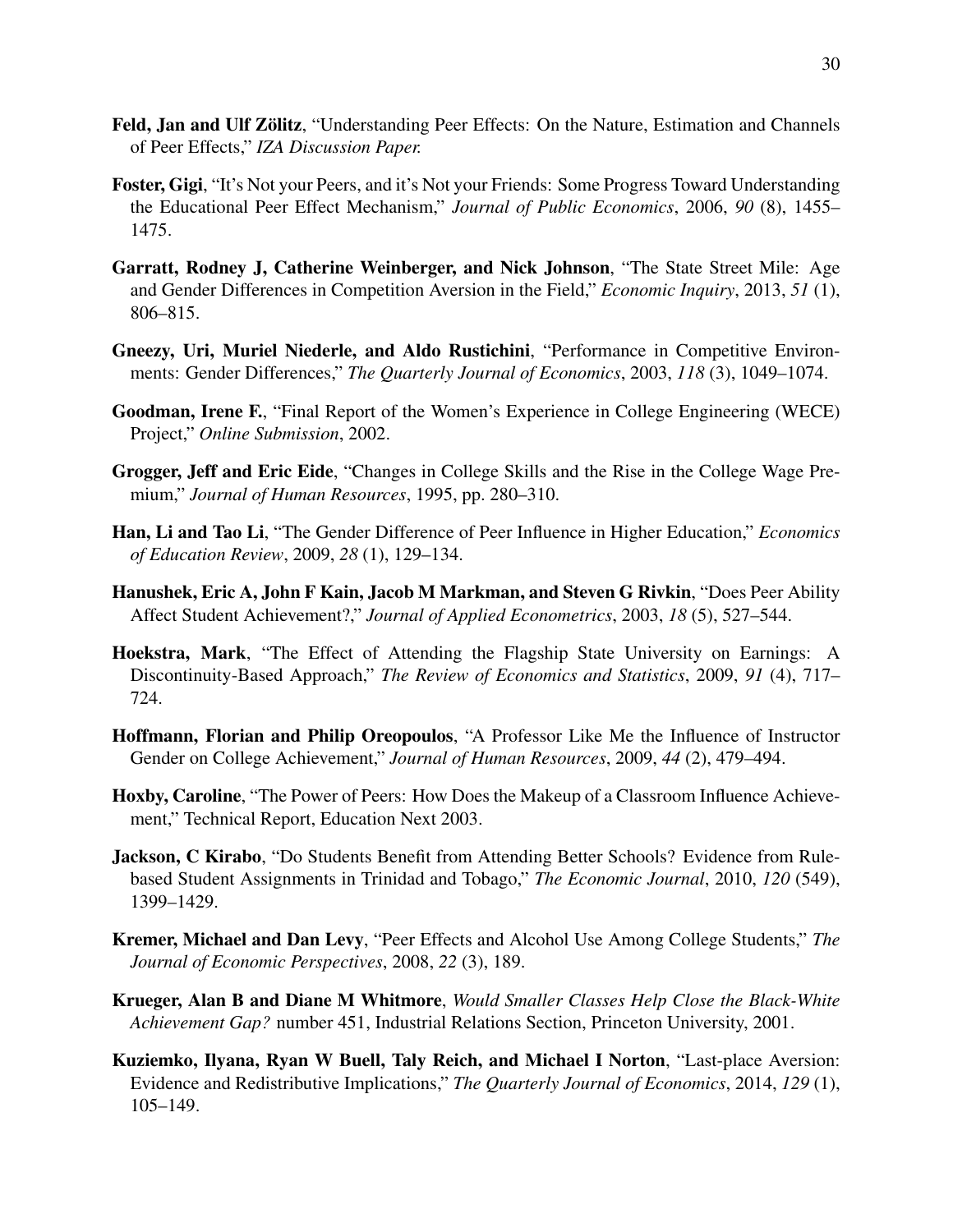- <span id="page-30-8"></span>Lehmann, Erich Leo, Joseph P Romano, and George Casella, *Testing Statistical Hypotheses*, Vol. 150, Wiley New York et al., 1986.
- <span id="page-30-7"></span>Lyle, David S, "Estimating and Interpreting Peer and Role Model Effects from Randomly Assigned Social Groups at West Point," *The Review of Economics and Statistics*, 2007, *89* (2), 289–299.
- <span id="page-30-9"></span>Manski, Charles F, "Identification of Endogenous Social Effects: The Reflection Problem," *The Review of Economic Studies*, 1993, *60* (3), 531–542.
- <span id="page-30-10"></span>Moffitt, Robert A et al., "Policy Interventions, Low-level Equilibria, and Social Interactions," *Social Dynamics*, 2001, *4*, 45–82.
- <span id="page-30-3"></span>Murnane, R.J., J.B. Willett, and F. Levy, "The Growing Importance of Cognitive Skills in Wage Determination," Technical Report, National Bureau of Economic Research 1995.
- <span id="page-30-4"></span> $\ldots$ , Y. Duhaldeborde, and J.H. Tyler, "How Important are the Cognitive Skills of Teenagers in Predicting Subsequent Earnings," *Journal of Policy Analysis and Management*, 2000, *19* (4), 547–568.
- <span id="page-30-6"></span>Niederle, Muriel and Lise Vesterlund, "Do Women Shy Away from Competition? Do Men Compete Too Much?," *The Quarterly Journal of Economics*, 2007, *122*, 1067–1101.
- <span id="page-30-1"></span>Ost, Ben, "The Role of Peers and Grades in Determining Major Persistence in the Sciences," *Economics of Education Review*, 2010, *29* (6), 923–934.
- <span id="page-30-2"></span>Paglin, M. and A.M. Rufolo, "Heterogeneous Human Capital, Occupational Choice, and Male-Female Earnings Differences," *Journal of Labor Economics*, 1990, pp. 123–144.
- Park, Albert, Xinzheng Shi, Chang-Tai Hsieh, and Xuehui An, "Does School Quality Matter?: Evidence from a Natural Experiment in Rural China," *Preliminary Draft*, 2010.
- <span id="page-30-11"></span>Pop-Eleches, Cristian and Miguel Urquiola, "Going to a Better School: Effects and Behavioral Responses," Technical Report, American Economic Review 2013.
- <span id="page-30-0"></span>Rask, Kevin and Jill Tiefenthaler, "The Role of Grade Sensitivity in Explaining the Gender Imbalance in Undergraduate Economics," *Economics of Education Review*, 2008, *27* (6), 676– 687.
- <span id="page-30-5"></span>Rose, H. and J.R. Betts, "The Effect of High School Courses on Earnings," *Review of Economics and Statistics*, 2004, *86* (2), 497–513.
- Rubinstein, Yona and Sheetal Sekhri, "Do Public Colleges in Developing Countries Provide Better Education than Private Ones? Evidence from General Education Sector in India. CEE DP 130.," *Centre for the Economics of Education (NJ1)*, 2011.
- Saavedra, Juan Esteban, "The Learning and Early Labor Market Effects of College Quality: A Regression Discontinuity Analysis," *Investigaciones del ICFES*, 2009.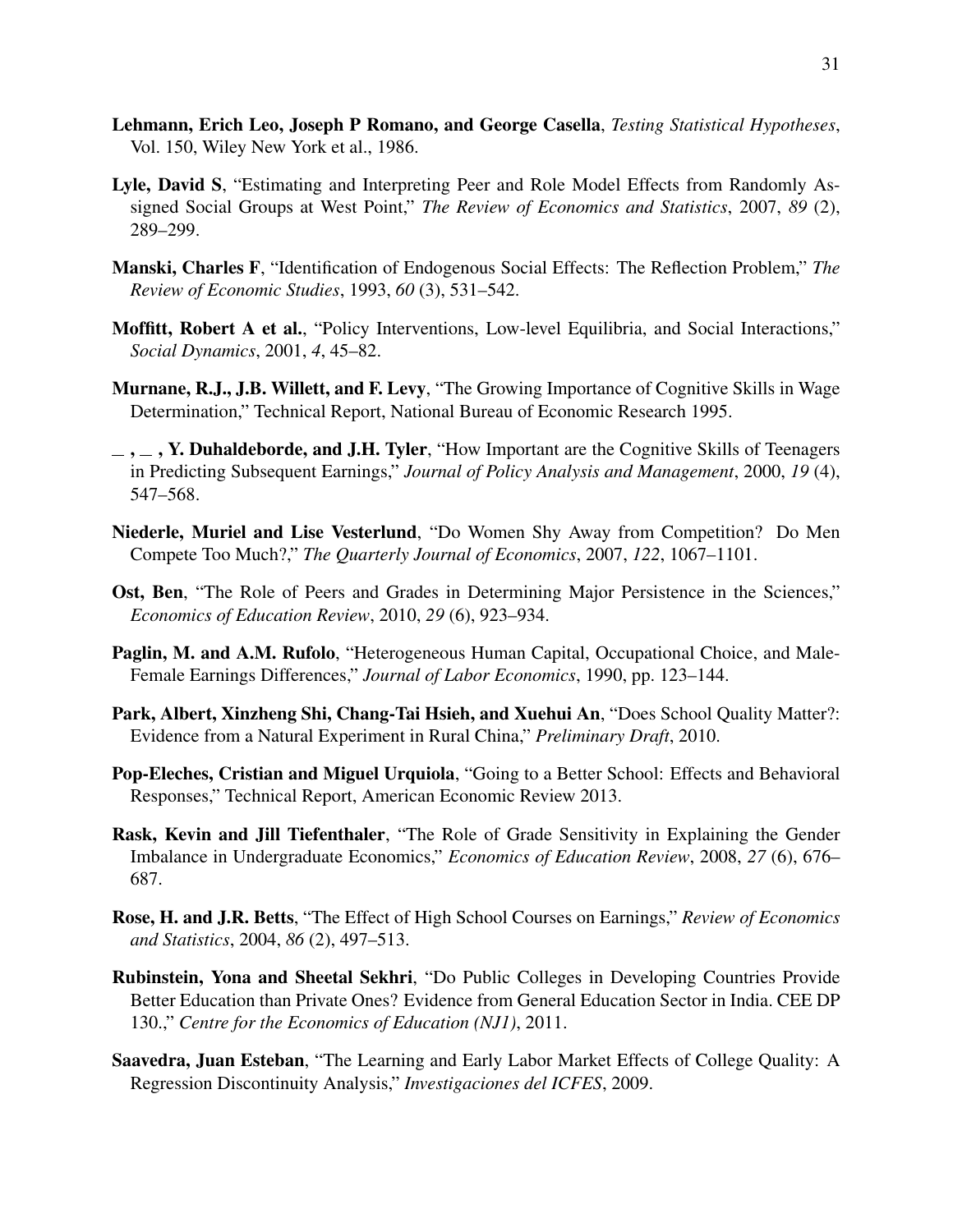- <span id="page-31-5"></span>Sacerdote, Bruce I, "Peer Effects with Random Assignment: Results for Dartmouth Roommates," *The Quarterly Journal of Economics*, 2001, *116* (2), 681–704.
- <span id="page-31-3"></span>Stinebrickner, Ralph and Todd R Stinebrickner, "What Can Be Learned About Peer Effects Using College Roommates? Evidence from New Survey Data and Students from Disadvantaged Backgrounds," *Journal of Public Economics*, 2006, *90* (8), 1435–1454.
- <span id="page-31-0"></span>Weinberger, Catherine J, "Mathematical College Majors and the Gender Gap in Wages," *Industrial Relations: A Journal of Economy and Society*, 1999, *38* (3), 407–413.
- <span id="page-31-1"></span>Weinberger, C.J., "Is Teaching More Girls More Math the Key to Higher Wages?," *Squaring Up: Policy Strategies to Raise Womens Income in the US*, 2001.
- <span id="page-31-2"></span>Whitmore, Diane, "Resource and Peer Impacts on Girls' Academic Achievement: Evidence from a Randomized Experiment," *American Economic Review*, 2005, pp. 199–203.
- Wozniak, David, William T Harbaugh, and Ulrich Mayr, "The Menstrual Cycle and Performance Feedback Alter Gender Differences in Competitive Choices," *Journal of Labor Economics*, 2014.
- <span id="page-31-4"></span>Zimmerman, David J, "Peer Effects in Academic Outcomes: Evidence from a Natural Experiment," *Review of Economics and Statistics*, 2003, *85* (1), 9–23.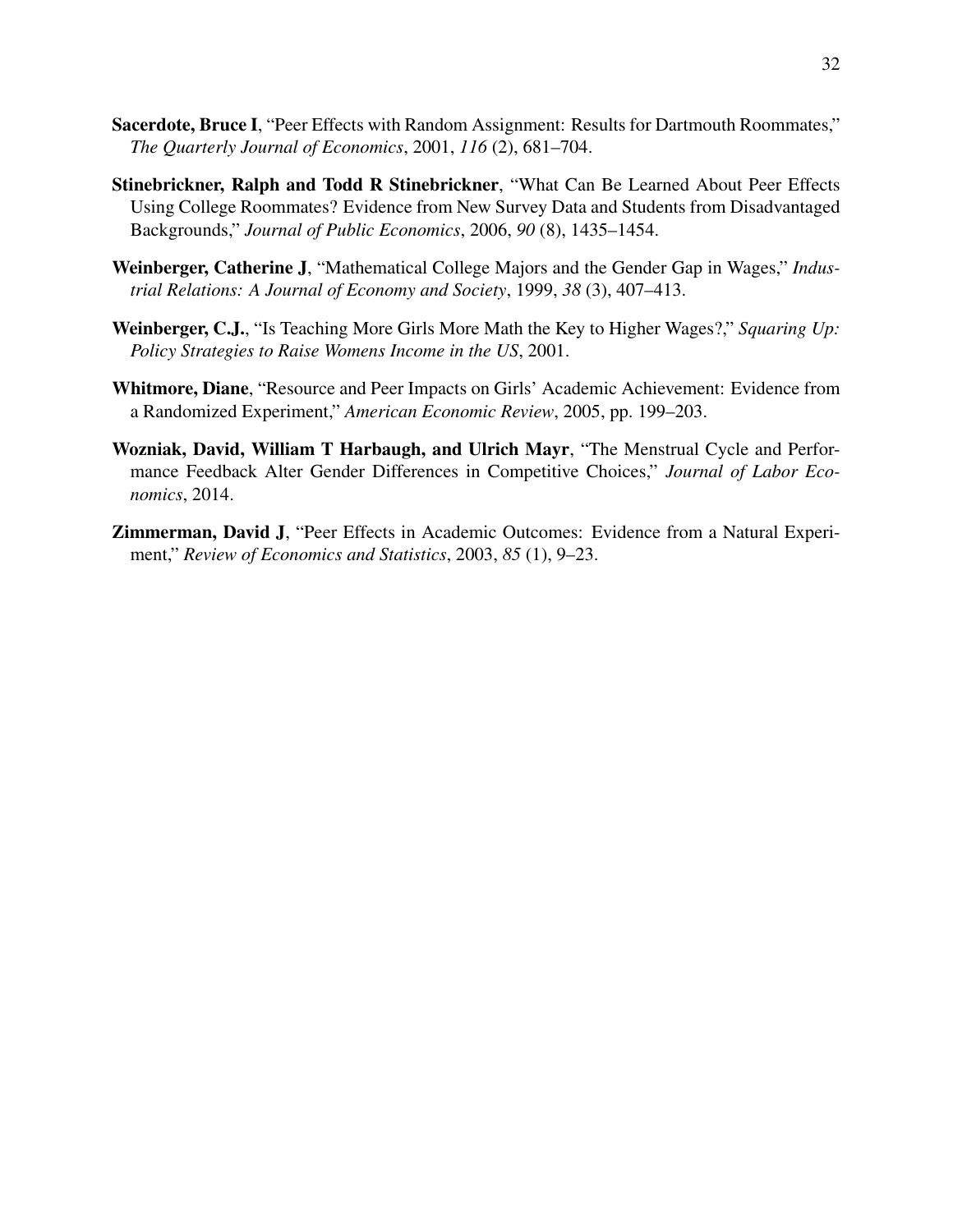<span id="page-32-0"></span>

|                                      | <b>Transfers</b> | Late-Track | On-Track | Diff. $(3) - (2)$ |
|--------------------------------------|------------------|------------|----------|-------------------|
|                                      | (1)              | (2)        | (3)      | (4)               |
| <b>Predetermined Characteristics</b> |                  |            |          |                   |
| Women                                | 0.46             | 0.52       | 0.49     | $-.03**$          |
|                                      | (0.50)           | (0.50)     | (0.50)   | (0.01)            |
| URM (underrepresented minority)      | 0.33             | 0.32       | 0.32     | 0.00              |
|                                      | (0.47)           | (0.47)     | (0.47)   | (0.01)            |
| Predicted CHEM1A grade               | 2.10             | 3.33       | 3.56     | $0.22***$         |
|                                      | (0.62)           | (0.01)     | (0.00)   | (0.01)            |
| High School G.P.A                    |                  | 3.68       | 3.75     | $0.06***$         |
|                                      |                  | (0.35)     | (0.32)   | (0.01)            |
| SAT math score                       | 577.67           | 604.34     | 612.74   | $8.4**$           |
|                                      | (81.22)          | (80.95)    | (80.84)  | (2.25)            |
| SAT verbal score                     | 544.40           | 575.91     | 569.58   | $-6.33**$         |
|                                      | (84.04)          | (83.66)    | (84.59)  | (2.33)            |
| Public high school                   | 0.94             | 0.86       | 0.85     | $-0.01$           |
|                                      | (0.24)           | (0.35)     | (0.36)   | (0.01)            |
| English spoken in home               | 0.67             | 0.69       | 0.67     | $-0.02$           |
|                                      | (0.47)           | (0.46)     | (0.47)   | (0.01)            |
| No parent college grad.              | 0.38             | 0.29       | 0.33     | $0.04$ **         |
|                                      | (0.48)           | (0.46)     | (0.47)   | (0.01)            |
| <b>Outcomes</b>                      |                  |            |          |                   |
| Graduate with STEM major             | 0.45             | 0.44       | 0.49     | $0.05**$          |
|                                      | (0.50)           | (0.50)     | (0.50)   | (0.01)            |
| Graduate                             | 0.76             | 0.82       | 0.81     | $-0.01$           |
|                                      | (0.43)           | (0.38)     | (0.39)   | (0.01)            |
| CHEM1A grade                         | 2.05             | 2.26       | 2.57     | $0.31**$          |
|                                      | (1.16)           | (1.11)     | (0.93)   | (0.03)            |
| Took follow-on (CHEM1B)              | 0.65             | 0.63       | 0.82     | $0.19**$          |
|                                      | (0.48)           | (0.48)     | (0.38)   | (0.01)            |
| Grade in follow-on (CHEM1B)          | 2.31             | 2.53       | 2.58     | 0.05              |
|                                      | (0.96)           | (0.97)     | (0.87)   | (0.03)            |
| <b>Observations</b>                  | 621              | 1,935      | 12,230   |                   |

Table 1: On-Tracks are Relatively Higher Ability than Late-Tracks

Notes: On-track students are enrolled in the first quarter of General Chemistry (CHEM1A) in the fall quarter of their freshman year at UCSB from 1997 to 2007. Late-track students are enrolled in CHEM1A during this time frame but are taking the course as an upperclassman or transfer student. URM stands for underrepresented minorities and includes all race categories except white, Asian and Indian. Note that Only 159 of the 621 transfers report SAT scores. High school GPA is not reported for transfers because the data only contain their previous college GPA and not their high school GPA. Level of significance is indicated as follows: \*\*  $p<0.01$ , \*  $p<0.05$ , +  $p<0.1$ . Standard deviations are in parentheses.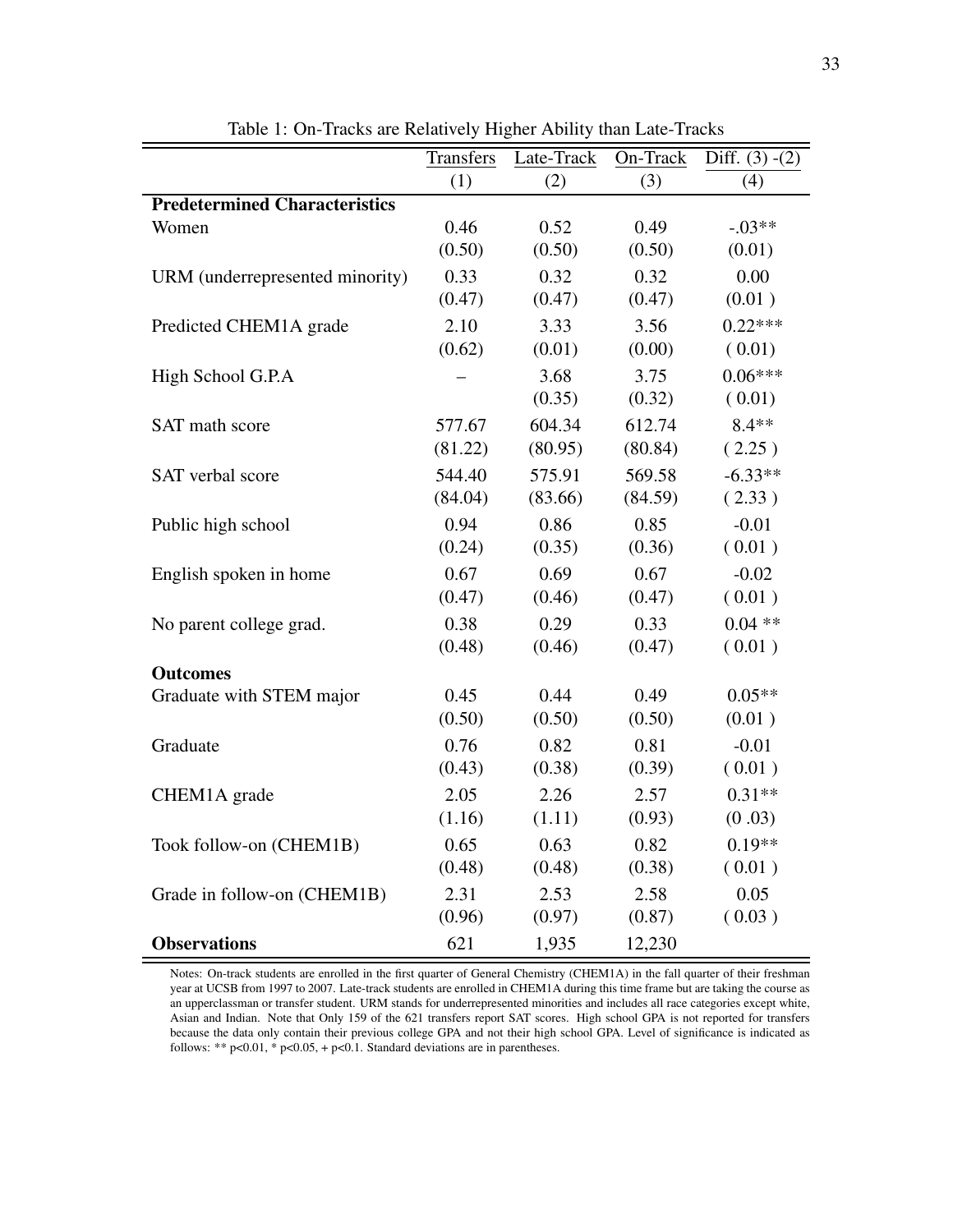|                                      | <b>URM</b> | <b>SAT Math</b> | <b>SAT Verbal</b> | H.S. GPA | Parent is College Grad |
|--------------------------------------|------------|-----------------|-------------------|----------|------------------------|
|                                      | (1)        | (2)             | (3)               | (4)      | (5)                    |
| <b>Panel A: Point Estimates</b>      |            |                 |                   |          |                        |
| $Ln(no. of on-track)$                | $-0.119$   | 7.372           | 19.740            | 0.063    | 0.084                  |
|                                      | (0.059)    | (8.062)         | (12.210)          | (0.030)  | (0.073)                |
| $Ln(no. of on-track)$ X Fem.         | 0.057      | 5.852           | $-1.788$          | $-0.016$ | 0.042                  |
|                                      | (0.078)    | (4.634)         | (5.250)           | (0.036)  | (0.075)                |
| <b>Panel B: Estimated effects in</b> |            |                 |                   |          |                        |
| $\%$ -pts. associated with a 15%     |            |                 |                   |          |                        |
| increase in no. of on-track          |            |                 |                   |          |                        |
| The differential effect              | 0.80       | 0.82            | $-0.25$           | 0.00     | 0.01                   |
| Women                                | $-0.87$    | 1.85            | 2.51              | $0.01+$  | 0.02                   |
| Men                                  | $-1.70+$   | 1.03            | 2.76              | $0.01+$  | 0.01                   |
| <b>Observations</b>                  | 12,122     | 12,036          | 12,036            | 12,054   | 12,122                 |

<span id="page-33-0"></span>Table 2: Are On-Track Students Selectively Enrolling Based on Ability Composition?

Notes: Each column is <sup>a</sup> separate regression and also includes year fixed effects as well as <sup>a</sup> female indicator. On-track students are those enrolled in the first quarter of General Chemistry (CHEM1A) in the fall quarter of their freshman year at UCSB between the years 1997 and 2007. This sample excludes two small classes with enrollment less than 100. URM stands for underrepresented minorities and includes all race categories excep<sup>t</sup> white, Asian and Indian.Level of significance is indicated as follows: \*\* p<0.01, \* p<0.05, + p<0.1. Standard deviations are in parentheses.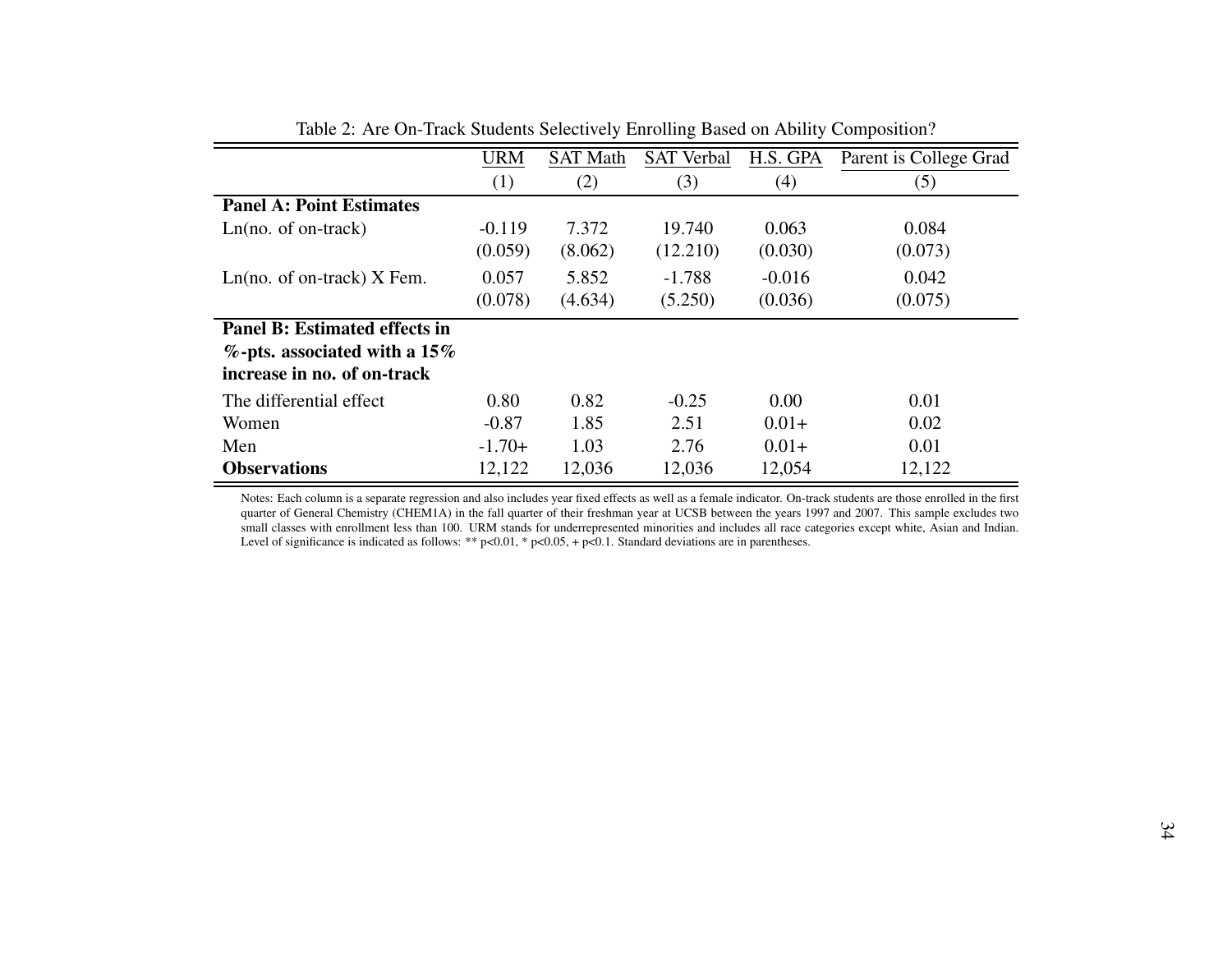|                                      | <b>URM</b> | <b>SAT Math</b> | <b>SAT Verbal</b> | H.S. GPA | Parent is College Grad |
|--------------------------------------|------------|-----------------|-------------------|----------|------------------------|
|                                      | (1)        | (2)             | (3)               | (4)      | (5)                    |
| <b>Panel A: Point Estimates</b>      |            |                 |                   |          |                        |
| $Ln(no. of on-track)$                | $-0.097$   | $-11.890$       | 7.272             | 0.285    | 0.0613                 |
|                                      | (0.092)    | (20.700)        | (21.680)          | (0.223)  | (0.094)                |
| $Ln(no. of on-track)$ X Fem.         | $-0.047$   | 18.470          | 12.710            | 0.013    | 0.062                  |
|                                      | (0.125)    | (26.220)        | (28.850)          | (0.104)  | (0.278)                |
| <b>Panel B: Estimated effects in</b> |            |                 |                   |          |                        |
| $\%$ -pts. associated with a 15%     |            |                 |                   |          |                        |
| increase in no. of on-track          |            |                 |                   |          |                        |
| The differential effect              | $-0.65$    | 2.59            | 1.79              | 0.18     | 0.87                   |
| Women                                | $-2.00$    | 0.92            | 2.80              | 4.2      | 1.72                   |
| Men                                  | $-1.35$    | $-1.66$         | 1.02              | 4.0      | 0.86                   |
| <b>Observations</b>                  | 1,902      | 1,416           | 1,416             | 1,863    | 1,902                  |

Table 3: Are Late-Track Students Selectively Enrolling Based Ability on Composition?

<span id="page-34-0"></span>Notes: Each column is <sup>a</sup> separate regression and also includes year fixed effects. On-track students are those enrolled in the first quarter of General Chemistry (CHEM1A) in the fall quarter of their freshman year at UCSB between the years 1997 and 2007. This sample excludes two small classes with enrollment less than 100. URM stands for underrepresented minorities and includes all race categories excep<sup>t</sup> white, Asian and Indian. Level of significance is indicated asfollows: \*\*  $p<0.01$ , \*  $p<0.05$ . +  $p<0.1$ . Standard deviations are in parentheses.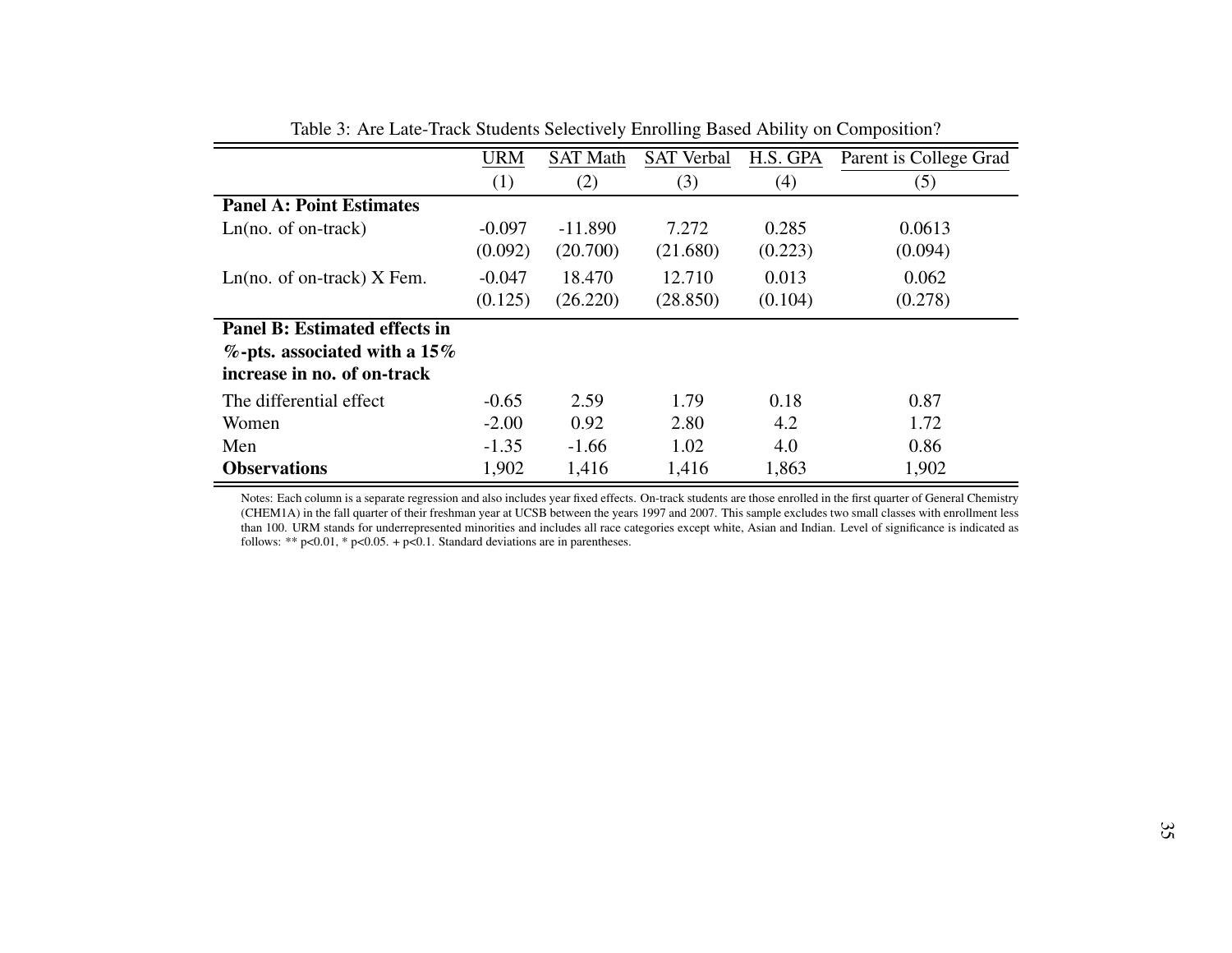|                                     | 1997  | 1998  | 1999  | 2000  | 2001  | 2002  | 2003  | 2004  | 2005  | 2006  | 2007  |
|-------------------------------------|-------|-------|-------|-------|-------|-------|-------|-------|-------|-------|-------|
| <b>Panel A: On-Track Students</b>   |       |       |       |       |       |       |       |       |       |       |       |
| H.S. GPA                            |       |       |       |       |       |       |       |       |       |       |       |
| K-S Test P-values                   | 0.274 | 0.17  | 0.284 | 0.277 | 0.281 | 0.273 | 0.274 | 0.283 | 0.284 | 0.28  | 0.178 |
| <b>SAT Math</b>                     |       |       |       |       |       |       |       |       |       |       |       |
| K-S Test P-values                   | 0.273 | 0.166 | 0.287 | 0.272 | 0.277 | 0.266 | 0.28  | 0.286 | 0.28  | 0.266 | 0.176 |
| Sat Verbal                          |       |       |       |       |       |       |       |       |       |       |       |
| K-S Test P-values                   | 0.275 | 0.167 | 0.281 | 0.283 | 0.268 | 0.275 | 0.274 | 0.282 | 0.263 | 0.266 | 0.173 |
| Col. Grad Parent                    |       |       |       |       |       |       |       |       |       |       |       |
| K-S Test P-values                   | 0.281 | 0.174 | 0.27  | 0.284 | 0.274 | 0.277 | 0.283 | 0.279 | 0.272 | 0.273 | 0.171 |
| <b>URM</b>                          |       |       |       |       |       |       |       |       |       |       |       |
| K-S Test P-values                   | 0.266 | 0.177 | 0.278 | 0.275 | 0.273 | 0.271 | 0.278 | 0.284 | 0.274 | 0.277 | 0.165 |
| <b>Panel B: Late-Track Students</b> |       |       |       |       |       |       |       |       |       |       |       |
| H.S. GPA                            |       |       |       |       |       |       |       |       |       |       |       |
| K-S Test P-values                   | 0.26  | 0.164 | 0.272 | 0.281 | 0.274 | 0.267 | 0.267 | 0.281 | 0.26  | 0.186 | 0.169 |
| <b>SAT Math</b>                     |       |       |       |       |       |       |       |       |       |       |       |
| K-S Test P-values                   | 0.273 | 0.175 | 0.209 | 0.23  | 0.244 | 0.244 | 0.25  | 0.131 | 0.259 | 0.273 | 0.10  |
| Sat Verbal                          |       |       |       |       |       |       |       |       |       |       |       |
| K-S Test P-values                   | 0.218 | 0.171 | 0.269 | 0.233 | 0.216 | 0.192 | 0.256 | 0.193 | 0.208 | 0.053 | 0.146 |
| Col. Grad Parent                    |       |       |       |       |       |       |       |       |       |       |       |
| K-S Test P-values                   | 0.287 | 0.174 | 0.29  | 0.271 | 0.296 | 0.285 | 0.266 | 0.273 | 0.27  | 0.288 | 0.16  |
| <b>URM</b>                          |       |       |       |       |       |       |       |       |       |       |       |
| K-S Test P-values                   | 0.272 | 0.172 | 0.283 | 0.301 | 0.275 | 0.271 | 0.274 | 0.278 | 0.273 | 0.285 | 0.168 |

Table 4: Randomization Check for Section Assignment

<span id="page-35-0"></span>Note: The reported P-values correspond to a Kolmogorov-Smirnov test of uniformity. The values indicate that the null hypothesis of random assignment is not rejected at any conventional level of statistical significance for on-track students. It is only rejected at the 10% level in 2 of the 55 cases for late-track students. Both set of results sugges<sup>t</sup> there islittle concern of student sorting across sections.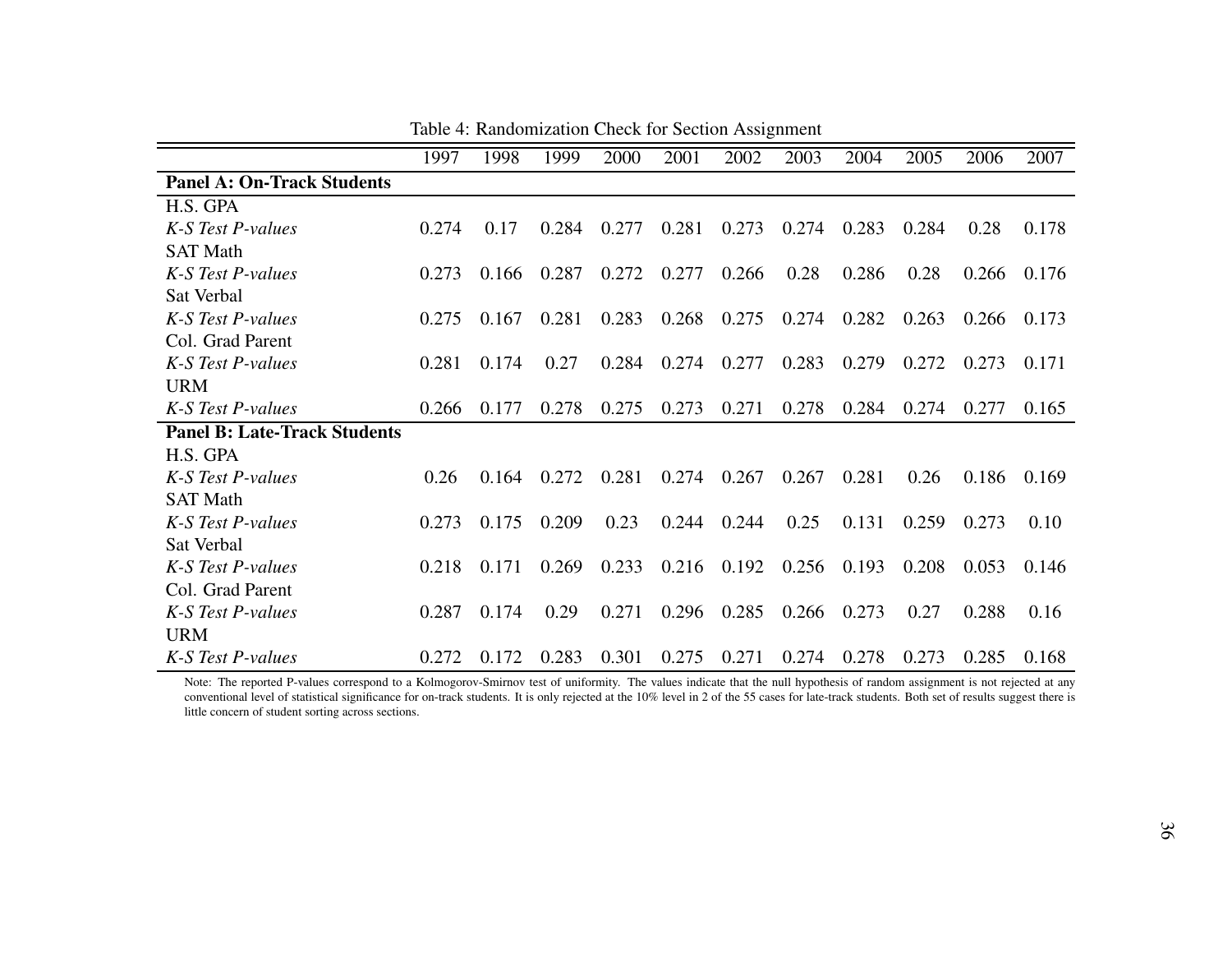<span id="page-36-0"></span>

|                                           | Women   | Men     |
|-------------------------------------------|---------|---------|
|                                           | (1)     | (2)     |
| <b>Classroom Characteristics</b>          |         |         |
| % on-track in a lecture                   | 0.85    | 0.85    |
|                                           | (0.05)  | (0.05)  |
| <b>CHEM1A</b> lecture size                | 329.37  | 328.53  |
|                                           | (46.73) | (47.37) |
| <b>Student Background Characteristics</b> |         |         |
| URM (underrepresented minority)           | 0.34    | 0.31    |
|                                           | (0.47)  | (0.46)  |
| High school grade point average           | 3.80    | 3.70    |
|                                           | (0.31)  | (0.33)  |
| <b>SAT</b> math score                     | 587.59  | 636.41  |
|                                           | (78.16) | (75.49) |
| <b>SAT</b> verbal score                   | 564.88  | 573.97  |
|                                           | (82.63) | (85.60) |
| Attended public high school               | 0.86    | 0.84    |
|                                           | (0.35)  | (0.37)  |
| English is only language spoken in home   | 0.69    | 0.65    |
|                                           | (0.46)  | (0.48)  |
| No parent graduated from college          | 0.36    | 0.29    |
|                                           | (0.48)  | (0.46)  |
| <b>Outcomes</b>                           |         |         |
| Graduate with STEM major                  | 0.45    | 0.53    |
|                                           | (0.50)  | (0.50)  |
| Graduate                                  | 0.82    | 0.80    |
|                                           | (0.39)  | (0.40)  |
| CHEM1A grade                              | 2.49    | 2.65    |
|                                           | (0.95)  | (0.91)  |
| Took follow-on course (CHEM1B)            | 0.80    | 0.85    |
|                                           | (0.40)  | (0.36)  |
| Grade in follow-on course (CHEM1B)        | 2.58    | 2.59    |
|                                           | (0.87)  | (0.87)  |
| <b>Observations</b>                       | 5,942   | 6,288   |

Table 5: Summary Statistics (sample includes on-tracks only)

Notes: The sample includes only on-track students, those enrolled in the first quarter of General Chemistry (CHEM1A) in the fall quarter of their freshman year at UCSB between the years 1997 and 2007. URM stands for underrepresented minorities and includes all race categories except white, Asian and Indian.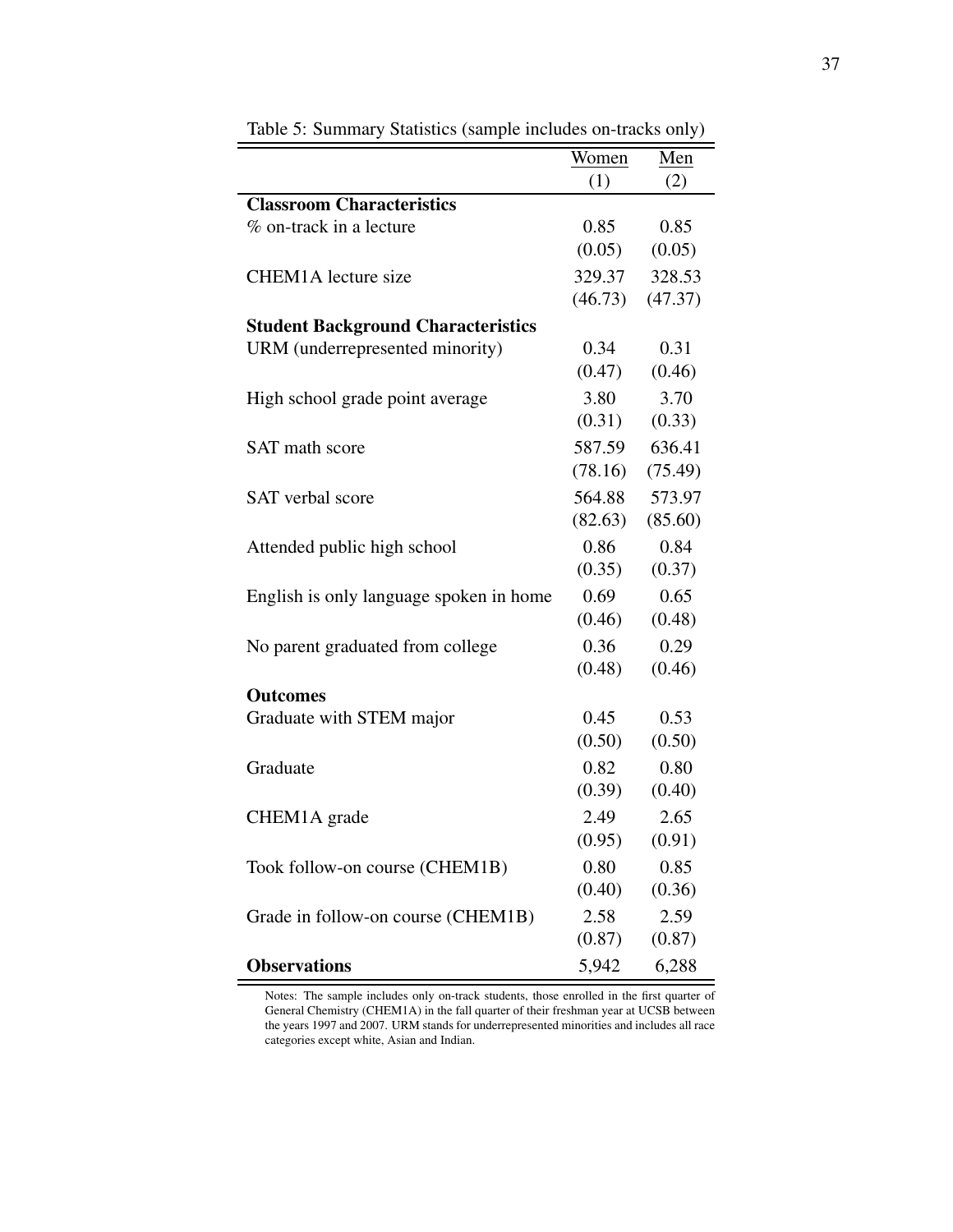|                                      | <b>Full Sample</b> | Lectures $> 100$ | Bottom 1/3 SAT Math | Middle 1/3 SAT Math | Top 1/3 SAT Math |
|--------------------------------------|--------------------|------------------|---------------------|---------------------|------------------|
|                                      | (1)                | (2)              | (3)                 | (4)                 | (5)              |
| <b>Panel A: Point Estimates</b>      |                    |                  |                     |                     |                  |
| $Ln(no. of on-track)$                | $-0.112$           | $-0.037$         | $-0.232$            | $-0.71$             | $-0.057$         |
|                                      | (0.106)            | (0.103)          | (0.171)             | (0.299)             | (0.138)          |
| $Ln(no. of on-track)$ X Fem.         | $-0.112**$         | $-0.137**$       | $-0.166*$           | 0.010               | $-0.055$         |
|                                      | (0.030)            | (0.045)          | (0.067)             | (0.061)             | (0.077)          |
| Instructor, Year, Time of day FE     | X                  | X                | X                   | X                   | X                |
| <b>Student Characteristics</b>       | X                  | X                | X                   | X                   | X                |
| <b>Panel B: Estimated effects in</b> |                    |                  |                     |                     |                  |
| $\%$ -pts. associated with a 15%     |                    |                  |                     |                     |                  |
| increase in no. of on-track          |                    |                  |                     |                     |                  |
| Women                                | $-3.14*$           | $-2.40+$         | $-5.70*$            | $-0.90$             | $-1.60$          |
| Men                                  | $-1.57$            | $-0.50$          | $-3.20$             | $-1.00$             | $-0.80$          |
| <b>Observations</b>                  | 12,230             | 12,122           | 4,206               | 3,438               | 4,586            |

Table 6: The Effect of the Number of On-Track Students on STEM Major Completion

<span id="page-37-0"></span>Note: Each column is a separate specification. Controls include percent female in a class, log class size, year and instructor fixed effects, whether the lecture was held in the morning, a vector of student background characteristics, and a student's declared major at entry. Student background characteristics include: gender, race (black, Hispanic, Asian, American Indian, Filipino, Indian and white is the omitted group), if a student went to public high school, if English is the only language spoken in the home, the highest level of education attainment of the parent with the highest level of education, high school grade point average, SAT math and verbal scores and age. The student's intended major at entry is coded into five categories: hard sciences, Biology/Environmental Science, Social Sciences, Humanities/Arts/interdiciplinary, and undeclared. Clustered standard errors are in parentheses , \*\* p<0.01, \* p<0.05, <sup>+</sup> p<0.1. Clusters are by CHEM1A lecture (class). A 15% increase in number of on-track students in <sup>a</sup> class is the equivalent of increasing the number of on-track students by about 1 standard deviation (44 students). URM stands for underrepresented minorities and includes all racecategories excep<sup>t</sup> white, Asian and Indian.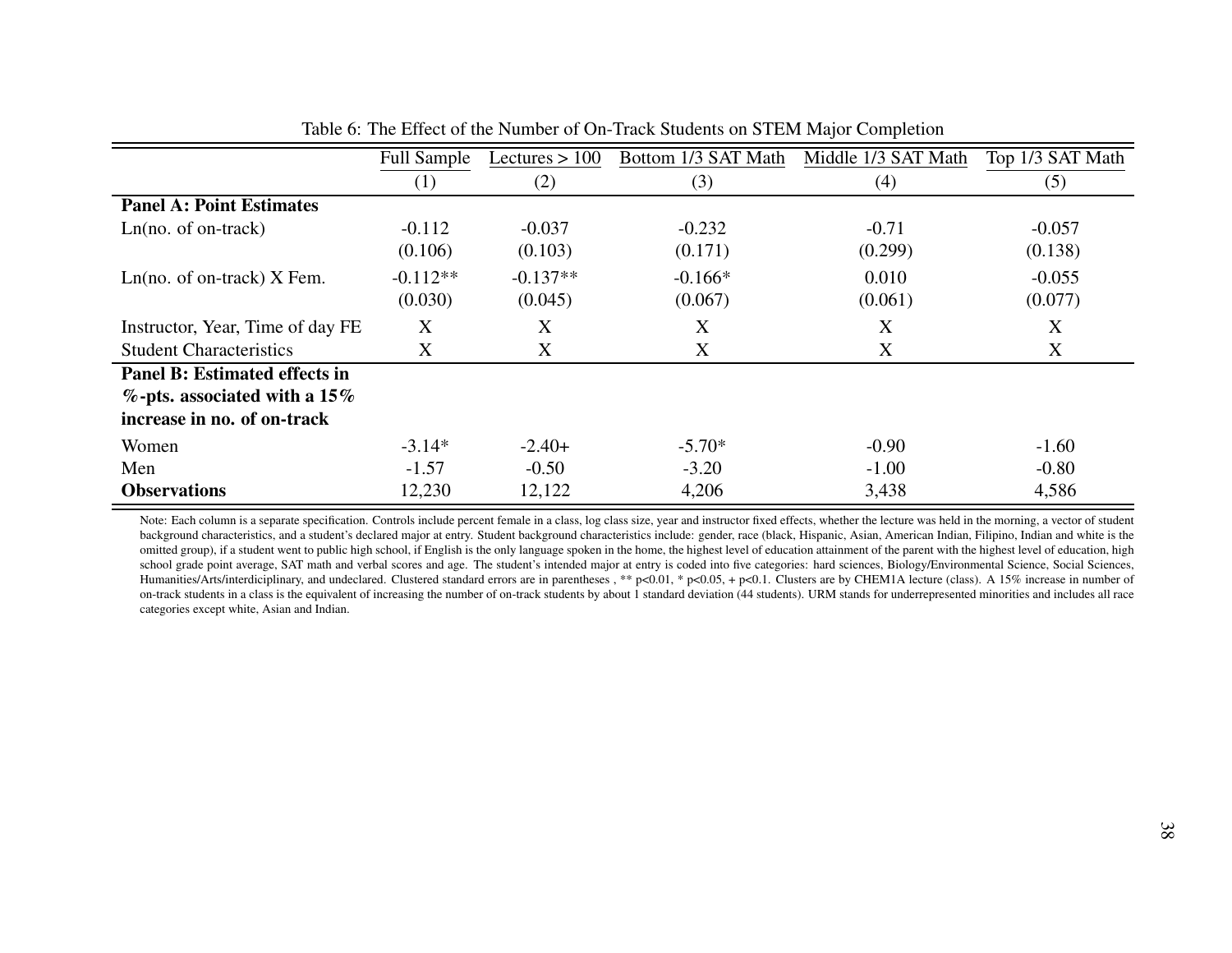<span id="page-38-0"></span>

|                                               | <b>URM</b> Effect? | Low Ability Effect? | Low SES Effect? |
|-----------------------------------------------|--------------------|---------------------|-----------------|
|                                               | (1)                | (2)                 | (3)             |
| <b>Panel A: Point Estimates</b>               |                    |                     |                 |
| $Ln(no. of on-track)$                         | $-0.096$           | $-0.116$            | $-0.143$        |
|                                               | (0.114)            | (0.106)             | (0.119)         |
| $Ln(no. of on-track)$ X Fem.                  | $-0.125*$          | $0.802+$            | $-0.087$        |
|                                               | (0.060)            | (0.472)             | (0.070)         |
| $Ln(no. of on-track)$ X URM                   | $-0.050$           |                     |                 |
|                                               | (0.070)            |                     |                 |
| $Ln(no. of on-track)$ X Fem. X URM            | 0.033              |                     |                 |
|                                               | (0.101)            |                     |                 |
| Ln(no. of on-track) $X$ bottom $1/3$          |                    | 0.013               |                 |
|                                               |                    | (0.064)             |                 |
|                                               |                    | $-0.144+$           |                 |
| Ln(no. of on-track) $X$ Fem. $X$ bottom $1/3$ |                    | (0.084)             |                 |
|                                               |                    |                     |                 |
| Ln(no. of on-track) X Parent col. grad        |                    |                     | 0.054           |
|                                               |                    |                     | (0.063)         |
| Ln(no. of on-track) X Fem. X Parent col. grad |                    |                     | $-0.042$        |
|                                               |                    |                     | (0.087)         |
| <b>Panel B: Estimated effects in</b>          |                    |                     |                 |
| $%$ -pts. associated with a 15%               |                    |                     |                 |
| increase in no. of on-track                   |                    |                     |                 |
| $Non-URM$ – women                             | $-3.10*$           |                     |                 |
| Non-URM - men                                 | $-1.30$            |                     |                 |
| $URM$ – women                                 | $-3.30*$           |                     |                 |
| $URM - men$                                   | $-2.00$            |                     |                 |
| Bottom $1/3$ – women                          |                    | $-4.00*$            |                 |
| Bottom $1/3$ – men                            |                    | $-1.40$             |                 |
| Top $2/3$ – women                             |                    | $-2.00$             |                 |
| Top $2/3$ – men                               |                    | $-1.60$             |                 |
| Col. grad parent – women                      |                    |                     | $-3.00*$        |
| Col. grad parent – men                        |                    |                     | $-1.20$         |
| No col. grad parent – women                   |                    |                     | $-3.20*$        |
| No col. grad parent - men                     |                    |                     | $-2.10$         |
| <b>Observations</b>                           | 12,230             | 12,230              | 12,230          |

Table 7: Heterogeneity Analysis – STEM Major Completion for Various Subgroups

Note: Each column is a separate specification. The Column 1 regression also includes a dummy for URM and an interaction term between URM and woman. URM stands for underrepresented minorities and includes all race categories except white, Asian and Indian. The Column 2 regression also includes a dummy for being in the bottom 1/3 of the SAT math distribution and the interaction between being in the bottom and a woman. The Column 3 regression also includes a dummy for having at least one parent with a college degree and the interaction between being that dummy and woman. Additionally, all three regressions include controls for percent female in a class, class size, year and instructor fixed effects, whether the lecture was held in the morning, a vector of student background characteristics, and a student's declared major at entry. Student background characteristics include: gender, race (black, Hispanic, Asian, American Indian, Filipino, Indian and white is the omitted group), if a student went to public high school, if English is the only language spoken in the home, the highest level of education attainment of the parent with the highest level of education, high school grade point average, SAT math and verbal scores and age. Clustered standard errors are in parentheses, \*\* p<0.01, \* p<0.05, + p<0.1. Clusters are by CHEM1A lecture (class). A 15% increase in number of on-track students in a class is the equivalent of increasing the number of on-track students by about 1 standard deviation (44 students).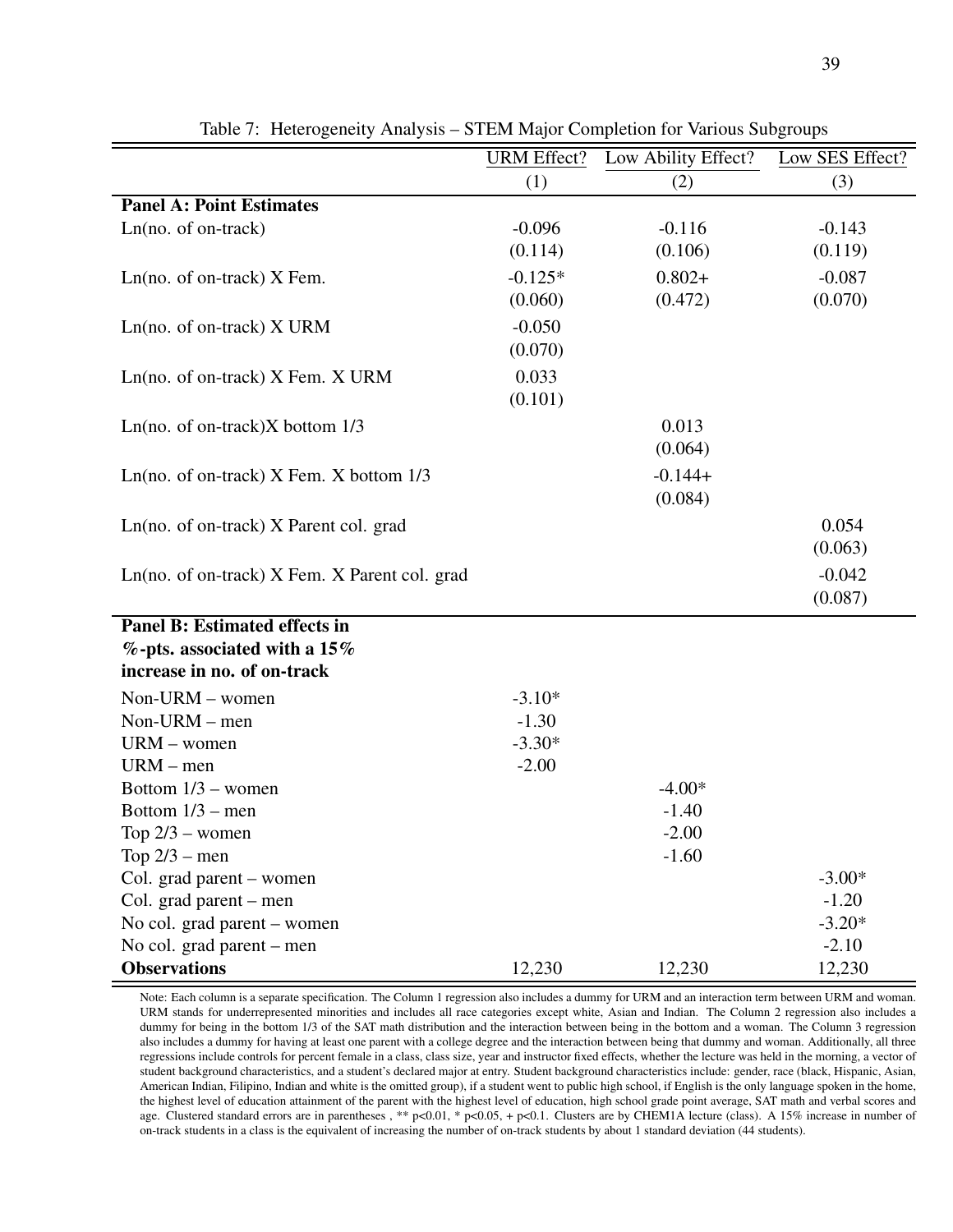|                                                       | <b>Full Sample</b> | Lectures $> 100$ | Non-URMs  | URMs     | Bottom 1/3 | Middle 1/3 | Top 1/3  |
|-------------------------------------------------------|--------------------|------------------|-----------|----------|------------|------------|----------|
|                                                       | (1)                | (2)              | (3)       | (4)      | (5)        | (6)        | (7)      |
| <b>Panel A: Point Estimates</b>                       |                    |                  |           |          |            |            |          |
| $Ln(no. of on-track)$                                 | $0.831+$           | $0.856+$         | $0.799 +$ | $1.005+$ | $1.376*$   | $0.893*$   | $0.766+$ |
|                                                       | (0.441)            | (0.447)          | (0.431)   | (0.546)  | (0.610)    | (0.416)    | (0.453)  |
| $Ln(no. of on-track)$ X Fem.                          | 0.029              | 0.005            | 0.036     | 0.010    | $-0.079$   | $-0.092$   | 0.121    |
|                                                       | (0.068)            | (0.125)          | (0.087)   | (0.111)  | (0.092)    | (0.119)    | (0.148)  |
| Instructor, Year, Time of day FE                      | X                  | X                | X         | X        | X          | X          | X        |
| <b>Student Characteristics</b>                        | X                  | X                | X         | X        | X          | X          | X        |
| <b>Panel B: Estimated effects in</b>                  |                    |                  |           |          |            |            |          |
| $\%$ -pts. associated with a 15%                      |                    |                  |           |          |            |            |          |
| increase in no. of on-track                           |                    |                  |           |          |            |            |          |
| $(0.3 \text{ grade points} = 1 \text{ letter grade})$ |                    |                  |           |          |            |            |          |
| Women                                                 | $0.12+$            | $0.12+$          | $0.11+$   | $0.14+$  | $0.18*$    | $0.11*$    | $0.12*$  |
| Men                                                   | $0.12+$            | $0.12+$          | $0.11+$   | $0.14+$  | $0.19*$    | $0.13*$    | $0.11+$  |
| <b>Observations</b>                                   | 12,230             | 12,122           | 8,281     | 3,949    | 4,206      | 3,438      | 4,586    |

Table 8: The Effect of the Number of On-Track Students on CHEM1A Grade

<span id="page-39-0"></span>Note: Each column is a separate specification. "Bottom 1/3" refers to the bottom 1/3 of the SAT math distribution. "Middle 1/3" and "Top 1/3" refer to the middle 1/3 and top 1/3 of the SAT math distribution for the class respectively. Controls include percen<sup>t</sup> female in <sup>a</sup> class, log class size, year and instructor fixed effects, whether the lecture was held in the morning, <sup>a</sup> vector of student background characteristics, and <sup>a</sup> student's declared major at entry. Student background characteristics include: gender, race (black, Hispanic, Asian, American Indian, Filipino, Indian and whiteis the omitted group), if a student went to public high school, if English is the only language spoken in the home, the highest level of education attainment of the parent with the highest level of education, high school grade point average, SAT math and verbal scores and age. Clustered standard errors are in parentheses , \*\* p<0.01, \* p<0.05, + p<0.1. Clusters are by CHEM1A lecture (class). A 15% increase in number of on-track students in <sup>a</sup> class is the equivalent of increasing the number of on-track students by about 1 standard deviation (44 students). URM stands forunderrepresented minorities and includes all race categories excep<sup>t</sup> white, Asian and Indian.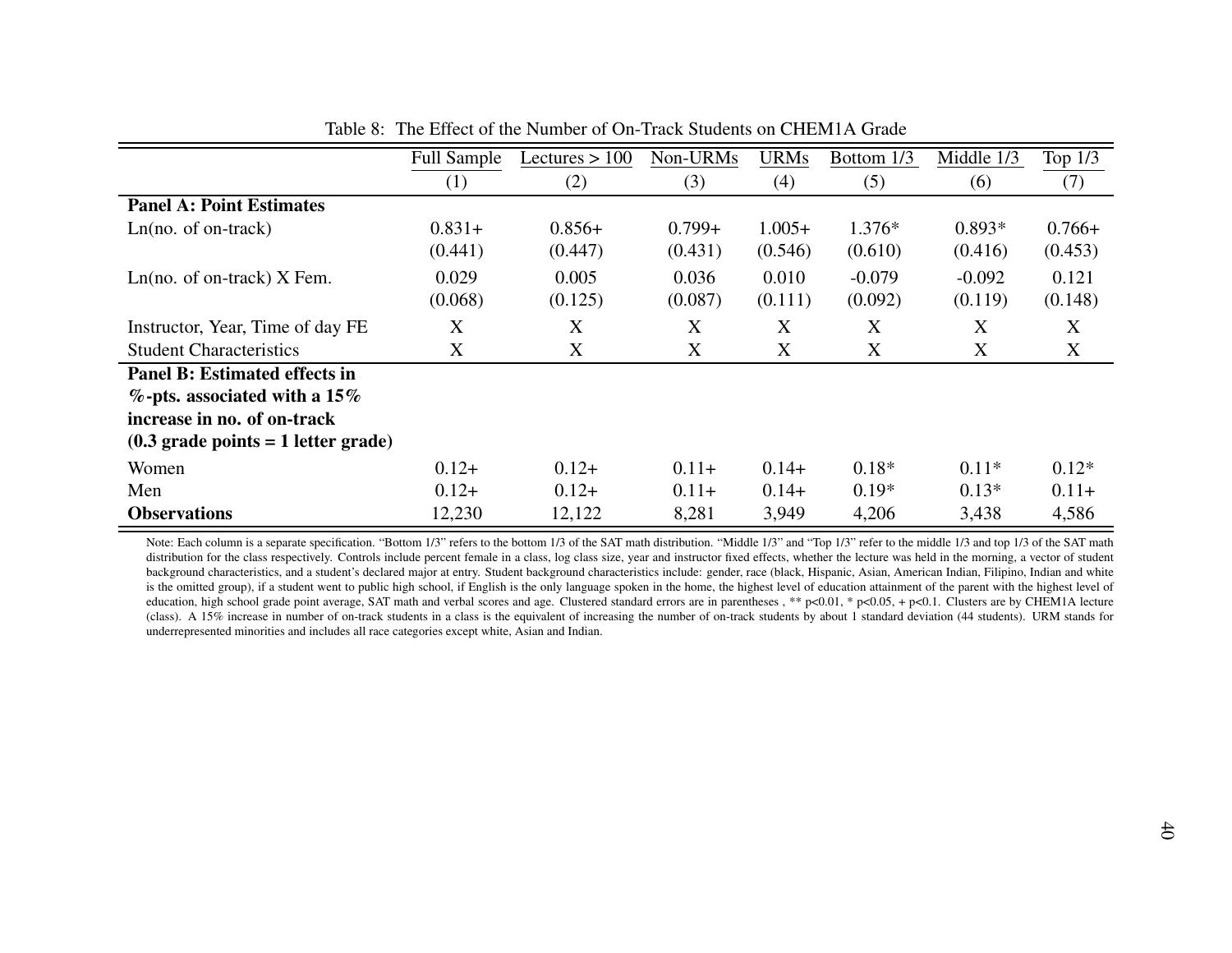|                                      | <b>Full Sample</b> | Lectures $> 100$ |
|--------------------------------------|--------------------|------------------|
|                                      | (1)                | (2)              |
| <b>Panel A: Point Estimates</b>      |                    |                  |
| $Ln(no. of on-track)$                | $-0.256+$          | $-0.185$         |
|                                      | (0.140)            | (0.139)          |
| $Ln(no. of on-track)$ X Fem.         | $-0.117**$         | $-0.138**$       |
|                                      | (0.034)            | (0.053)          |
| <b>CHEM1A Grade</b>                  | $0.169**$          | $0.169**$        |
|                                      | (0.005)            | (0.005)          |
| Instructor, Year, Time of day FE     | X                  | X                |
| <b>Student Characteristics</b>       | X                  | X                |
| <b>Panel B: Estimated effects in</b> |                    |                  |
| %-pts. associated with a 15%         |                    |                  |
| increase in no. of on-track          |                    |                  |
| Women                                | $-5.20**$          | $-4.50*$         |
| Men                                  | $-3.60+$           | $-2.60$          |
| <b>Observations</b>                  | 12,230             | 12,122           |

<span id="page-40-0"></span>Table 9: STEM Major Completion – Controls for CHEM1A Grade

Note: Each column is a separate specification. Controls include percent female in a class, log class size, year and instructor fixed effects, whether the lecture was held in the morning, a vector of student background characteristics, and a student's declared major at entry. Student background characteristics include: gender, race (black, Hispanic, Asian, American Indian, Filipino, Indian and white is the omitted group), if a student went to public high school, if English is the only language spoken in the home, the highest level of education attainment of the parent with the highest level of education, high school grade point average, SAT math and verbal scores and age. Clustered standard errors are in parentheses, \*\*  $p<0.01$ , \*  $p<0.05$ , + p<0.1. Clusters are by CHEM1A lecture (class). A 15% increase in number of on-track students in a class is the equivalent of increasing the number of on-track students by about 1 standard deviation (44 students). URM stands for underrepresented minorities and includes all race categories except white, Asian and Indian.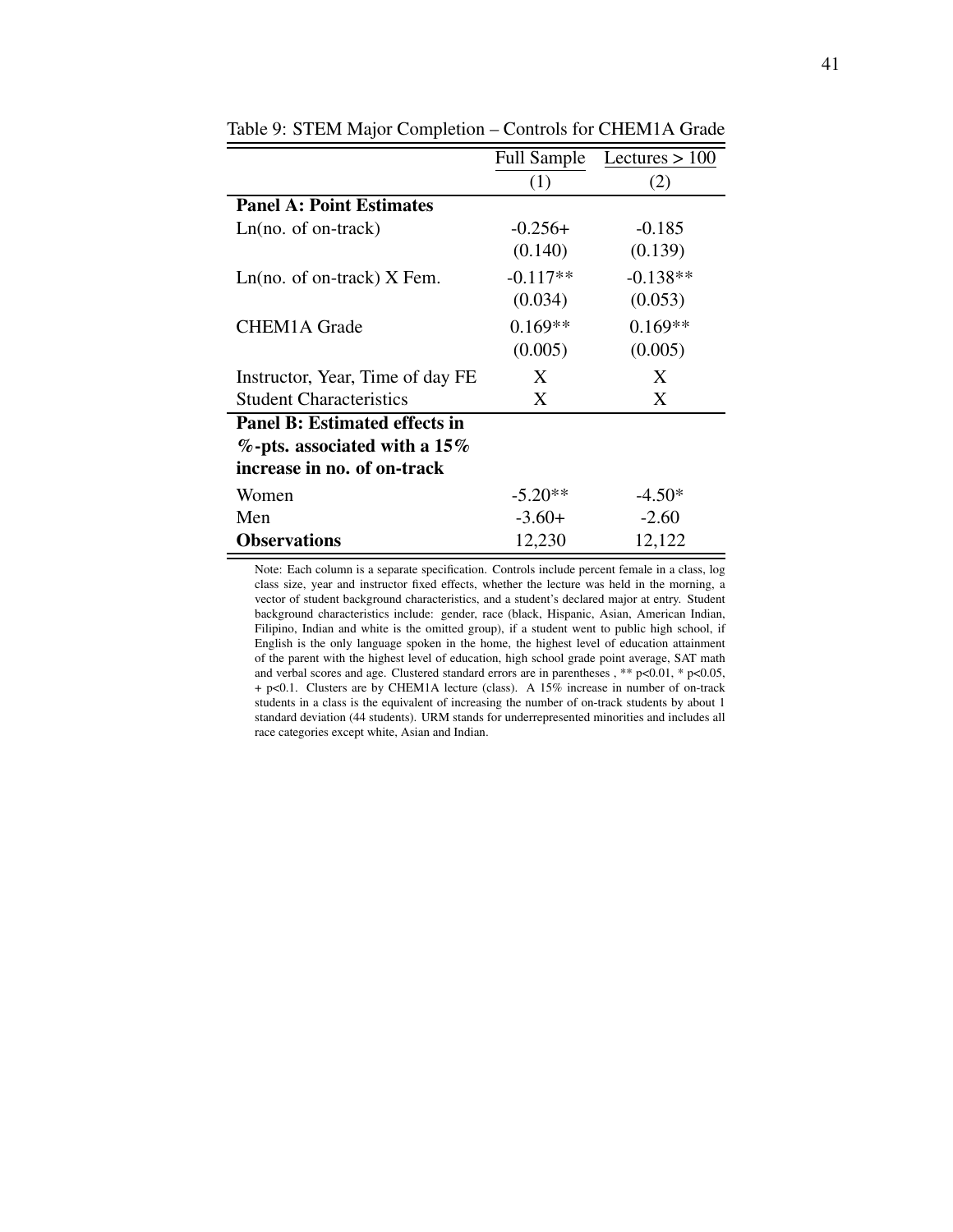|                                                       | <b>Full Sample</b> | Lectures $> 100$ | Non-URMs | <b>URMs</b> | Bottom 1/3 | Middle 1/3 | Top $1/3$ |
|-------------------------------------------------------|--------------------|------------------|----------|-------------|------------|------------|-----------|
|                                                       | (1)                | (2)              | (3)      | (4)         | (5)        | (6)        | (7)       |
| <b>Panel A: Point Estimates</b>                       |                    |                  |          |             |            |            |           |
| $Ln(no. of on-track)$                                 | 0.000              | 0.015            | $-0.039$ | 0.110       | $-0.221$   | 0.141      | 0.125     |
|                                                       | (0.086)            | (0.093)          | (0.065)  | (0.191)     | (0.167)    | (0.160)    | (0.110)   |
| $Ln(no. of on-track)$ X Fem.                          | $-0.045*$          | $-0.058+$        | $-0.049$ | $-0.025$    | $-0.098+$  | 0.040      | $-0.035$  |
|                                                       | (0.019)            | (0.031)          | (0.037)  | (0.051)     | (0.050)    | (0.044)    | (0.047)   |
| Instructor, Year, Time of day FE                      | X                  | X                | X        | X           | X          | X          | X         |
| <b>Student Characteristics</b>                        | X                  | X                | X        | X           | X          | X          | X         |
| <b>Panel B: Estimated effects in</b>                  |                    |                  |          |             |            |            |           |
| $\%$ -pts. associated with a 15%                      |                    |                  |          |             |            |            |           |
| increase in no. of on-track                           |                    |                  |          |             |            |            |           |
| $(0.3 \text{ grade points} = 1 \text{ letter grade})$ |                    |                  |          |             |            |            |           |
| Women                                                 | $-0.60$            | $-0.60$          | $-1.10$  | 1.20        | $-4.50*$   | 2.50       | 1.30      |
| Men                                                   | 0.01               | 0.20             | $-0.40$  | 1.50        | $-3.10$    | 2.00       | 1.60      |
| <b>Observations</b>                                   | 12,230             | 12,122           | 8,281    | 3,949       | 4,206      | 3,438      | 4,586     |

Table 10: The Effect of the Number of On-Track Students on CHEM1B Enrollment

<span id="page-41-0"></span>Note: Each column is a separate specification. "Bottom 1/3" refers to the bottom 1/3 of the SAT math distribution. "Middle 1/3" and "Top 1/3" refer to the middle 1/3 and top 1/3 of the SAT math distribution for the class respectively. Controls include percen<sup>t</sup> female in <sup>a</sup> class, log class size, year and instructor fixed effects, whether the lecture was held in the morning, <sup>a</sup> vector of student background characteristics, and <sup>a</sup> student's declared major at entry. Student background characteristics include: gender, race (black, Hispanic, Asian, American Indian, Filipino, Indian and whiteis the omitted group), if a student went to public high school, if English is the only language spoken in the home, the highest level of education attainment of the parent with the highest level of education, high school grade point average, SAT math and verbal scores and age. Clustered standard errors are in parentheses , \*\* p<0.01, \* p<0.05, + p<0.1. Clusters are by CHEM1A lecture (class). A 15% increase in number of on-track students in <sup>a</sup> class is the equivalent of increasing the number of on-track students by about 1 standard deviation (44 students). URM stands forunderrepresented minorities and includes all race categories excep<sup>t</sup> white, Asian and Indian.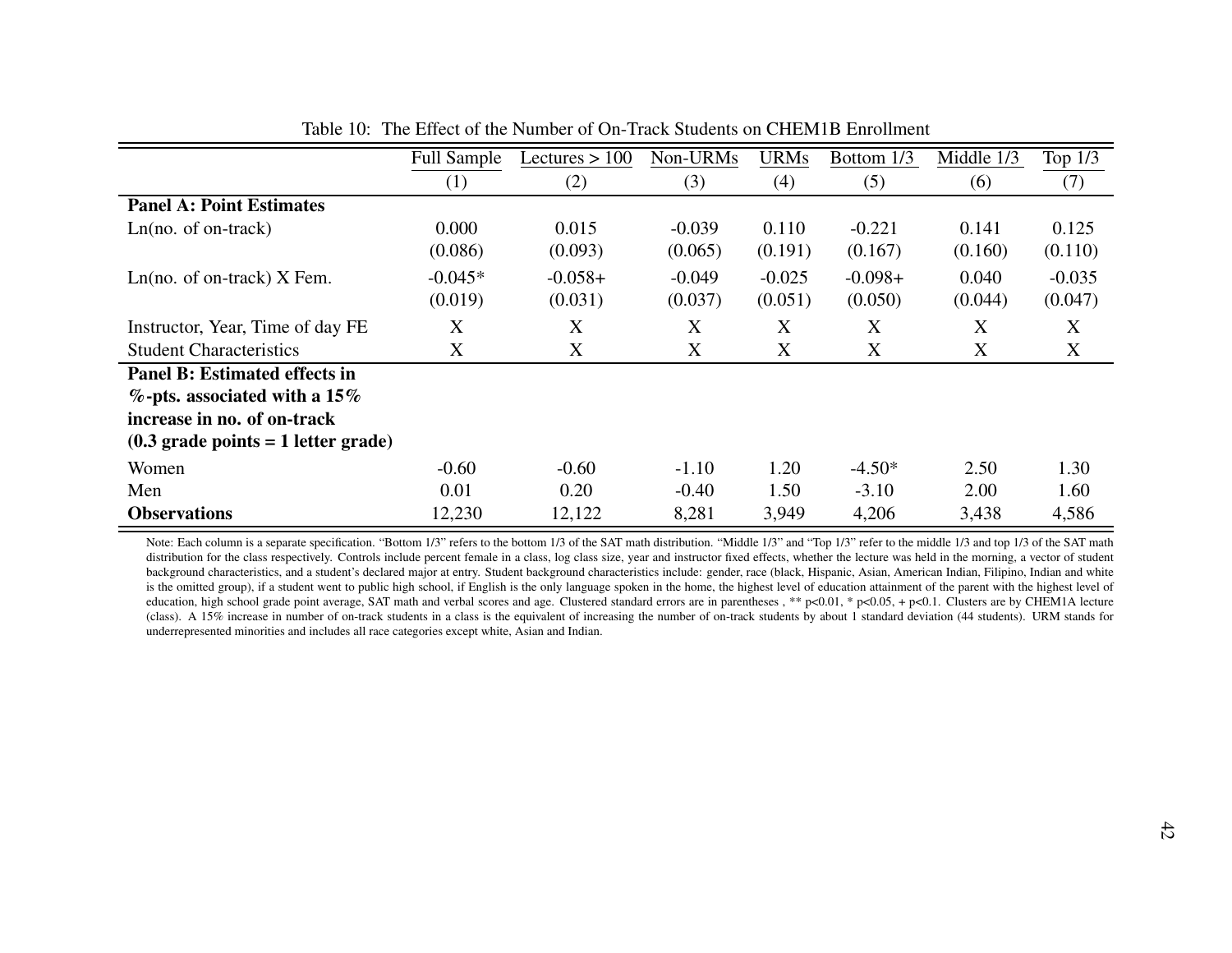|                                                       | <b>Full Sample</b> | Lectures $> 100$ | Non-URMs  | <b>URMs</b> | Bottom 1/3 | Middle 1/3 | Top $1/3$ |
|-------------------------------------------------------|--------------------|------------------|-----------|-------------|------------|------------|-----------|
|                                                       | (1)                | (2)              | (3)       | (4)         | (5)        | (6)        | (7)       |
| <b>Panel A: Point Estimates</b>                       |                    |                  |           |             |            |            |           |
| $Ln(no. of on-track)$                                 | $-0.431$           | $-0.374$         | $-0.288$  | $-0.660*$   | $-0.208$   | $-0.625$   | $-0.555+$ |
|                                                       | (0.260)            | (0.281)          | (0.320)   | (0.287)     | (0.373)    | (0.585)    | (0.276)   |
| $Ln(no. of on-track)$ X Fem.                          | $-0.130+$          | $-0.205*$        | $-0.163+$ | $-0.156$    | $-0.096$   | $-0.244$   | 0.136     |
|                                                       | (0.067)            | (0.099)          | (0.085)   | (0.143)     | (0.131)    | (0.169)    | (0.132)   |
| Instructor, Year, Time of day FE                      | X                  | X                | X         | X           | X          | X          | X         |
| <b>Student Characteristics</b>                        | X                  | X                | X         | X           | X          | X          | X         |
| <b>Panel B: Estimated effects in</b>                  |                    |                  |           |             |            |            |           |
| $\%$ -pts. associated with a 15%                      |                    |                  |           |             |            |            |           |
| increase in no. of on-track                           |                    |                  |           |             |            |            |           |
| $(0.3 \text{ grade points} = 1 \text{ letter grade})$ |                    |                  |           |             |            |            |           |
| Women                                                 | $-0.08*$           | $-0.08*$         | $-0.06$   | $-0.11*$    | $-0.04$    | $-0.12$    | $-0.06$   |
| Men                                                   | $-0.06$            | $-0.05$          | $-0.04$   | $-0.09*$    | $-0.03$    | $-0.09$    | $-0.08*$  |
| <b>Observations</b>                                   | 10,086             | 10,003           | 6,942     | 3,144       | 3,187      | 2,857      | 4,042     |

Table 11: The Effect of the Number of On-Track Students on CHEM1B Grade

<span id="page-42-0"></span>Note: Each column is a separate specification. "Bottom 1/3" refers to the bottom 1/3 of the SAT math distribution. "Middle 1/3" and "Top 1/3" refer to the middle 1/3 and top 1/3 of the SAT math distribution for the class respectively. Controls include percen<sup>t</sup> female in <sup>a</sup> class, log class size, year and instructor fixed effects, whether the lecture was held in the morning, <sup>a</sup> vector of student background characteristics, and <sup>a</sup> student's declared major at entry. Student background characteristics include: gender, race (black, Hispanic, Asian, American Indian, Filipino, Indian and whiteis the omitted group), if a student went to public high school, if English is the only language spoken in the home, the highest level of education attainment of the parent with the highest level of education, high school grade point average, SAT math and verbal scores and age. Clustered standard errors are in parentheses , \*\* p<0.01, \* p<0.05, + p<0.1. Clusters are by CHEM1A lecture (class). A 15% increase in number of on-track students in <sup>a</sup> class is the equivalent of increasing the number of on-track students by about 1 standard deviation (44 students). URM stands forunderrepresented minorities and includes all race categories excep<sup>t</sup> white, Asian and Indian.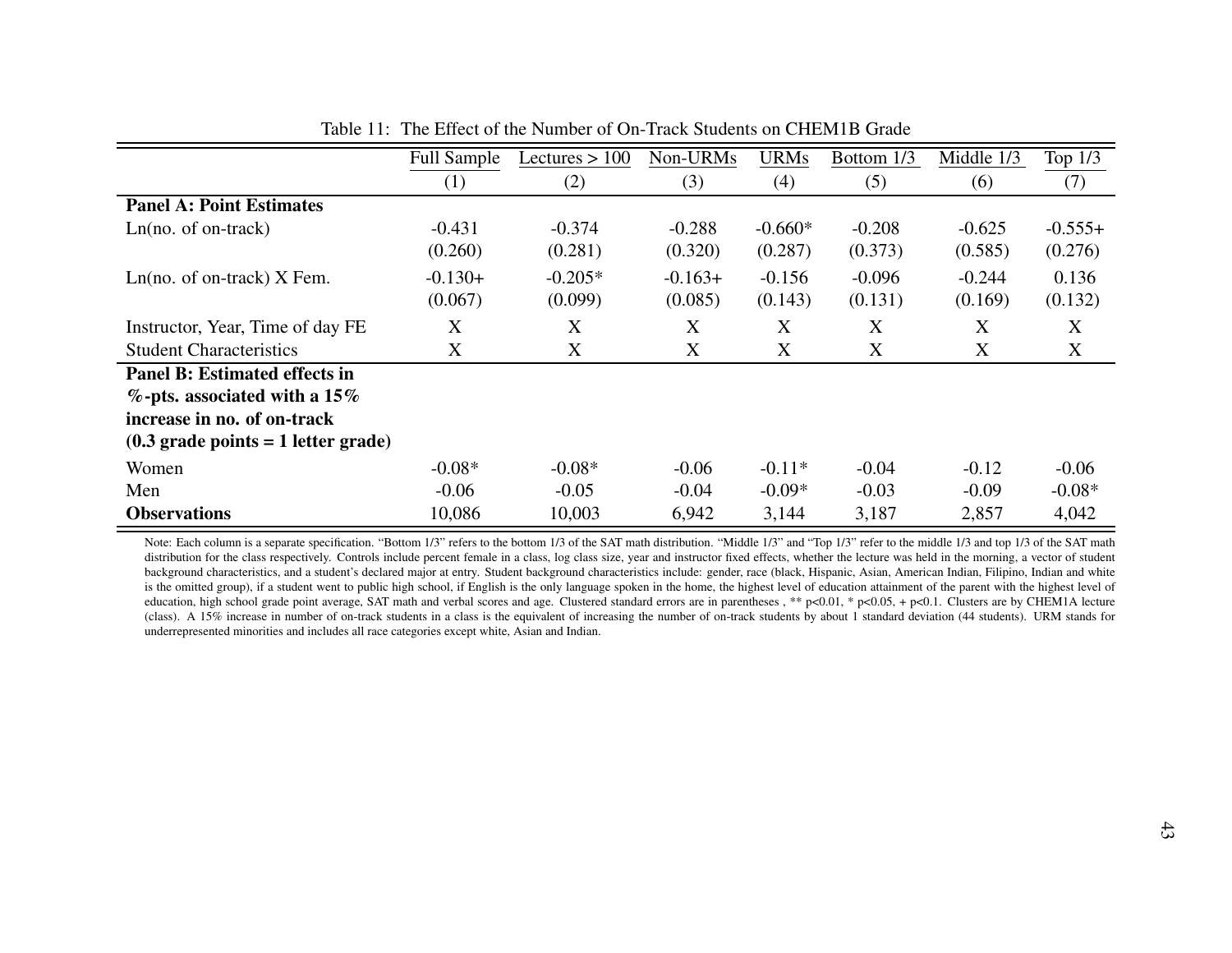<span id="page-43-0"></span>

|                                      | Graduate in Non-STEM | Graduate  |
|--------------------------------------|----------------------|-----------|
|                                      | (1)                  | (2)       |
| <b>Panel A: Point Estimates</b>      |                      |           |
| $Ln(no. of on-track)$                | 1.22                 | $-0.035$  |
|                                      | (0.099)              | (0.113)   |
| $Ln(no. of on-track)$ X Fem.         | $0.107**$            | $-0.074+$ |
|                                      | (0.030)              | (0.038)   |
| Instructor, Year, Time of day FE     | X                    | X         |
| <b>Student Characteristics</b>       | X                    | X         |
| <b>Panel B: Estimated effects in</b> |                      |           |
| $\%$ -pts. associated with a 15%     |                      |           |
| increase in no. of on-track          |                      |           |
| Women                                | $3.20*$              | $-0.50$   |
| Men                                  | 1.70                 | $-1.50$   |
| <b>Observations</b>                  | 12,230               | 12,230    |

Table 12: Where are the Women Going?

Note: Each column is a separate specification. Controls include percent female in a class, log class size, year and instructor fixed effects, whether the lecture was held in the morning, a vector of student background characteristics, and a student's declared major at entry. Student background characteristics include: gender, race (black, Hispanic, Asian, American Indian, Filipino, Indian and white is the omitted group), if a student went to public high school, if English is the only language spoken in the home, the highest level of education attainment of the parent with the highest level of education, high school grade point average, SAT math and verbal scores and age. Clustered standard errors are in parentheses  $, ** p<0.01, * p<0.05, + p<0.1$ . Clusters are by CHEM1A lecture (class). A 15% increase in number of on-track students in a class is the equivalent of increasing the number of on-track students by about 1 standard deviation (44 students). URM stands for underrepresented minorities and includes all race categories except white, Asian and Indian.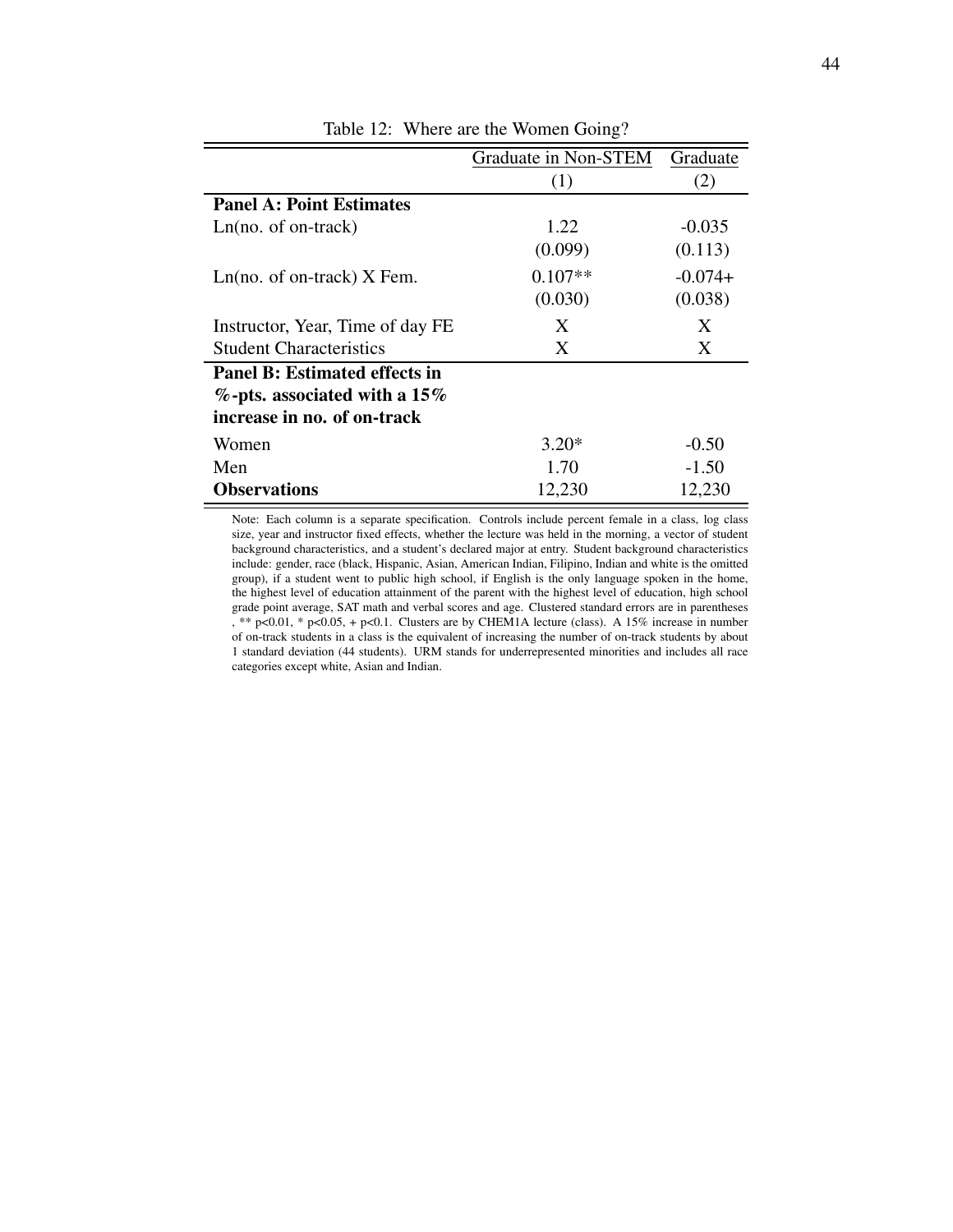# <span id="page-44-0"></span>Appendix

| <b>Major Requires CHEM1A</b> | <b>STEM Majors</b>           |
|------------------------------|------------------------------|
| X                            | <b>Biology</b>               |
| X                            | Biochemistry                 |
| X                            | Biopsychology                |
| X                            | Chemistry                    |
| X                            | Engineering                  |
| X                            | <b>Computer Engineering</b>  |
|                              | <b>Computer Science</b>      |
| X                            | <b>Earth Science</b>         |
| X                            | Ecology                      |
| X                            | <b>Environmental Science</b> |
|                              | <b>Mathematics</b>           |
|                              | <b>Statistics</b>            |
| X                            | Geophysics                   |
| X                            | <b>Hydrology</b>             |
| X                            | Zoology                      |
| X                            | Pharmacology                 |
| X                            | Physics                      |
| X                            | Physiology                   |
| X                            | <b>Physical Geography</b>    |

Table A1: STEM Majors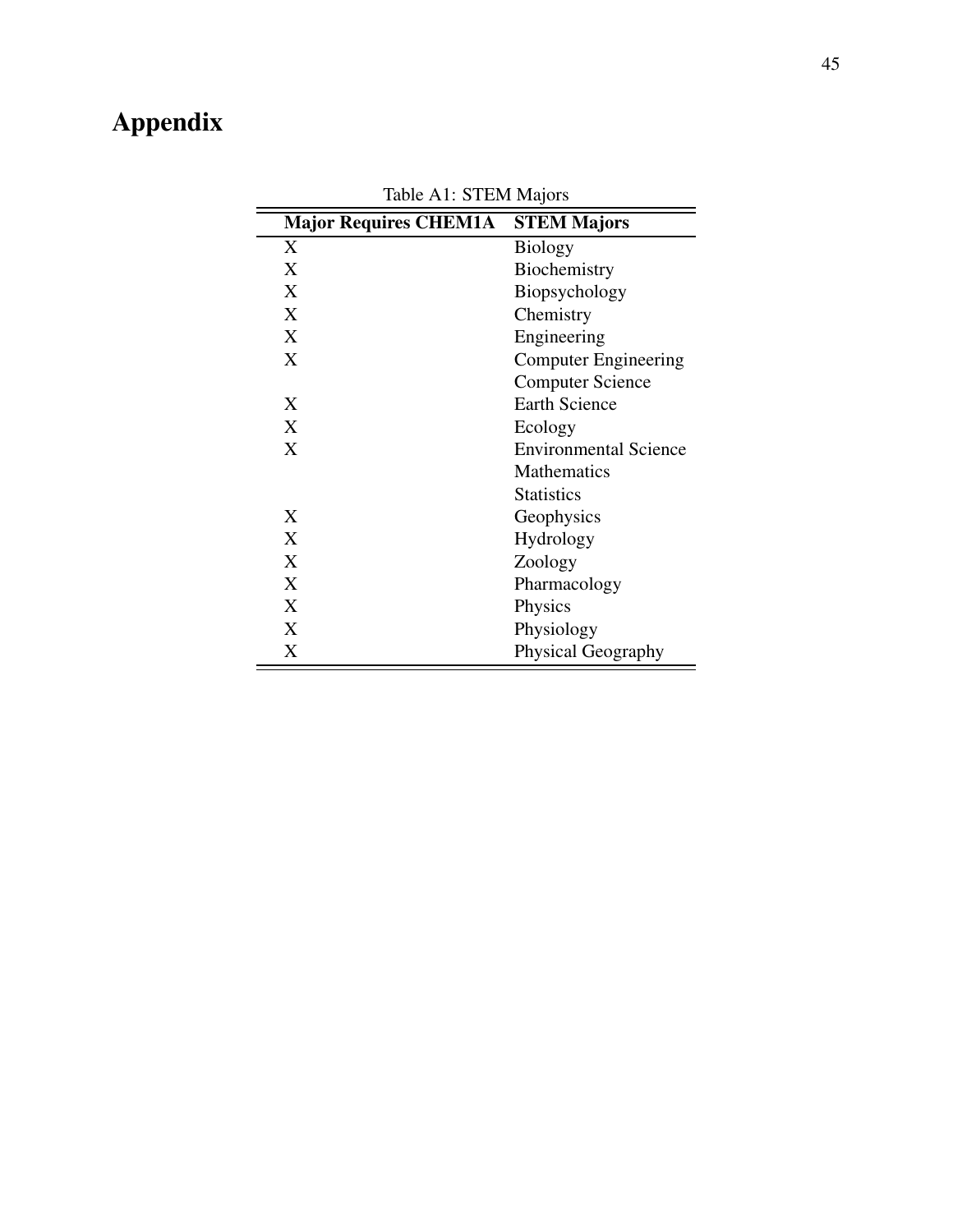|                                                     | <b>Summer Orientation Group</b> | Did Not Attend Orientation | Diff. $(1) - (2)$ |
|-----------------------------------------------------|---------------------------------|----------------------------|-------------------|
|                                                     | (1)                             | (2)                        | (3)               |
| <b>Student Background and Class Characteristics</b> |                                 |                            |                   |
| No. On-track is above median                        | 0.48                            | 0.46                       | 0.02              |
|                                                     | (0.01)                          | (0.04)                     | (0.04)            |
| Lecture is at $8$ or $9$ a.m.                       | 0.35                            | 0.39                       | $-0.04$           |
|                                                     | (0.01)                          | (0.04)                     | (0.04)            |
| Female                                              | 0.49                            | 0.52                       | $-0.03$           |
|                                                     | (0.01)                          | (0.04)                     | (0.04)            |
| URM (underrepresented minority)                     | 0.38                            | 0.48                       | $-0.10*$          |
|                                                     | (0.01)                          | (0.04)                     | (0.04)            |
| High school GPA is above median                     | 0.51                            | 0.46                       | $-0.05$           |
|                                                     | (0.01)                          | (0.04)                     | (0.04)            |
| SAT math score is above median                      | 0.51                            | 0.51                       | 0.00              |
|                                                     | (0.01)                          | (0.04)                     | (0.04)            |
| SAT verbal score is above median                    | 0.54                            | 0.48                       | 0.06              |
|                                                     | (0.01)                          | (0.04)                     | (0.04)            |
| Attended public high school                         | 0.92                            | 0.93                       | $-0.01$           |
|                                                     | (0.01)                          | (0.02)                     | (0.02)            |
| English is only language spoken in home             | 0.54                            | 0.48                       | 0.06              |
|                                                     | (0.01)                          | (0.04)                     | (0.04)            |
| No parent graduated from college                    | 0.37                            | 0.43                       | $-0.05$           |
|                                                     | (0.01)                          | (0.04)                     | (0.04)            |
| <b>Observations</b>                                 | 1,624                           | 178                        | 1,802             |

<span id="page-45-0"></span>

| Table A2: Balance Test – Orientation Attendees vs. Non-Attendees |
|------------------------------------------------------------------|
|------------------------------------------------------------------|

Note: URM stands for underrepresented minorities and includes all race categories except white, Asian and Indian. Column 3 uses an asterisk system to denote whether the differences in means are significant. Level of significance is indicated as follows: \*\*  $pc0.01$ , \*  $pc0.05$ , +  $pc0.1$ . Standard deviations are in parentheses. The sample includes only those students enrolled in the first quarter of General Chemistry (CHEM1A) in the fall quarter of their freshman year at UCSB for the year 2013.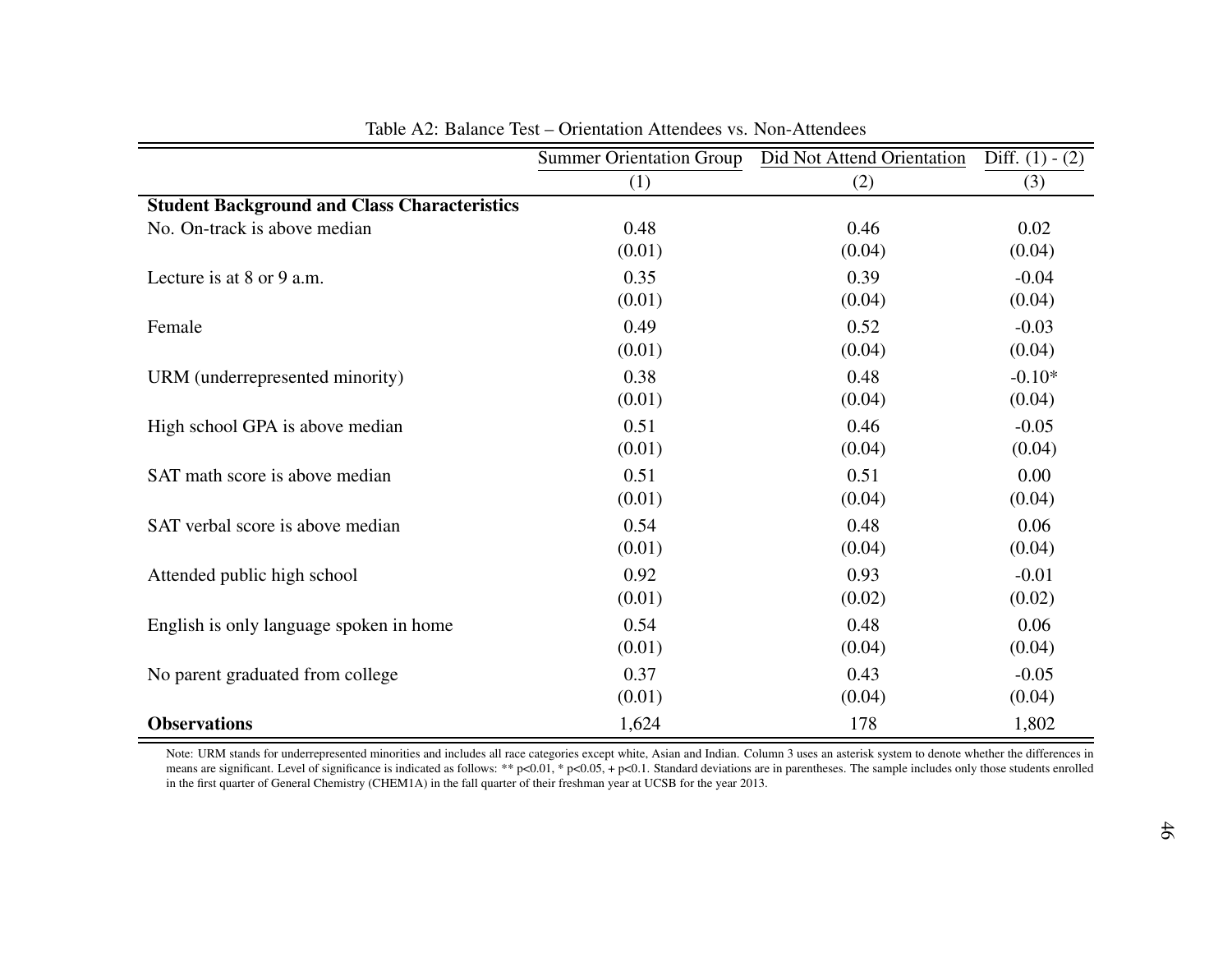|                                      | (1)       | (2)        | (3)        | (4)        |
|--------------------------------------|-----------|------------|------------|------------|
| <b>Panel A: Point Estimates</b>      |           |            |            |            |
| $Ln(no. of on-track)$                | $-0.262*$ | $-0.347*$  | $-0.211*$  | $-0.112$   |
|                                      | (0.128)   | (0.138)    | (0.102)    | (0.106)    |
| $Ln(no. of on-track)$ X Fem.         | $-0.085*$ | $-0.098**$ | $-0.103**$ | $-0.112**$ |
|                                      | (0.034)   | (0.029)    | (0.029)    | (0.030)    |
| Year FE                              | X         | X          | X          | X          |
| Instructor FE                        |           | X          | X          | X          |
| Time of day FE                       |           |            | X          | X          |
| <b>Student Characteristics</b>       |           |            |            | X          |
| <b>Panel B: Estimated effects in</b> |           |            |            |            |
| $\%$ -pts. associated with a 15%     |           |            |            |            |
| increase in no. of on-track          |           |            |            |            |
| Women                                | $-4.85**$ | $-6.23**$  | $-4.40**$  | $-3.14*$   |
| Men                                  | $-3.66*$  | $-4.86**$  | $-2.95+$   | $-1.57$    |
| <b>Observations</b>                  | 12,230    | 12,230     | 12,230     | 12,230     |

Table A3: The Effect of the Number of On-Track Students on STEM MajorCompletion Including Various Controls

<span id="page-46-0"></span>Note: Each column is <sup>a</sup> separate specification. Controls include percen<sup>t</sup> female in <sup>a</sup> class, log class size, year and instructor fixed effects, whether the lecture was held in the morning, <sup>a</sup> vector of student background characteristics, and <sup>a</sup> student's declared major at entry. Student background characteristics include: gender, race (black, Hispanic, Asian, American Indian, Filipino, Indian and white is the omitted group), if <sup>a</sup> student went to public high school, if English is the only language spoken in the home, the highest level of education attainment of the paren<sup>t</sup> with the highest level of education, high school grade point average, SAT math and verbal scores and age. Clustered standard errors are in parentheses , \*\* p<0.01, \* p<0.05, <sup>+</sup> p<0.1. Clusters are by CHEM1A lecture (class). A 15% increase in number of on-track students in <sup>a</sup> class is the equivalent of increasing the number of on-track students by about 1 standard deviation (44 students). URM stands for underrepresented minorities and includesall race categories excep<sup>t</sup> white, Asian and Indian.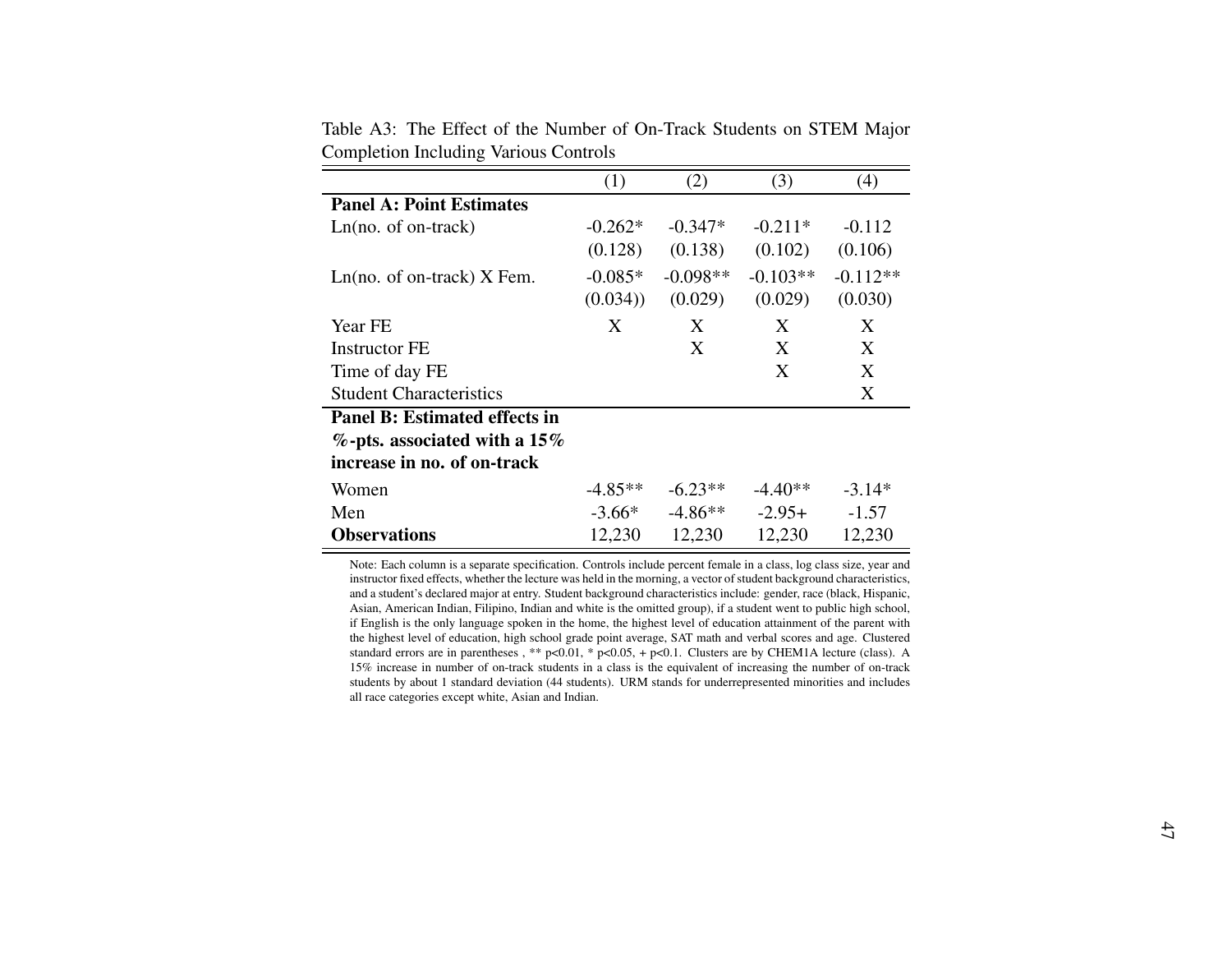|                                      | <b>Full Sample</b> | Lectures $> 100$ | Bottom 1/3 SAT Math | Middle 1/3 SAT Math | Top 1/3 SAT Math |
|--------------------------------------|--------------------|------------------|---------------------|---------------------|------------------|
|                                      | (1)                | (2)              | (3)                 | (4)                 | (5)              |
| <b>Panel A: Point Estimates</b>      |                    |                  |                     |                     |                  |
| Percent On-Track                     | $-0.050$           | $-0.030$         | $-0.204$            | 0.188               | $-0.181$         |
|                                      | (0.163)            | (0.171)          | (0.287)             | (0.263)             | (0.279)          |
| Percent On-Track X Fem.              | $-0.272$           | $-0.232$         | $-0.291$            | $-0.572+$           | 0.353            |
|                                      | (0.189)            | (0.199)          | (0.333)             | (0.299)             | (0.322)          |
| Instructor, Year, Time of day FE     | X                  | X                | X                   | X                   | X                |
| <b>Student Characteristics</b>       | X                  | X                | X                   | X                   | X                |
| <b>Panel B: Estimated effects in</b> |                    |                  |                     |                     |                  |
| $\%$ -pts. associated with a 15%     |                    |                  |                     |                     |                  |
| increase in share of on-track        |                    |                  |                     |                     |                  |
| Women                                | $-4.83*$           | $-3.93+$         | $-7.43*$            | $-5.75$             | 2.58             |
| Men                                  | $-0.75$            | $-0.44$          | $-3.07$             | 2.83                | $-2.80$          |
| <b>Observations</b>                  | 12,230             | 12,122           | 4,206               | 3,438               | 4,586            |

| Table A4: The Effect of Percent On-Track in a Class on STEM Major Completion |  |
|------------------------------------------------------------------------------|--|
|------------------------------------------------------------------------------|--|

<span id="page-47-0"></span>Note: Each column is <sup>a</sup> separate specification. Controls include percen<sup>t</sup> female in <sup>a</sup> class, year and instructor fixed effects, whether the lecture was held in the morning, <sup>a</sup> vector of student background characteristics, and <sup>a</sup> student's declared major at entry. Student background characteristics include: gender, race (black, Hispanic, Asian, American Indian, Filipino, Indian and white is the omittedgroup), if a student went to public high school, if English is the only language spoken in the home, the highest level of education attainment of the parent with the highest level of education, high school grade point average, SAT math and verbal scores and age. Clustered standard errors are in parentheses , \*\* p<0.01, \* p<0.05, + p<0.1. Clusters are by CHEM1A lecture (class). URM stands for underrepresented minorities and includes all race categories excep<sup>t</sup> white, Asian and Indian.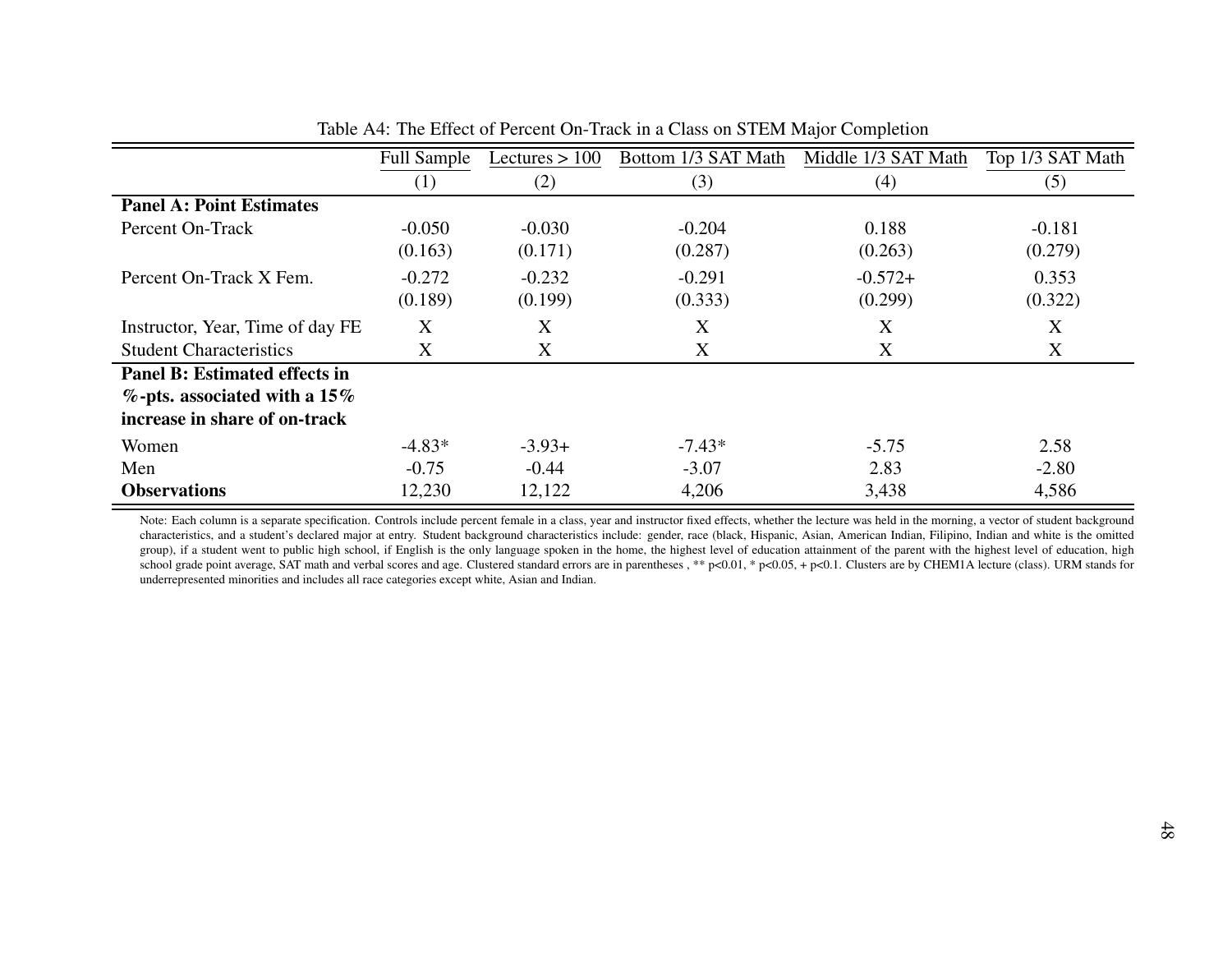|                                      | <b>Full Sample</b> | Lectures $> 100$ | Bottom 1/3 SAT Math | Middle 1/3 SAT Math | Top 1/3 SAT Math |
|--------------------------------------|--------------------|------------------|---------------------|---------------------|------------------|
|                                      | (1)                | (2)              | (3)                 | (4)                 | (5)              |
| <b>Panel A: Point Estimates</b>      |                    |                  |                     |                     |                  |
| Ave. Predicted CHEM1A Grade          | $-0.136**$         | $-0.142**$       | $-0.0439$           | $-0.298*$           | $-0.0545$        |
|                                      | (0.048)            | (0.052)          | (0.103)             | (0.116)             | (0.094)          |
| Ave. Predicted Grade X Fem.          | $-0.130**$         | $-0.121**$       | $-0.146$            | $-0.010$            | $-0.113$         |
|                                      | (0.039)            | (0.046)          | (0.094)             | (0.091)             | (0.074)          |
| Instructor, Year, Time of day FE     | X                  | X                | X                   | X                   | X                |
| <b>Student Characteristics</b>       | X                  | X                | X                   | X                   | X                |
| <b>Panel B: Estimated effects in</b> |                    |                  |                     |                     |                  |
| $\%$ -pts. associated with a 0.19    |                    |                  |                     |                     |                  |
| increase in ave. predicted grade     |                    |                  |                     |                     |                  |
| Women                                | $-5.04**$          | $-5.00**$        | $-3.60+$            | $-5.85**$           | $-3.17$          |
| Men                                  | $-2.58*$           | $-2.71*$         | $-0.83$             | $-5.66**$           | $-1.03$          |
| <b>Observations</b>                  | 12,230             | 12,122           | 4,206               | 3,438               | 4,586            |

Table A5: The Effect of Class Average Predicted CHEM1A Grade on STEM Major Completion

<span id="page-48-0"></span>Note: Each column is a separate specification. Controls include percent female in a class, log class size, year and instructor fixed effects, whether the lecture was held in the morning, a vector of student background characteristics, and a student's declared major at entry. Student background characteristics include: gender, race (black, Hispanic, Asian, American Indian, Filipino, Indian and white is the omitted group), if a student went to public high school, if English is the only language spoken in the home, the highest level of education attainment of the parent with the highest level of education, high school grade point average, SAT math and verbal scores and age. Bootstrapped standard errors are in parentheses , \*\* p<0.01, \* p<0.05, + p<0.1. A 0.19 increase in average predicted grade is the equivalent of increasing the average predicted grade by <sup>a</sup> standard deviation. URM stands for underrepresented minorities and includes all race categories excep<sup>t</sup> white, Asian and Indian.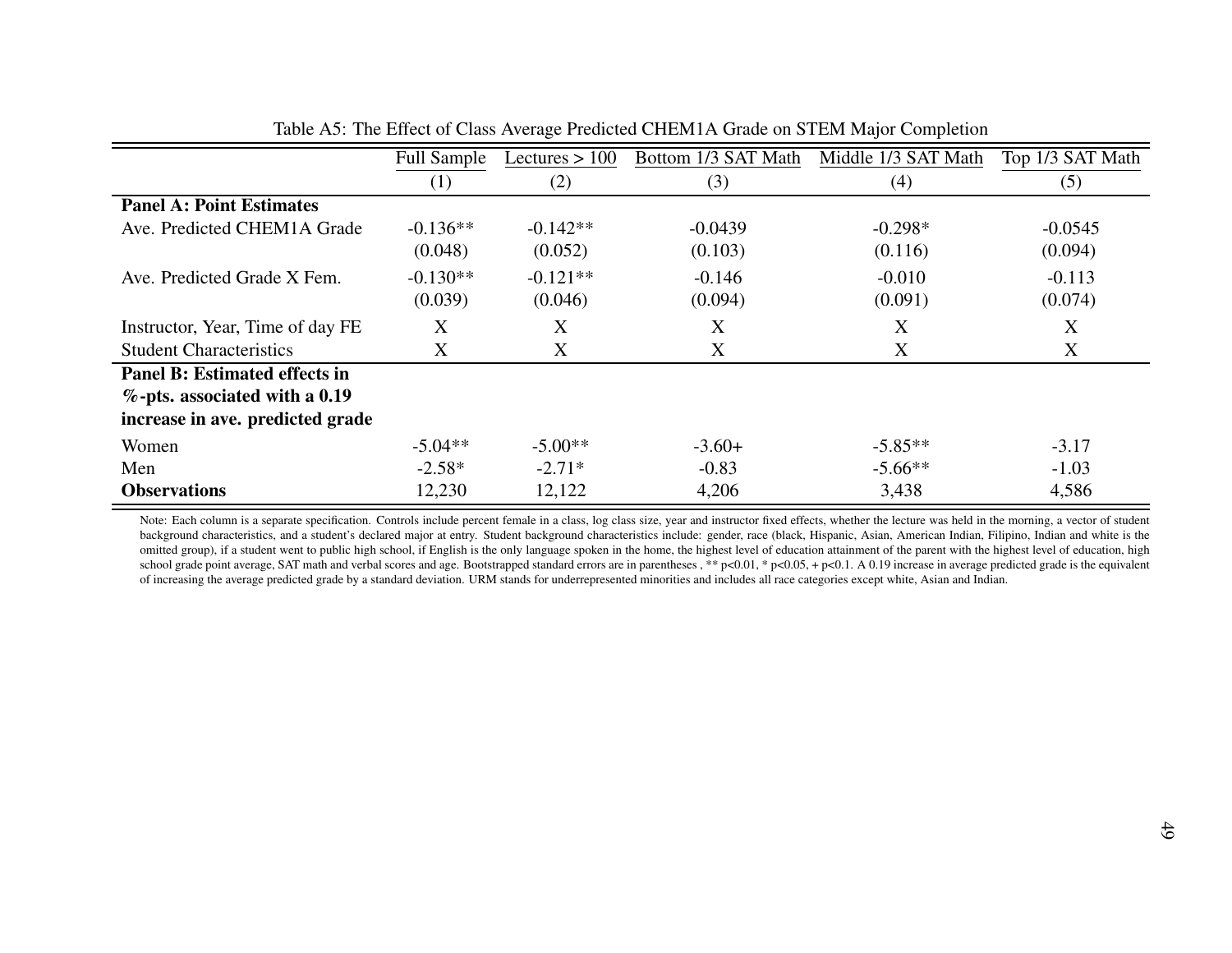|                                  | Late-Track | Late-Track & On-Track |            | Late-Track & On-Track |           |  |
|----------------------------------|------------|-----------------------|------------|-----------------------|-----------|--|
|                                  |            |                       | Bottom 1/3 | Middle 1/3            | Top $1/3$ |  |
|                                  | (1)        | (2)                   | (3)        | (4)                   | (5)       |  |
| <b>Panel A: Point Estimates</b>  |            |                       |            |                       |           |  |
| $Ln(no. of on-track)$            | $-0.279$   | $-0.143$              | $-0.206$   | $-0.135$              | $-0.081$  |  |
|                                  | (0.190)    | (0.088)               | (0.152)    | (0.291)               | (0.133)   |  |
| $Ln(no. of on-track)$ X Fem.     | $-0.150+$  | $-0.117**$            | $-0.162**$ | $-0.013$              | $-0.115+$ |  |
|                                  | (0.083)    | (0.031)               | (0.048)    | (0.076)               | (0.065)   |  |
| Instructor, Year, Time of day FE | Χ          | X                     | X          | X                     | X         |  |
| <b>Student Characteristics</b>   | Χ          | X                     | X          | X                     | X         |  |
| Panel B: Estimated effects in    |            |                       |            |                       |           |  |
| $\%$ -pts. associated with a 15% |            |                       |            |                       |           |  |
| increase in no. of on-track      |            |                       |            |                       |           |  |
| Women                            | $-6.00*$   | $-3.64**$             | $-5.15*$   | $-2.07$               | $-2.74$   |  |
| Men                              | $-3.91$    | $-2.00$               | $-2.89$    | $-1.90$               | $-1.13$   |  |
| <b>Observations</b>              | 1,935      | 14,165                | 4,770      | 3,389                 | 5,556     |  |

Table A6: The Effect of the Number of On-Track Students on STEM Major Completion for Various Groups

<span id="page-49-0"></span>Note: Each column is a separate specification. "Bottom 1/3" refers to the bottom 1/3 of the SAT math distribution. "Middle 1/3" and "Top 1/3" refer to the middle 1/3 and top 1/3 of the SAT math distribution for the class respectively. Columns 3-5 include both on-track and late-track students. Controls include percen<sup>t</sup> female in <sup>a</sup> class, log class size, year and instructor fixed effects, whether the lecture was held in the morning, <sup>a</sup> vector of student background characteristics, and <sup>a</sup> student's declared major at entry. Student background characteristics include: gender, race (black, Hispanic, Asian, American Indian, Filipino, Indian and white is the omitted group), if <sup>a</sup> student went to public high school, if English is the only language spoken in the home, the highest level of education attainment of the paren<sup>t</sup> with thehighest level of education, high school grade point average, SAT math and verbal scores and age. Clustered standard errors are in parentheses , \*\* p<0.01, \* p<0.05, <sup>+</sup> p<0.1. Clusters are by CHEM1A lecture (class). A 15% increase in number of on-track students in <sup>a</sup> class is the equivalent of increasing the number of on-trackstudents by about 1 standard deviation (44 students). URM stands for underrepresented minorities and includes all race categories excep<sup>t</sup> white, Asian and Indian.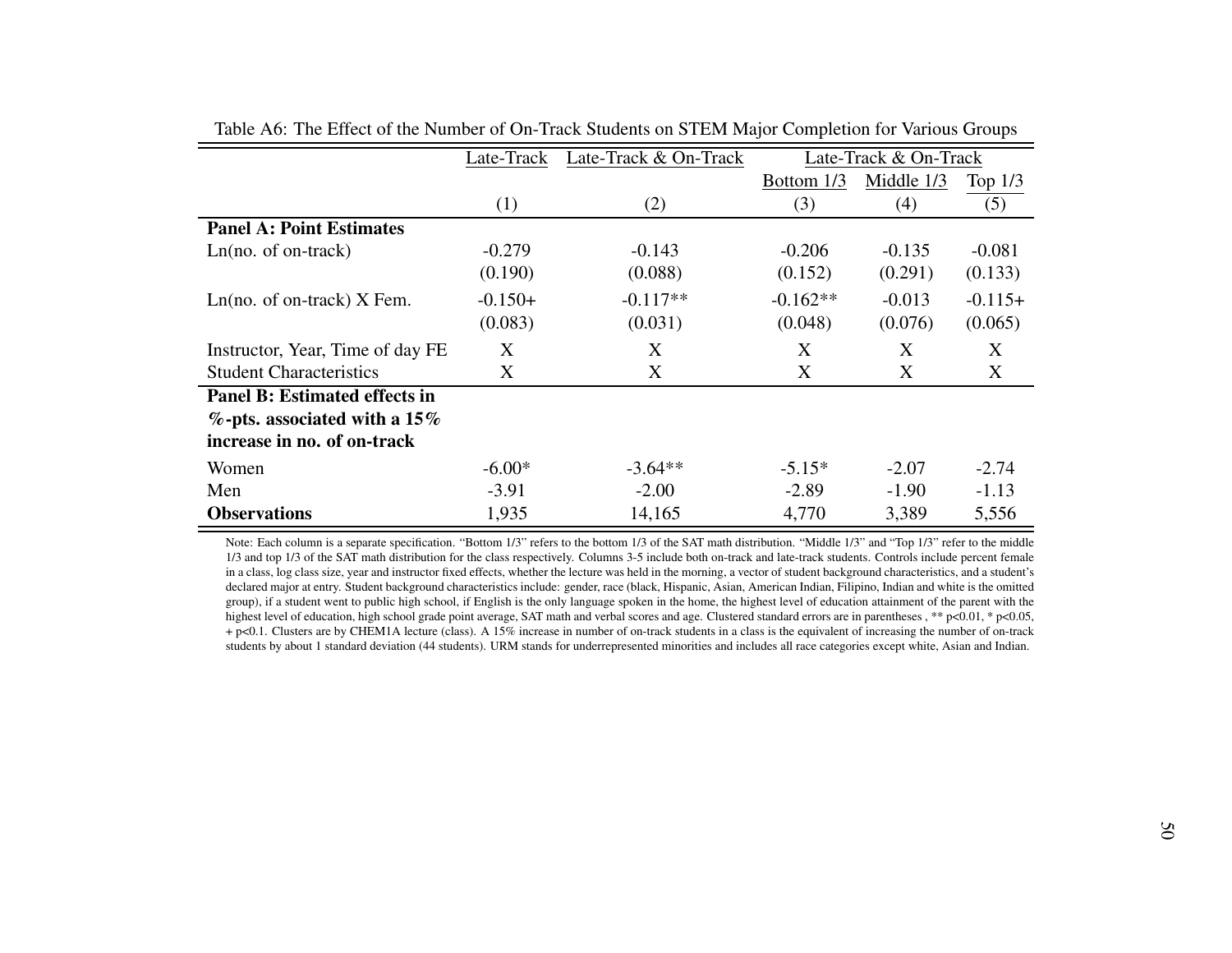<span id="page-50-0"></span>

|                     | Women                   |       | Men                                    |                |  |
|---------------------|-------------------------|-------|----------------------------------------|----------------|--|
|                     | Intended Major at Entry |       | Major at Grad. Intended Major at Entry | Major at Grad. |  |
| Hard Science        | 15.07                   | 14.29 | 49.37                                  | 33.77          |  |
| Bio/Environ. Sci.   | 51.81                   | 29.88 | 24.84                                  | 17.45          |  |
| Social Science      | 3.48                    | 19.27 | 2.79                                   | 15.79          |  |
| Human./Arts/Interd. | 3.08                    | 36.57 | 2.55                                   | 32.97          |  |
| Undeclared          | 26.55                   | 0.00  | 20.45                                  | 0.01           |  |

Table A7: Major Composition by Gender (%)

Note: See Appendix [Table A8](#page-51-0) for the majors that fall into each major category: hard science, biology/environmental studies, social sciences, and humanities/arts/interdisciplinary. The sample includes only those students enrolled in the first quarter of General Chemistry (CHEM1A) in the fall quarter of their freshman year at UCSB between the years 1997 and 2007.